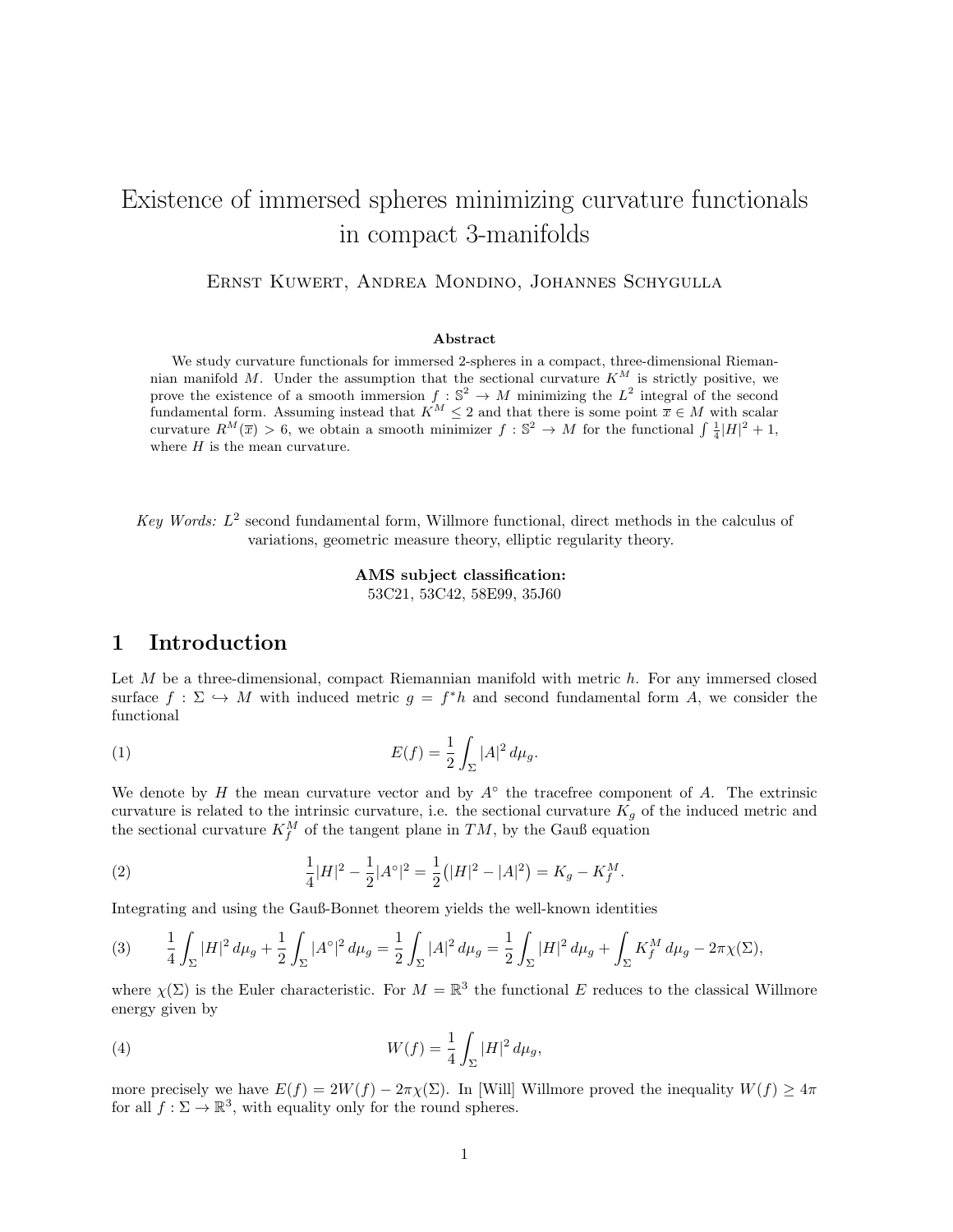In the present paper we study the problem of minimizing  $E(f)$  in the class of immersed spheres in the Riemannian manifold M. Any totally geodesic  $f : \mathbb{S}^2 \to M$  is trivially a minimizer, but totally geodesic immersions do not always exist. For instance, there are no totally umbilic surfaces in the Berger spheres (except  $\mathbb{S}^3$ ), see [ST]. For appropriate parameters, these spheres have positive sectional curvature [Dan]. We prove the following existence result.

**Theorem 1.1.** Let M be a compact, 3-dimensional Riemannian manifold. On the class  $[\mathbb{S}^2, M]$  of smooth immersions  $f : \mathbb{S}^2 \to M$ , consider the functional

$$
E: [\mathbb{S}^2, M] \to \mathbb{R}, E(f) = \frac{1}{2} \int_{\mathbb{S}^2} |A|^2 \, d\mu_g.
$$

If M has sectional curvature  $K^M > 0$ , then there exists a minimizer f in  $[\mathbb{S}^2, M]$  for E.

We remark that our proof actually needs only the two conditions that  $\inf_{[S^2,M]} E(f) < 4\pi$  and that the area is bounded along some minimizing sequence. We always have  $\inf_{\mathbb{S}^2,M} E(f) \leq 4\pi$ , since the energy goes to  $4\pi$  for a sequence of distance spheres shrinking to a point. Moreover, the strict inequality is necessary to rule out such a minimizing sequence. For example, if  $M$  has strictly negative sectional curvature then  $E(f) > 4\pi$  for any sphere immersed into M by equation (3), and the infimum is not attained. Of course, the boundedness of the area along the minimizing sequence is also necessary, at least if we want subconvergence of the surface measures. The first condition will be settled using a local expansion around a point with strictly positive scalar curvature. The strong curvature assumption  $K^M > 0$ of Theorem 1.1 is used to obtain the upper area bound. Possibly, the situation when the area actually goes to infinity (in the case when  $K^M$  is not strictly positive) can be studied using results of Hutchinson [Hu1] on curvature varifolds, see also [MonVar].

In asymptotically flat 3-manifolds  $M$ , spheres which are critical points of related curvature functionals have been constructed recently by Mondino [Mon1, Mon2] and Lamm, Metzger & Schulze [LMS], see also [LM]. They obtain the solutions as perturbations of round spheres using implicit function type arguments. In [SiL] L. Simon proved the existence of an embedded torus in  $\mathbb{R}^n$ , which minimizes the classical Willmore functional. Our approach implements his fundamental theory in the case of spheres immersed into the Riemannian manifold  $M$ . Recently, an alternative approach to Simon's theorem was developed by Rivière [Riv].

We now briefly outline the contents of the paper. In Section 2, we gain some global control in terms of area and diameter bounds. For the lower diameter bound we use the bound inf  $E < 4\pi$  mentioned above. Local area bounds are then obtained by adapting Simon's monotonicity formula [SiL]. In Section 3 we prove Theorem 1.1. First we obtain a limiting measure as a candidate for the minimizer. Adapting the arguments of [SiL] to the Riemannian situation, we establish  $C^{1,\alpha} \cap W^{2,2}$  regularity away from a finite set of bad points where the curvature significantly concentrates. If a closed surface in  $\mathbb{R}^3$  has Willmore energy below  $8\pi$ , as is the case in [SiL], then the area ratio is bounded below two by the monotonicity formula. Unfortunately, this involves a global argument which does not generalize immediately to our situation in M. We rule out the formation of branch points using the global bound inf  $E < 4\pi$ . This step involves a degree argument for the Gauß map, which does not extend to higher codimension. Eventually, we exclude all bad points and finally prove smoothness. The fact that the limiting measure comes from an immersed sphere is proved using a compactness result of Breuning [Breu].

In the final section 4 we discuss the following variant of Theorem 1.1.

Theorem 1.2. For a closed, three-dimensional Riemannian manifold M, consider on the class of immersions  $f : \mathbb{S}^2 \to M$  the functional

$$
W_1(f) = \int_{\mathbb{S}^2} \left(\frac{1}{4}|H|^2 + 1\right) d\mu_g.
$$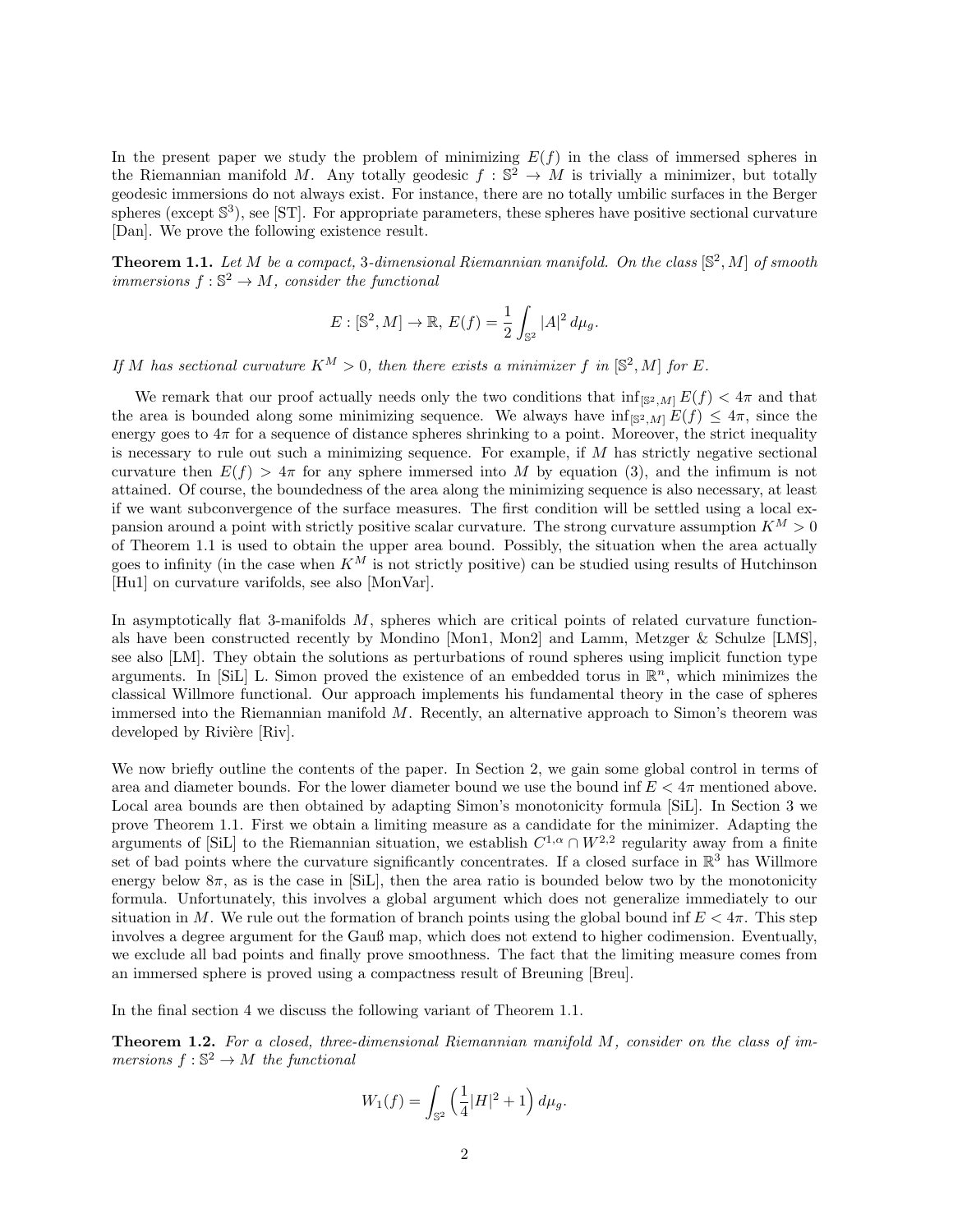If M has sectional curvature  $K^M \leq 2$  and moreover the scalar curvature  $R^M(\overline{x}) > 6$  for some point  $\overline{x} \in M$ , then there exists a smooth minimizer f in  $[\mathbb{S}^2, M]$  for  $W_1$ .

We remark that the curvature conditions in Theorem 1.2 can be fulfilled, for instance they hold for a round sphere  $\mathbb{S}^3(R)$  if  $\frac{1}{4}$  $\frac{1}{2} \leq R < 1$ . One motivation to study the functional is that if we transform the classical Willmore integral from  $\mathbb{R}^3$  to  $\mathbb{S}^3$  using stereographic projection, then we obtain the functional  $W_1(f)$ . Moreover, minimal surfaces are obvious critical points of  $W_1$ . The existence of minimizers for the functional  $\int |H|^2 d\mu_g$ , possibly with branch points, was proposed in [SiProc]. In our theorem, the assumption  $K^{\tilde{M}} \leq 2$  in Theorem 1.2 is mainly used to rule out the branch points.

#### Acknowledgments

The second author would like to thank his supervisor Prof. A. Malchiodi for proposing to study the Willmore functional in Riemannian manifolds, and for his constant support. All authors acknowledge the support by the DFG Collaborative Research Center SFB/Transregio 71 and of M.U.R.S.T, within the project B-IDEAS "Analysis and Beyond", making possible our cooperation with mutual visits at Freiburg and Trieste.

### 2 Global bounds for the minimizing sequence

Here we collect some basic information for minimizing sequences of the functional  $E$ : global and local upper area bounds and a lower diameter bound. The first observation, following directly from (3), is

**Proposition 2.1.** Let M be a compact Riemannian 3-manifold with sectional curvature  $K^M > 0$ . Then, for any immersed, closed surface  $f : \Sigma \hookrightarrow M$  the total area  $\mu_g(\Sigma)$  is bounded by

(5) 
$$
\mu_g(\Sigma) \le C\left(E(f) + 2\pi\chi(\Sigma)\right) \quad \text{with } C = \frac{1}{\min_M K^M} < \infty.
$$

We next apply Simon's monotonicity formula in  $\mathbb{R}^m$  to show a local, quadratic area bound.

**Lemma 2.2.** Let  $f : \Sigma \hookrightarrow M$  be a closed immersed surface in a compact 3-manifold, with

$$
W(f) + \mu_g(\Sigma) \le \Lambda \quad \text{ for some } \Lambda < \infty.
$$

Then for any  $x \in M$ ,  $\rho > 0$  we have an estimate

$$
\mu_g\big(\{p \in \Sigma : f(p) \in B_{\rho}(x)\}\big) \le C\rho^2, \quad \text{where } C = C(\Lambda, M).
$$

**PROOF.** By Nash's theorem, there is an isometric embedding  $I : M \hookrightarrow \mathbb{R}^m$  for some  $m \in \mathbb{N}$ . The second fundamental forms of  $f, I \circ f$  and I are related by the formula

$$
A^{I \circ f}(\cdot, \cdot) = DI|_{f} \circ A^{f}(\cdot, \cdot) \oplus (A^{I} \circ f)(Df, Df).
$$

Taking the trace and squaring yields for an orthonormal basis  $v_i = Df \cdot e_i$ 

$$
|H^{I \circ f}|^2 = |H^f|^2 + \Big|\sum_{i=1}^2 A^I \circ f(v_i, v_i)\Big|^2 \le |H^f|^2 + 2|A^I|^2 \circ f.
$$

Integrating we see that  $W(I \circ f) \leq W(f) + C \mu_g(\Sigma)$  where  $C = \frac{1}{2} \max |A^I|^2$ . Thus for any  $x \in M$ , we get from Simon's monotonicity formula, see (1.3) in [SiL],

$$
\mu_g\big(\{p \in \Sigma : f(p) \in B^M_\rho(x)\}\big) \leq \mu_g\big(\{p \in \Sigma : I(f(p)) \in B^{\mathbb{R}^m}_\rho(I(x))\}\big) \leq C\rho^2,
$$

with constant C depending on  $W(f)$ ,  $\mu_g(\Sigma)$  and on max  $|A^I|$ .

Next we state an asymptotic expansion for the energy E on geodesic spheres around a point  $x \in M$ , which follows from the well-known expansion of the metric in exponential coordinates. Since  $|A|^2 =$  $|A^{\circ}|^2 + \frac{1}{2}|H|^2$ , we may combine Proposition 3.1 in [Mon1] with Lemma 3.5 and Proposition 3.8 in [Mon2] to get the result. Note that for  $M = \mathbb{R}^3$  we always have  $E(f) \geq 4\pi$ , with equality only for round spheres, by [Will].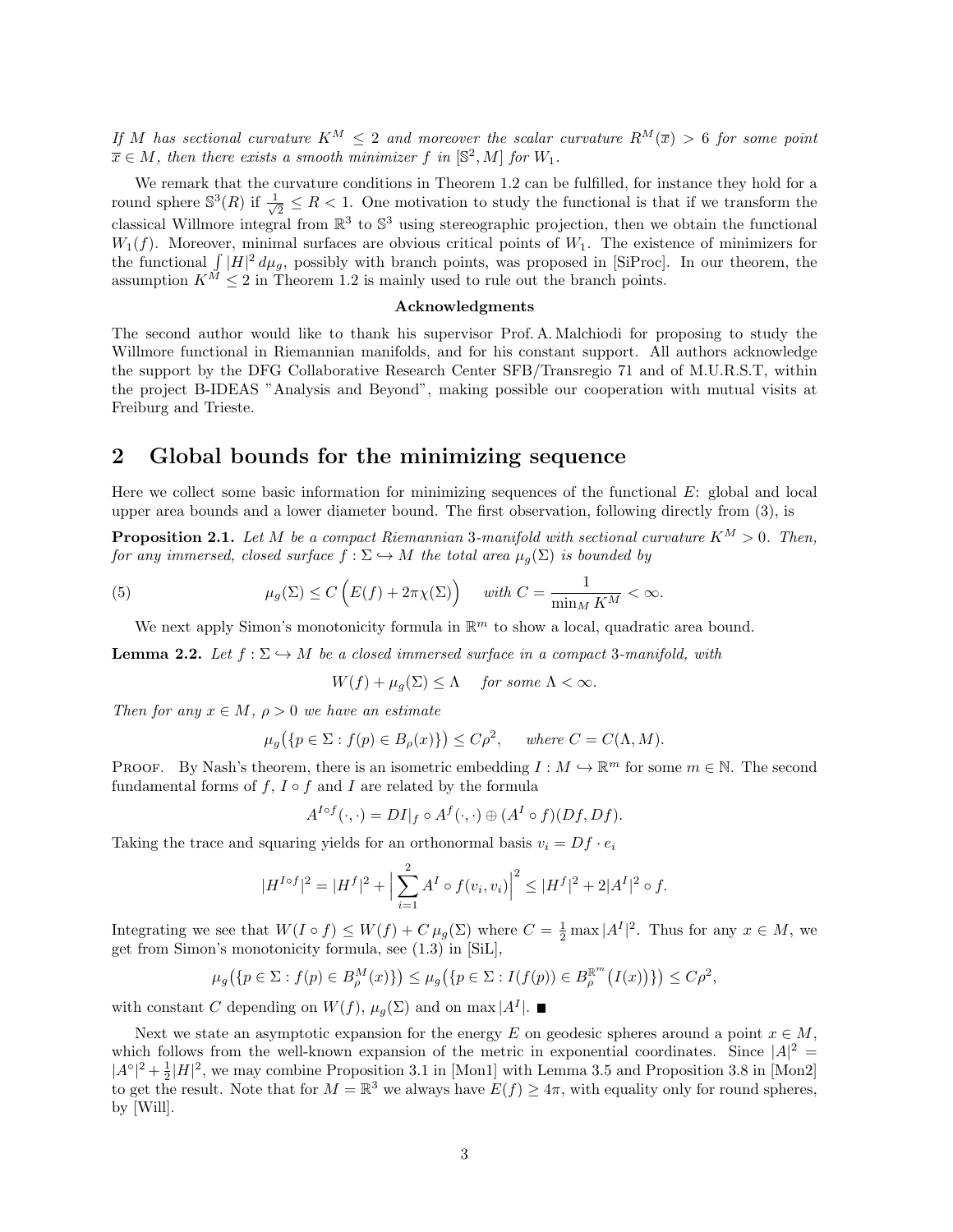**Lemma 2.3.** Let M be a 3-dimensional Riemannian manifold. Then for geodesic spheres  $S_o(x) = \{y \in \mathbb{R}^n : |f(x)| \leq 1\}$  $M : dist(y, x) = \rho$  around  $x \in M$  we have the expansion

$$
E(S_{\rho}(x)) = 4\pi - \frac{2\pi}{3}R^{M}(x)\rho^{2} + \mathcal{O}(\rho^{3}) \quad \text{as } \rho \searrow 0.
$$

In particular, if the scalar curvature  $R^M(\overline{x}) > 0$  for some  $\overline{x} \in M$ , then  $\inf_{f \in [\mathbb{S}^2, M]} E(f) < 4\pi$ .

At several points in this paper we work in local normal coordinates. The following lemma collects the relevant inequalities between the Riemannian and the coordinate quantities.

**Lemma 2.4.** Let  $h_{1,2}$  be Riemannian metrics on a manifold M, with norms satisfying

$$
(1+\varepsilon)^{-1} \|\cdot\|_1 \le \|\cdot\|_2 \le (1+\varepsilon) \|\cdot\|_1 \quad \text{for some } \varepsilon \in (0,1].
$$

For any smooth immersed surface  $f : \Sigma \to M$ , the following inequalities hold with universal  $C < \infty$ :

- (i) dist<sub>1</sub> $(x, y) \leq (1 + \varepsilon)$ dist<sub>2</sub> $(x, y)$  for all  $x, y \in M$ ;
- (ii)  $B^{h_1}_{\sigma}(x) \subset B^{h_2}_{\rho}(x)$ , whenever  $(1+\varepsilon)\sigma \leq \rho$ ;
- (iii)  $\mu_{g_1} \leq (1 + C\varepsilon)\mu_{g_2}$ , where  $g_{1,2} = f^*(h_{1,2})$ ;
- $(iv)$   $||A_1||_1^2 \leq (1 + C(\varepsilon + \delta)) ||A_2||_2^2 + C\delta^{-1} ||\Gamma||_{h_1}^2 \circ f$  for any  $\delta \in (0, 1]$ , where  $\Gamma := D^{h_1} D^{h_2}$  and  $D^{h_i}$ is the covariant derivative with respect to the metric  $h_i$ .

PROOF. The statements (i) and (ii) are obvious. To compare the Jacobians of f with respect to  $h_{1,2}$ , we use  $\|\cdot\|_{g_1} \leq (1+\varepsilon)\|\cdot\|_{g_2}$  and compute for  $v, w \in T_p\Sigma$  with  $g_2(v, w) = 0$ 

$$
||v \wedge w||_{g_1}^2 = ||v||_{g_1}^2 ||w||_{g_1}^2 - g_1(v, w)^2 \le (1 + \varepsilon)^4 ||v||_{g_2}^2 ||w||_{g_2}^2 = (1 + \varepsilon)^4 ||v \wedge w||_{g_2}^2.
$$

This proves the inequality (iii). Next we compare the norms for a bilinear map  $B: T_p \Sigma \times T_p \Sigma \to T_{f(p)}M$ . Choose a basis  $v_{\alpha}$  of  $T_p \Sigma$  such that  $g_1(v_{\alpha}, v_{\beta}) = \delta_{\alpha\beta}$  and  $g_2(v_{\alpha}, v_{\beta}) = \lambda_{\alpha} \delta_{\alpha\beta}$ . Then

$$
\lambda_{\alpha} = ||v_{\alpha}||_{g_2} \le (1+\varepsilon) ||v_{\alpha}||_{g_1} = 1+\varepsilon,
$$

and putting  $w_{\alpha} = v_{\alpha}/\lambda_{\alpha}$  we obtain

$$
||B||_1^2 = \sum_{\alpha,\beta=1}^2 \lambda_\alpha^2 \lambda_\beta^2 ||B(w_\alpha, w_\beta)||_{h_1}^2 \le (1 + C\varepsilon) \sum_{\alpha,\beta=1}^2 ||B(w_\alpha, w_\beta)||_{h_2}^2 = (1 + C\varepsilon) ||B||_2^2.
$$

Now denote by  $P_{1,2}^{\perp}: T_{f(p)}M \to (T_p f)^{\perp_{h_{1,2}}}$  the orthogonal projections onto the normal spaces with respect to  $h_{1,2}$ . Then we have for any  $\delta > 0$  the estimate

$$
||A_1||_1^2 = ||P_1^{\perp}D^{h_1}(Df)||_1^2
$$
  
\n
$$
\leq ||P_2^{\perp}D^{h_1}(Df)||_1^2
$$
  
\n
$$
\leq ||P_2^{\perp}(D^{h_2}(Df) + \Gamma \circ f(Df, Df))||_1^2
$$
  
\n
$$
\leq (1+\delta)||P_2^{\perp}D^{h_2}(Df)||_1^2 + C\delta^{-1}||\Gamma||_{h_1}^2 \circ f
$$
  
\n
$$
\leq (1+\delta)(1+C\epsilon)||A_2||_2^2 + C\delta^{-1}||\Gamma||_{h_1}^2 \circ f.
$$

This proves the inequality (iv).  $\blacksquare$ 

The lower diameter bound follows by combining Proposition 2.1, Lemma 2.3 and the following fact.

Proposition 2.5. Let M be a compact Riemannian 3-manifold. Assume there is a minimizing sequence  $f_k \in [\mathbb{S}^2, M]$  for  $E(f)$  with diam  $f_k(\mathbb{S}^2) \to 0$  and  $\mu_{g_k}(\Sigma) \leq C$ . Then

$$
\inf_{f \in [\mathbb{S}^2, M]} E(f) = 4\pi.
$$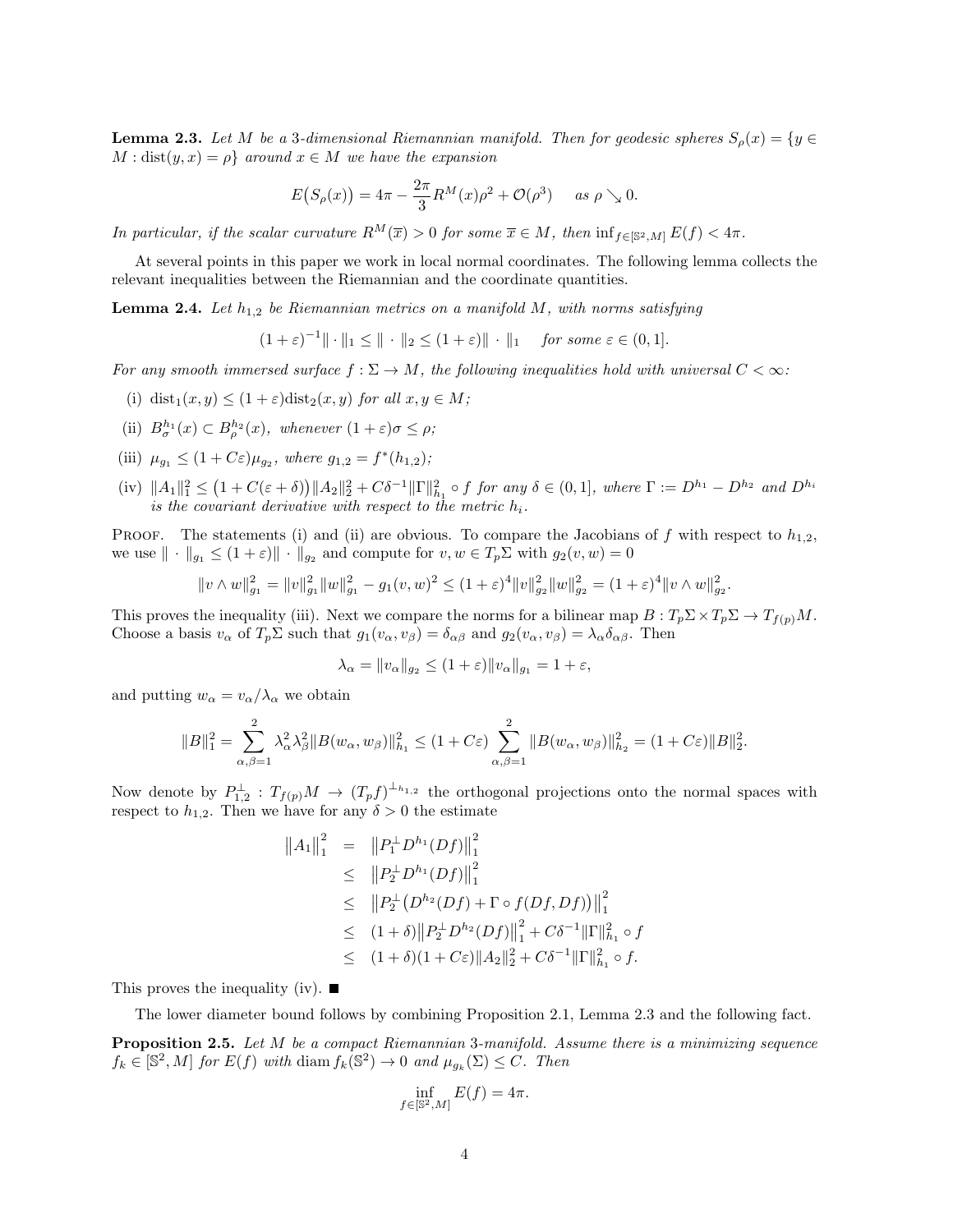PROOF. After passing to a subsequence, we may assume that the  $f_k(\mathbb{S}^2)$  converge to a point  $x_0 \in M$ . For given  $\varepsilon \in (0,1]$  we choose  $\rho > 0$ , such that in Riemann normal coordinates  $x \in B_\rho(0) \subset \mathbb{R}^3$ 

$$
\frac{1}{1+\varepsilon}|\,\cdot\,|\leq \|\,\cdot\,\|_h\leq (1+\varepsilon)|\,\cdot\,|\quad \text{ and }\quad |\Gamma_{ij}^k(x)|\leq \varepsilon.
$$

We have  $f_k(\mathbb{S}^2) \subset B_\rho(x_0)$  for large k. Denoting by  $A^e, g_k^e$  the quantities with respect to the coordinate metric, we get from Willmore's inequality and Lemma 2.4

$$
4\pi \leq \frac{1}{2} \int_{\Sigma} |A_{f_k}^e|_e^2 d\mu_{g_k^e} \leq (1+C\varepsilon)(1+\delta) \frac{1}{2} \int_{\Sigma} |A_{f_k}|^2 d\mu_{g_k} + C(\delta) \varepsilon^2 \mu_{g_k}(\Sigma).
$$

Since  $\mu_{g_k}(\Sigma) \leq C$  by assumption, we may let first  $k \to \infty$ , then  $\varepsilon \searrow 0$  and finally  $\delta \searrow 0$  to obtain

$$
\liminf_{k \to \infty} E(f_k) \ge 4\pi.
$$

As the upper bound follows from Lemma 2.3, the lemma is proved.  $\blacksquare$ 

**Lemma 2.6.** Let  $f : \Sigma \to M$  be a closed immersed surface in a compact 3-manifold, and put  $\Sigma_{\rho}(x_0) =$  $f^{-1}(B_\rho(x_0))$  for  $x_0 \in M$  and  $\rho > 0$ . There exist constants  $\rho_0 > 0$  and  $C < \infty$  depending only on M, such that for  $x_0 \in f(\Sigma)$  we have

$$
\frac{\mu_g(\Sigma_{\sigma}(x_0))}{\sigma^2} \le C\left(\frac{\mu_g(\Sigma_{\rho}(x_0))}{\rho^2} + \int_{\Sigma_{\rho}(x_0)} |H|^2 d\mu_g\right) \quad \text{ whenever } 0 < \sigma \le \rho \le \rho_0.
$$

**PROOF.** Again, we use an isometric embedding  $I: M \to \mathbb{R}^m$ . For  $x_0 \in M$  we put

$$
\Sigma_{\rho}^{\mathbb{R}^m}(x_0) = (I \circ f)^{-1} (B_{\rho}^{\mathbb{R}^m}(I(x_0))).
$$

Choosing  $\rho_0 > 0$  appropriately, we have  $I(B_\rho(x_0)) \subset (B_\rho^{\mathbb{R}^m}(I(x_0)) \cap I(M)) \subset I(B_{2\rho}(x_0))$  and hence

$$
\Sigma_{\rho}(x_0) \subset \Sigma_{\rho}^{\mathbb{R}^m}(x_0) \subset \Sigma_{2\rho}(x_0).
$$

Now from [SiL], we obtain for  $0 < \sigma \leq \rho/2 \leq \rho_0$  the estimate

$$
\frac{\mu_g(\Sigma_{\sigma}(x_0))}{\sigma^2} \leq \frac{\mu_g(\Sigma_{\sigma}^{\mathbb{R}^m}(x_0))}{\sigma^2} \n\leq C \Big( \frac{\mu_g(\Sigma_{\rho/2}^{\mathbb{R}^m}(x_0))}{\rho^2} + \int_{\Sigma_{\rho/2}^{\mathbb{R}^m}(x_0)} |H^{I \circ f}|^2 d\mu_g \Big) \n\leq C \frac{\mu_g(\Sigma_{\rho}(x_0))}{\rho^2} + C \int_{\Sigma_{\rho}(x_0)} |H^f|^2 d\mu_g + C \max |A^I|^2 \mu_g(\Sigma_{\rho}(x_0)) \n\leq C (1 + \rho_0^2 \max |A^I|^2) \frac{\mu_g(\Sigma_{\rho}(x_0))}{\rho^2} + C \int_{\Sigma_{\rho}(x_0)} |H^f|^2 d\mu_g.
$$

This settles the inequality, if  $\rho \geq 2\sigma$ . As the claim is trivial for  $\rho \in [\sigma, 2\sigma]$ , the lemma is proved.

**Lemma 2.7.** Let M be a Riemannian 3-manifold, and  $f : \Sigma \hookrightarrow M$  a closed immersed surface with

$$
W(f) + \mu_g(\Sigma) \leq \Lambda
$$
 for some  $\Lambda < \infty$ .

For any  $\eta > 0$  there exist  $\rho_0 = \rho_0(M, \eta) > 0$  and  $C = C(M, \Lambda) < \infty$ , such that for any  $x_0 \in M$ ,  $x \in B_{\rho_0}(x_0)$  and  $0 < \rho \le \rho_0$  the following inequalities hold, where  $B^e, g^e, \ldots$  are defined with respect to normal coordinates centered at  $x_0$ :

(6) 
$$
B_{\sigma}(x) \subset B_{\rho}^{e}(x), B_{\sigma}^{e}(x) \subset B_{\rho}(x) \quad \text{if } (1 + \eta)\sigma \leq \rho;
$$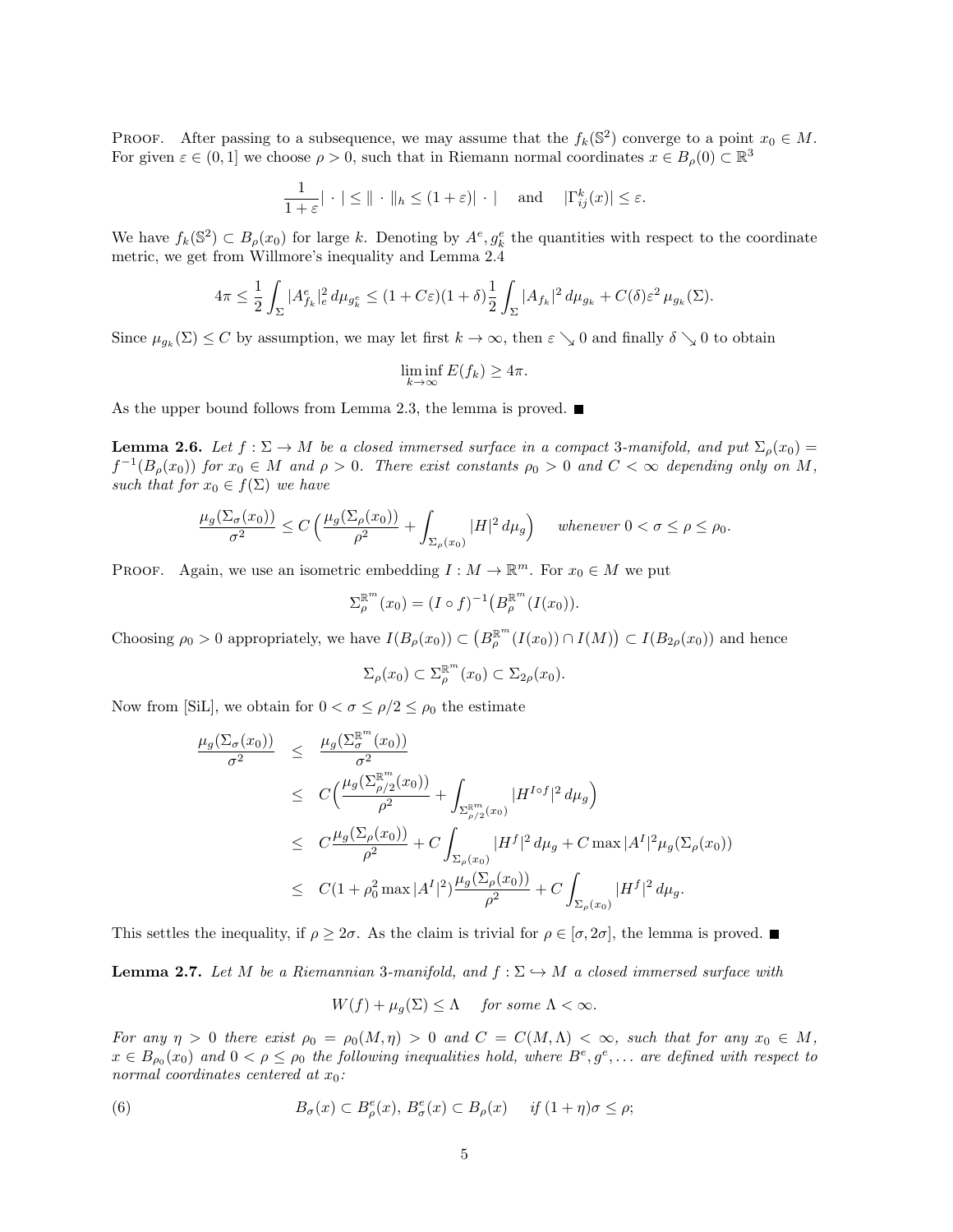(7) 
$$
\frac{1}{1+\eta}\mu_{g^e}(\Sigma_\rho(x)) \leq \mu_g(\Sigma_\rho(x)) \leq (1+\eta)\mu_{g^e}(\Sigma_\rho(x));
$$

(8) 
$$
\frac{1}{1+\eta}\int_{\Sigma_{\rho}(x)}|A_e|^2_e\,d\mu_{g^e}-C\rho^2\leq \int_{\Sigma_{\rho}(x)}|A|^2\,d\mu_g\leq (1+\eta)\int_{\Sigma_{\rho}(x)}|A_e|^2_e\,d\mu_{g^e}+C\rho^2.
$$

PROOF. We can assume that the assumption of Lemma 2.4 is satisfied on  $B_{2\rho_0}(x_0)$  with  $\varepsilon = C(M)\rho_0^2$ . The first two statements follow directly from that lemma. For (8) we choose  $\delta = \rho_0^2$  in Lemma 2.4. Using  $\|\Gamma\|_e \leq C\rho_0$ , the statement follows by combining with Lemma 2.2.

### 3 Proof of Theorem 1.1

For proving existence of a minimizer for the functional  $E : [\mathbb{S}^2, M] \to \mathbb{R}, E(f) = \frac{1}{2} \int_{\mathbb{S}^2} |A|^2 d\mu_g$ , we use the direct method in the calculus of variations. Let  $f_k : \mathbb{S}^2 \to M$  be a minimizing sequence of immersed closed surfaces for the functional E. Denote by  $\mu_k$  the Radon measure on M given by

(9) 
$$
\mu_k(E) = \mu_{g_k}(f_k^{-1}(E)) = \int_E \theta_{f_k}(y) d\mathcal{H}^2(y),
$$

where  $\theta_{f_k}$  is the multiplicity and  $g_k$  is the induced metric.

By Proposition 2.1 we can assume

(10) 
$$
\mu_k \to \mu \quad \text{weakly as Radon measures.}
$$

Using this convergence and the monotonicity formula Lemma 2.6, it follows as in [SiL] that

(11) 
$$
\operatorname{spt} \mu_k \to \operatorname{spt} \mu \quad \text{in the Hausdorff distance sense.}
$$

This Hausdorff convergence, together with Lemma 2.3 and Proposition 2.5, implies that

(12) 
$$
\dim_h(\operatorname{spt} \mu) \ge \liminf_k(\operatorname{diam}_h \operatorname{spt} \mu_k) > 0.
$$

When working in normal coordinates, we denote the Euclidean coordinate quantities with an index  $^{\prime\prime}e^{\prime\prime}$ , for example  $\mu_k^e$ ,  $H_k^e$ ,  $A_k^e$ , ..., while the Riemannian quantities won't have any index.

In order to prove regularity, we would like to apply Simon's Graphical Decomposition Lemma proved in [SiL]. The most important assumption is that the  $L^2$ -norm of the second fundamental form is locally small, which we will need simultaneously for infinitely many  $k$ . Therefore we define the so called bad points with respect to a given  $\varepsilon > 0$  in the following way: Define the Radon measures  $\alpha_k$  on M by

$$
\alpha_k = \mu_k \llcorner |A_k|^2.
$$

Since  $\alpha_k(M) \leq C$ , there exists a Radon measure  $\alpha$  on M such that (after passing to a subsequence)  $\alpha_k \to \alpha$  weakly as Radon measures. It follows that spt  $\alpha \subset \operatorname{spt} \mu$  and  $\alpha(M) \leq C$ .

**Definition 3.1.** We define the bad points with respect to  $\varepsilon > 0$  by

$$
\mathcal{B}_{\varepsilon} = \left\{ \xi \in \operatorname{spt} \mu \, \big| \, \alpha(\{\xi\}) > \varepsilon^2 \right\}.
$$

**Remark 3.2.** Since  $\alpha(M) \leq C$ , there exist only finitely many bad points. Moreover if  $\xi_0 \in \text{spt } \mu \setminus \mathcal{B}_{\varepsilon}$ , there exists a  $\rho_0 = \rho_0(\xi_0, \varepsilon) > 0$  such that  $\alpha(B_{\rho_0}(\xi_0)) < 2\varepsilon^2$ , and since  $\alpha_k \to \alpha$  weakly we get

(13) 
$$
\int_{B_{\rho_0}(\xi_0)} |A_k|^2 d\mu_k \leq 2\varepsilon^2 \quad \text{for } k \text{ sufficiently large.}
$$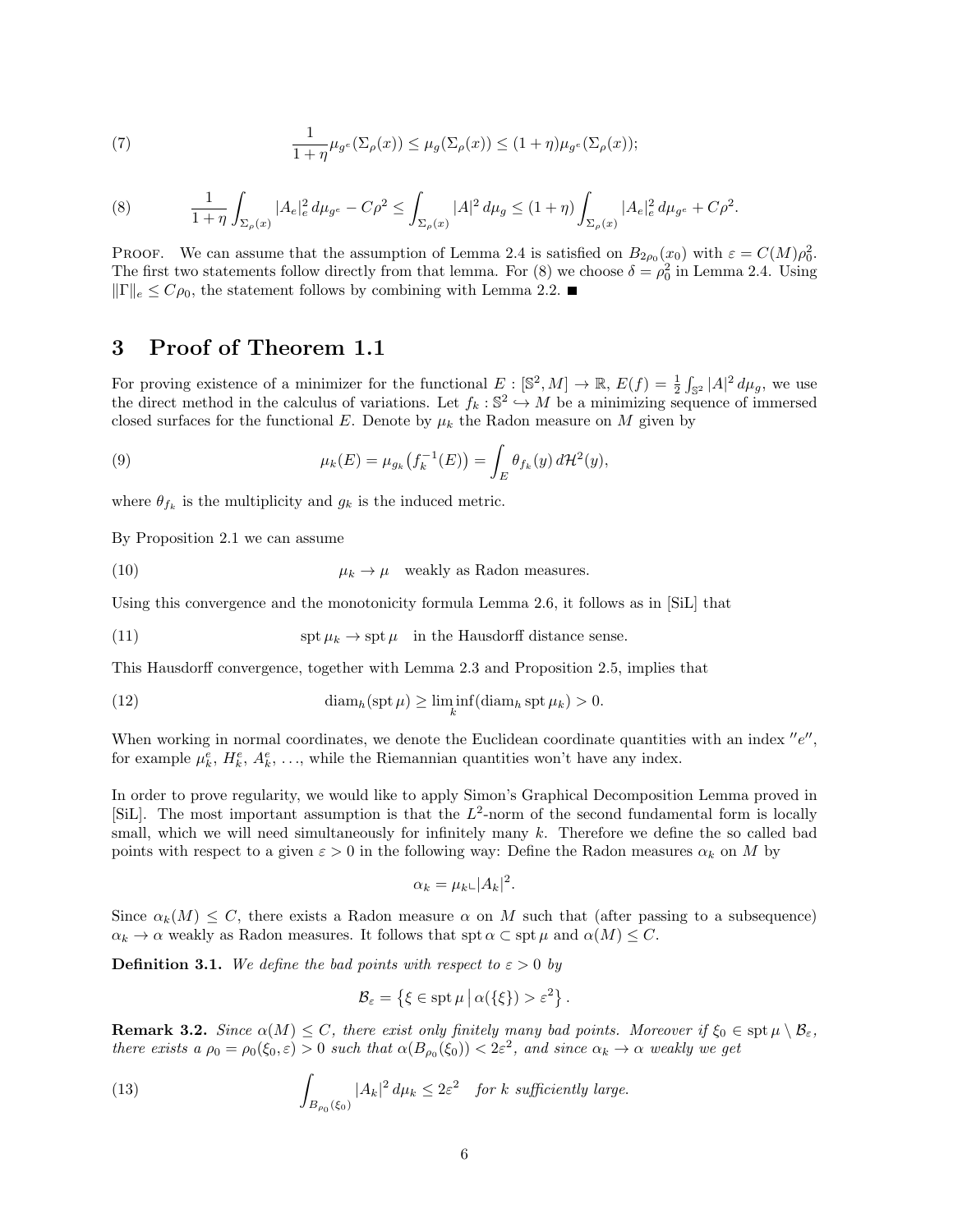From now on fix a point  $\xi_0 \in \text{spt } \mu \setminus \mathcal{B}_{\varepsilon}$  and choose normal coordinates around that point. In the following we will work in these fixed coordinates. Using the estimates in normal coordinates in Lemma 2.7 as well as Lemma 2.2, the next Lemma is easily derived.

**Lemma 3.3.** For  $\varepsilon \leq \varepsilon_0$  there exists a  $\rho_0 = \rho_0(\xi_0, \varepsilon) > 0$  and a  $\beta = \beta(M) > 0$ , such that for all  $\xi \in \operatorname{spt} \mu \cap B^e_{\frac{\rho_0}{2}}(\xi_0)$ , for all  $\rho \leq \frac{\rho_0}{4}$  and infinitely many k

*i*) 
$$
\mu_k^e(\overline{B_\rho^e(\xi)}) \le \beta \rho^2
$$
,  
\n*ii*)  $\int_{B_\rho^e(\xi)} |A_k^e|^2 d\mu_k^e \le 3\varepsilon^2$ .

Thanks to Lemma 3.3 we are in position to apply the Graphical Decomposition Lemma of Leon Simon (Lemma 2.1 in [SiL]).

**Lemma 3.4.** For  $\varepsilon \leq \varepsilon_0$  there exists a  $\rho_0 = \rho_0(\xi_0, \varepsilon) > 0$  such that for all  $\xi \in \operatorname{spt} \mu \cap B_{\frac{\rho_0}{2}}^e(\xi_0)$ , all  $\rho \leq \frac{\rho_0}{4}$  and for infinitely many k the following holds: There exist 2-dimensional planes  $L_l$ ,  $1 \leq l \leq M_k$ , containing  $\xi$ ; functions  $u_k^l \in C^{\infty}(\overline{\Omega_k^l}, L_l^{\perp})$ , where  $\Omega_k^l = (B_{\lambda}^e(\xi) \cap L^l) \setminus \bigcup_m d_{k,m}^l$  with  $\lambda > \frac{\rho}{4}$  and where the sets  $d_{k,m}^l \subset L^l$  are pairwise disjoint closed discs disjoint from  $\partial B_{\lambda}^e(\xi)$ ; sets  $P_j^{k,l} \subset M$ ,  $1 \leq j \leq N_{k,l}$ , which are diffeomorphic to discs and disjoint from graph  $u_k^l$ ; and open, connected sets  $U_k^l \subset f_k^{-1}(B_{\frac{\rho}{4}}^e(\xi))$ , such that

(i) 
$$
D_k^l := \operatorname{graph} u_k^l \cup \bigcup_{j=1}^{N_{k,l}} P_j^{k,l}
$$
 is a topological disc,  
\n(ii)  $f_k(U_k^l) = D_k^l \cap B_{\frac{\rho}{4}}^e(\xi) = \left(\operatorname{graph} u_k^l \cup \bigcup_{j=1}^{N_{k,l}} P_j^{k,l}\right) \cap B_{\frac{\rho}{4}}^e(\xi),$ 

(iii) 
$$
f_k^{-1}(B_{\frac{\rho}{4}}^e(\xi))
$$
 is the disjoint union of the sets  $U_k^l$ .

Moreover the following estimates hold:

$$
(14) \t\t M_k \le c = c(M),
$$

(15) 
$$
\sum_{l,m} \text{diam } d_{k,m}^l + \sum_{l,j} \text{diam } P_j^{k,l} \le c \left( \int_{B_\rho^e(\xi)} |A_k^e|^2 \, d\mu_k^e \right)^{\frac{1}{4}} \rho \le c \varepsilon^{\frac{1}{2}} \rho,
$$

(16) 
$$
||u_k^l||_{L^{\infty}(\Omega_k^l)} \leq c\varepsilon^{\frac{1}{6}}\rho + \delta_k, \quad ||Du_k^l||_{L^{\infty}(\Omega_k^l)} \leq c\varepsilon^{\frac{1}{6}} + \delta_k, \quad where \ \delta_k \to 0.
$$

Next we prove a lower 2-density bound for the minimizing sequence  $f_k$  away from the bad points, which we will need later.

**Proposition 3.5.** For  $\varepsilon \leq \varepsilon_0$  there exists a  $\rho_0 = \rho_0(\xi_0, \varepsilon) > 0$  and a constant  $C = C(M) > 0$ , such that for all  $\xi \in \operatorname{spt} \mu \cap B_{\rho_0}(\xi_0)$  and all  $\rho \leq \rho_0$ 

$$
\frac{\mu(B_{\rho}(\xi))}{\rho^2} \ge C.
$$

PROOF. Let  $\rho_0 = \rho_0(\xi_0, \varepsilon) > 0$  as in Remark 3.2 and  $\xi \in B_{\frac{\rho_0}{2}}(\xi_0)$ . It follows that  $B_{\frac{\rho_0}{2}}(\xi) \subset B_{\rho_0}(\xi_0)$ . Choose according to the Hausdorff distance sense convergence  $\hat{\xi}_k \in \text{spt } \mu_k$  such that  $\xi_k \to \xi$ . Therefore for given  $\rho \leq \rho_0$  and k sufficiently large it follows that  $B_{\frac{\rho}{4}}(\xi_k) \subset B_{\frac{\rho}{2}}(\xi) \subset B_{\rho_0}(\xi_0)$ . Since the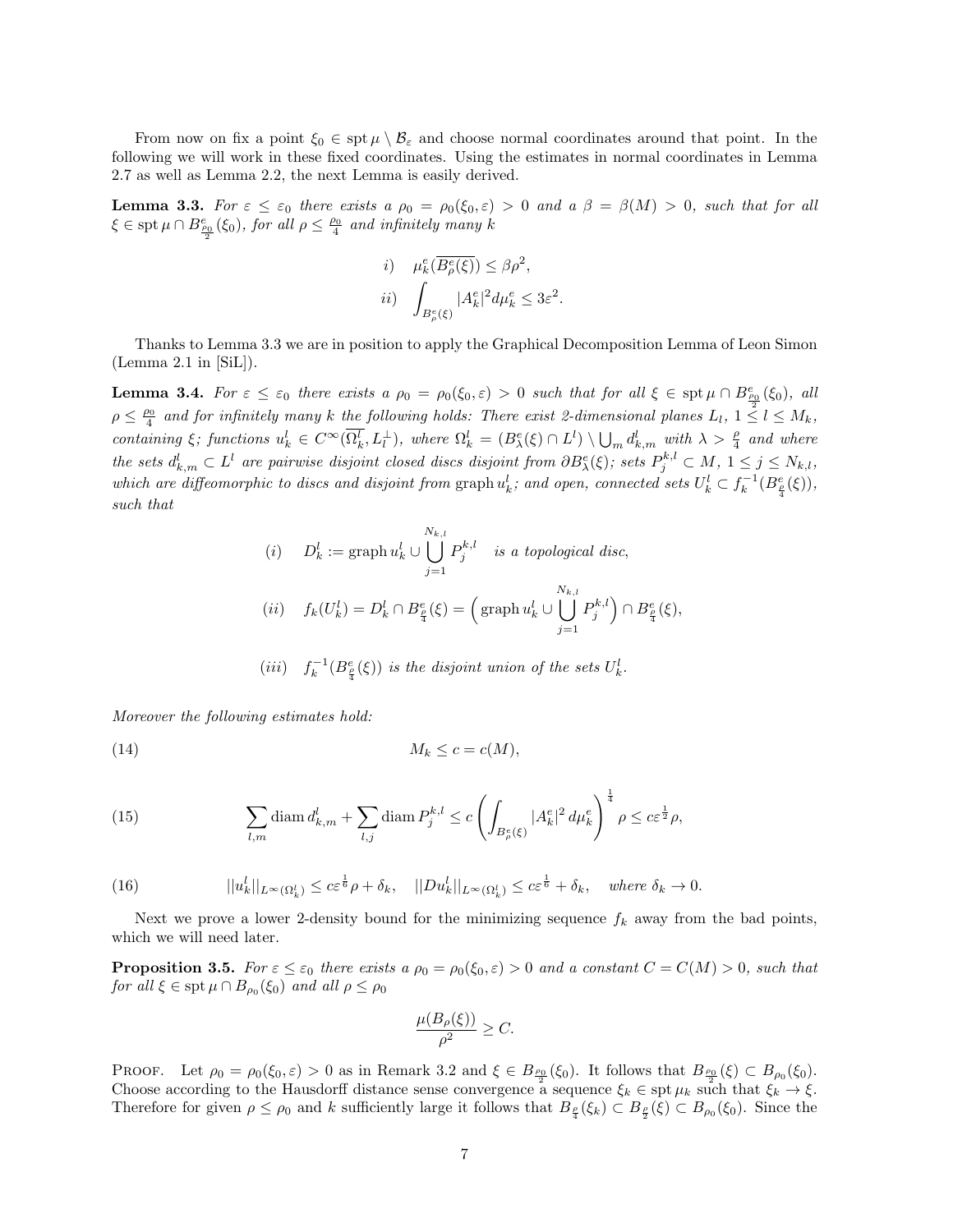norm of the mean curvature can be estimated by the norm of the second fundamental form, we get from  $(13)$  for k sufficiently large

$$
\int_{B_{\frac{\rho}{4}}(\xi_k)} |H_k|^2 \, d\mu_k \le c \int_{B_{\rho_0}(\xi_0)} |A_k|^2 \, d\mu_k \le c\varepsilon^2.
$$

By letting  $\sigma \to 0$  in Lemma 2.6, it follows that

$$
1 \leq C \left( \frac{\mu_k(B_{\frac{\rho}{4}}(\xi_k))}{\rho^2} + \varepsilon^2 \right).
$$

Choosing  $\varepsilon_0^2 \leq \frac{1}{2C}$  we get for k sufficiently large  $\frac{\mu_k(B_{\frac{\rho}{2}}(\xi))}{\rho^2} \geq C > 0$ , and the rest of the Proposition follows from the weak convergence  $\mu_k \to \mu$ .

In the next step we estimate the  $L^2$ -norm of the second fundamental form on small balls around the "good points". This estimate will help us to show that the candidate minimizer  $\mu$  is actually the measure associated to  $C^{1,\alpha} \cap W^{2,2}$ -graphs in a neighborhood around the good points.

**Lemma 3.6.** For  $\varepsilon \leq \varepsilon_0$  there exists a  $\rho_0 = \rho_0(\xi_0, \varepsilon) > 0$  such that for all  $\xi \in \operatorname{spt} \mu \cap B^e_{\frac{\rho_0}{2}}(\xi_0)$  and all  $\rho \leq \frac{\rho_0}{4}$ 

$$
\liminf_{k \to \infty} \int_{B_{\frac{e}{8}}^e(\xi)} |A_k^e|^2 \, d\mu_k^e \le c\rho^{\alpha},
$$

where  $c < \infty$  and  $\alpha \in (0,1)$  only depend on the manifold M.

PROOF. Let  $\varepsilon \leq \varepsilon_0$  such that Lemma 3.3 and Lemma 3.4 hold. Let  $\rho_0 = \rho_0(\xi_0, \varepsilon) > 0$  as before and apply the Graphical Decomposition Lemma for  $\rho \leq \frac{\rho_0}{4}$  given by Lemma 3.4 to infinitely many k. For these k (surface index),  $l \in \{1, ..., M_k\}$  (slice index) and  $\gamma \in (\frac{\rho}{16}, \frac{3\rho}{32})$  define the set

$$
C_{\gamma}^{l}(\xi) = \{ x + y \, \big| \, x \in B_{\gamma}^{e}(\xi) \cap L_{l}, y \in L_{l}^{\perp} \}.
$$

From the estimates for the diameters of the pimples  $P_j^{k,l}$  and the  $C^1$ -estimates for the graph functions  $u_k^l$ , it follows that

(17) 
$$
D_k^l \cap C_{\gamma}^l(\xi) = D_k^l \cap C_{\gamma}^l(\xi) \cap \overline{B_{\frac{\rho}{4}}^e(\xi)} \quad \text{for } \varepsilon \le \varepsilon_0 \text{ and } \delta_k \text{ sufficiently small.}
$$

Next define the set  $A_k^l$  by

$$
A_k^l(\xi) = \left\{ \gamma \in \left( \frac{\rho}{16}, \frac{3\rho}{32} \right) \, \Big| \, \partial C_\gamma^l(\xi) \cap \bigcup_j P_j^{k,l} = \emptyset \right\}.
$$

For  $\varepsilon \leq \varepsilon_0$  it follows that

$$
\mathcal{L}^1(A_k^l(\xi)) \ge \frac{\rho}{32} - \sum_j \text{diam}\, P_j^{k,l} \ge \frac{\rho}{32} - c \varepsilon^{\frac{1}{2}} \rho \ge \frac{\rho}{64}.
$$

From Lemma 5.2 it follows that there exists a set  $T_l \subset \left(\frac{\rho}{16}, \frac{3\rho}{32}\right)$  with  $\mathcal{L}^1(T_l) \geq \frac{\rho}{64}$ , such that for all  $\gamma \in T_l$ 

$$
\partial C^l_\gamma(\xi)\cap \bigcup_j P_j^{k,l}=\emptyset \quad \text{for infinitely many $k$.}
$$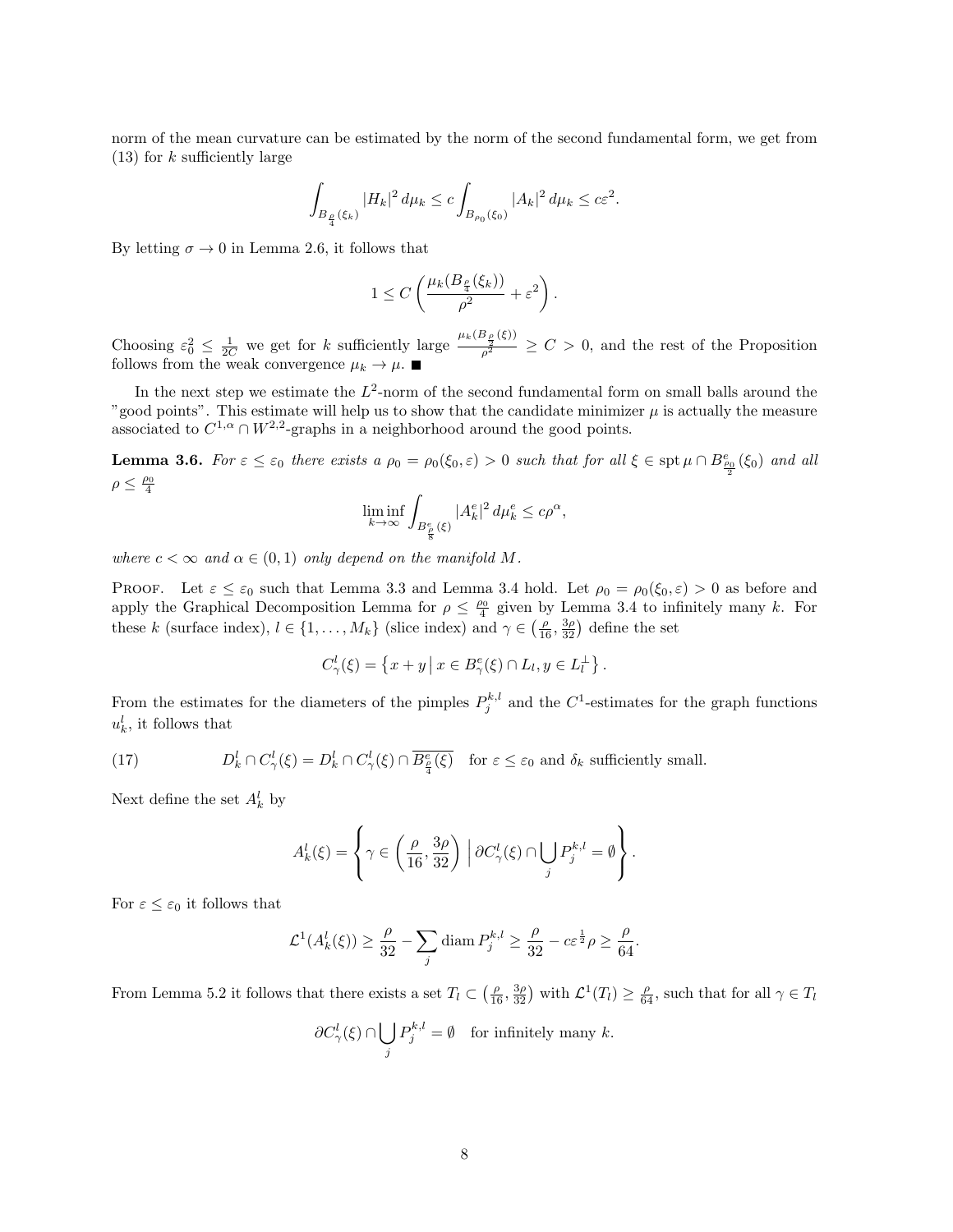Now let  $\gamma \in T_l$  be arbitrary (it will be chosen later). We apply the Extension Lemma 5.1 given in the Appendix to get a function  $w_k^l \in C^{\infty}(\overline{B_{\gamma}^e(\xi)} \cap L_l, L_l^{\perp})$  such that

$$
w_k^l = u_k^l \quad , \quad \frac{\partial w_k^l}{\partial \nu} = \frac{\partial u_k^l}{\partial \nu} \quad \text{on } \partial B_{\gamma}^e(\xi) \cap L_l,
$$
  

$$
||w_k^l||_{L^{\infty}(B_{\gamma}^e(\xi) \cap L_l)} \leq c \varepsilon^{\frac{1}{6}} \gamma + \delta_k, \quad \text{where } \delta_k \to 0,
$$
  

$$
||D w_k^l||_{L^{\infty}(B_{\gamma}^e(\xi) \cap L_l)} \leq c \varepsilon^{\frac{1}{6}} + \delta_k, \quad \text{where } \delta_k \to 0,
$$
  

$$
\int_{B_{\gamma}^e(\xi) \cap L_l} |D^2 w_k^l|^2 \leq c \gamma \int_{\text{graph } u_k^l|_{\partial B_{\gamma}^e(\xi) \cap L_l}} |A_k^e|^2 d\mathcal{H}_e^1,
$$

where  $d\mathcal{H}_e^1$  is the 1-dimensional Euclidean Hausdorff measure.

Observe that, with an analogous argument as above using the estimates on  $w_k^l$ , we get

(18) graph 
$$
w_k^l \subset \overline{B_{\frac{\rho}{4}}^e(\xi)}
$$
 for  $\varepsilon \le \varepsilon_0$  and  $\delta_k$  sufficiently small.

By exchanging for each l the disc  $D_k^l \cap C_\gamma^l(\xi)$  with the disc graph  $w_k^l$ , we get a new immersed surface  $\tilde{\Sigma}_k$ , which can be parametrized on  $\mathbb{S}^2$  by a  $C^{1,1}$ -immersion  $\tilde{f}_k : \mathbb{S}^2 \hookrightarrow M$ . To simplify notation at this point and later in the paper we just write

(19) 
$$
\tilde{\Sigma}_k = \left(f_k(\mathbb{S}^2) \setminus \left(\bigcup_l D_k^l \cap C_{\gamma}^l(\xi)\right)\right) \cup \bigcup_l \mathrm{graph}\, w_k^l.
$$

More precisely we have to do the following: Choose a radius  $\gamma' > \gamma$  such that the disc  $D_k^l$  has a smooth graph representation by  $u_k^l$  on the annulus  $A := B_{\gamma'}(\xi) \setminus \overline{B_{\gamma}(\xi)} \cap L_l$ . Consider the disjoint union of the disc  $B_{\gamma'}(\xi) \cap L_l$  and the topological disc  $\Delta := \mathbb{S}^2 \setminus f_k^{-1}(D_k^l \cap \overline{C_{\gamma}^l(\xi)})$ . Consider the diffeomorphism  $\phi: A \to \mathbb{S}^2 \setminus f_k^{-1}(D_k^l \cap C_{\gamma'}^l(\xi) \setminus \overline{C_{\gamma'}^l(\xi)})$  given by  $\phi(x) = f_k^{-1}(x + u_k^l(x))$ . We define the smooth 2-manifold  $\Sigma$  by identifying  $x \in A$  and  $p \in \mathbb{S}^2 \setminus f_k^{-1}(D_k^l \cap C_{\gamma'}^l(\xi) \setminus \overline{C_{\gamma'}^l(\xi)})$  if  $\phi(x) = p$ . We thus get a  $C^{1,1}$ -immersion  $f_k : \Sigma \to M$  by putting

$$
\tilde{f}_k = \begin{cases} f_k & \text{on } \Delta \\ x + u_k^l(x) & \text{for } x \in A \\ x + w_k^l(x) & \text{for } x \in \overline{B_\gamma(\xi)} \cap L_l. \end{cases}
$$

It is easy to check that  $\Sigma$  is orientable and has cohomology  $H^1(\Sigma) = 0$ , and hence  $\Sigma$  is diffeomorphic to  $\mathbb{S}^2$ . This constructs the desired  $C^{1,1}$ -immersion of  $\mathbb{S}^2$ .

From the definition of  $\gamma$  we have that

$$
\int_{\mathrm{graph}\, w_k^l} |A_e|^2\,d\mathcal{H}_e^2 \leq c\int_{B_\gamma^e(\xi)\cap L_l} |\operatorname{D}^2 w_k^l|^2 \leq c\gamma\int_{\mathrm{graph}\, u_{k}^l|_{\partial B_\gamma^e(\xi)\cap L_l}} |A_k^e|^2 d\mathcal{H}_e^1 = c\gamma\int_{\partial C_\gamma^l(\xi)\cap D_k^l} |A_k^e|^2 d\mathcal{H}_e^1.
$$

Until now  $\gamma \in T_l \subset \left(\frac{\rho}{16}, \frac{3\rho}{32}\right)$  was arbitrary. Since  $\mathcal{L}^1(T_l) \geq \frac{\rho}{64}$ , it easily follows from a simple Fubini-type argument as done in [SiL] that we can choose  $\gamma \in T_l$  such that for every  $l, k$ 

$$
\int_{\text{graph } w_k^l} |A_e|^2 d\mathcal{H}_e^2 \le c \int_{\left(D_k^l \cap C_{\frac{3\rho}{32}}^l(\xi) \backslash C_{\frac{\rho}{16}}^l(\xi)\right) \backslash \bigcup_j P_j^{k,l}} |A_k^e|^2 d\mathcal{H}_e^2.
$$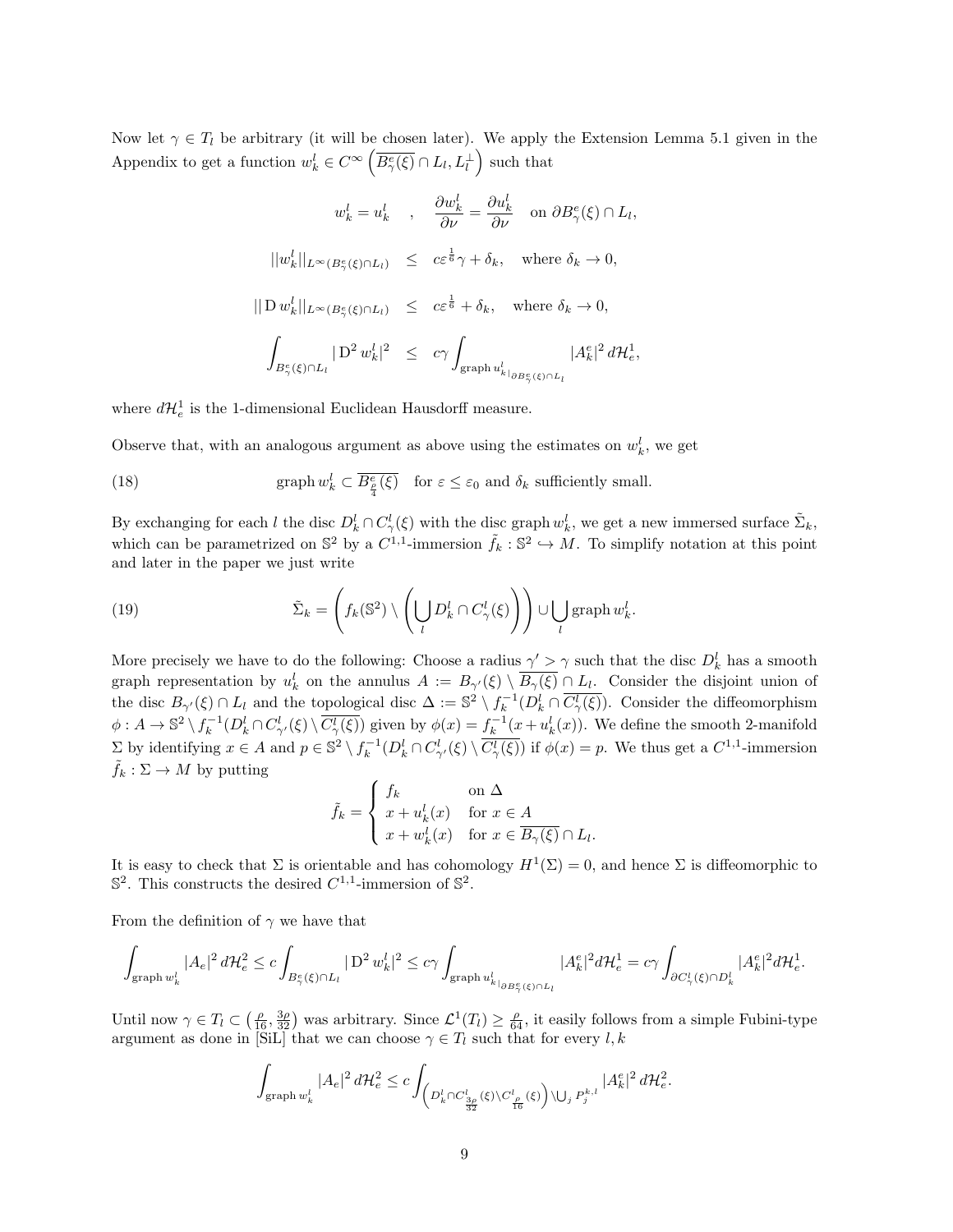Now notice that for  $\varepsilon \leq \varepsilon_0$  (this follows from the estimates for  $u_k^l$  and  $D u_k^l$ )

$$
B^{e}_{\frac{\rho}{16}}(\xi)\subset C^{l}_{\frac{\rho}{16}}(\xi)\quad \text{and}\quad \left(D^{l}_{k}\cap C^{l}_{\frac{3\rho}{32}}(\xi)\right)\backslash\bigcup_{j}P^{k,l}_{j}\subset \left(D^{l}_{k}\cap B^{e}_{\frac{\rho}{8}}(\xi)\right)\backslash\bigcup_{j}P^{k,l}_{j}.
$$

We get that

$$
\int_{\text{graph } w_k^l} |A_e|^2 \, d\mathcal{H}_e^2 \le c \int_{D_k^l \cap B_{\frac{\varrho}{8}}^e(\xi) \backslash B_{\frac{r}{16}}^e(\xi)} |A_k^e|^2 \, d\mathcal{H}_e^2.
$$

By summing over  $l$  and using the uniform bound on  $M_k$  it follows that

$$
(20) \qquad \sum_{l=1}^{M_k} \int_{\text{graph } w_k^l} |A_e|^2 \, d\mathcal{H}_e^2 \leq c \sum_{l=1}^{M_k} \int_{D_k^l \cap B_{\frac{\varrho}{8}}^e(\xi) \backslash B_{\frac{\varrho}{16}}^e(\xi)} |A_k^e|^2 \, d\mathcal{H}_e^2 = c \int_{B_{\frac{\varrho}{8}}^e(\xi) \backslash B_{\frac{\varrho}{16}}^e(\xi)} |A_k^e|^2 \, d\mu_k^e.
$$

Since  $f_k$  is a minimizing sequence for the functional E we get

$$
E(\tilde{f}_k) \ge E(f_k) - \varepsilon_k, \quad \text{where } \varepsilon_k \to 0,
$$

which implies

(21) 
$$
\sum_{l=1}^{M_k} \int_{\text{graph } w_k^l} |A|^2 d\mathcal{H}^2 \ge \int_{B_{\frac{e}{16}}^e(\xi)} |A_k|^2 d\mu_k - \varepsilon_k.
$$

Using the estimates of Lemma 2.7 we finally get that

(22) 
$$
\int_{B_{\frac{\rho}{16}}^e(\xi)} |A_k^e|^2 d\mu_k^e \leq c \int_{B_{\frac{\rho}{8}}^e(\xi) \setminus B_{\frac{\rho}{16}}^e(\xi)} |A_k^e|^2 d\mu_k^e + \varepsilon_k + c\rho^2.
$$

By adding  $c$  times the left hand side of this inequality to both sides ("hole-filling") we get that for all  $\rho \leq \frac{\rho_0}{4}$  and infinitely many k

$$
\int_{B_{\frac{\rho}{16}}^e(\xi)}|A_k^e|^2\,d\mu_k^e\leq\theta\int_{B_{\frac{\rho}{8}}^e(\xi)}|A_k^e|^2\,d\mu_k^e+\varepsilon_k+c\rho^2,
$$

where  $\theta = \frac{c}{c+1} \in (0,1)$  only depends on the manifold M. Now if we let  $g(\rho) = \liminf_{k \to \infty} \int_{B_{\rho}^e(\xi)} |A_k^e|^2 d\mu_k^e$ , we get that

$$
g(\rho) \le \theta g(2\rho) + c\rho^2
$$
 for all  $\rho \le \frac{\rho_0}{64}$ .

In view of Lemma 5.3 in the Appendix the present Lemma is proved.

Now we are able to show that, in a neighborhood of the good points, the limit measure  $\mu$  is the Radon measure associated to  $C^{1,\alpha} \cap W^{2,2}$ -graphs. First we recall the setting shortly: We had that  $u_k^l: \Omega_k^l \to L_l^{\perp}$ , where the set  $\Omega_k^l$  was given by

$$
\Omega_k^l = (B_\lambda^e(\xi) \cap L_l) \setminus \bigcup_m d_{k,m}^l,
$$

where  $\lambda > \frac{\rho}{4}$ , and where the sets  $d_{k,m}^l \subset L_l$  are pairwise disjoint closed discs which do not intersect  $\partial B_{\lambda}^e(\xi)$ .

Define the quantity  $\alpha_k(\rho)$  by

$$
\alpha_k(\rho) = \int_{B_{4\rho}^e(\xi)} |A_k^e|^2 \, d\mu_k^e,
$$

and notice that by Lemma 3.6 and Lemma 3.3 we have

(23) 
$$
\liminf_{k \to \infty} \alpha_k(\rho) \le \min \left\{ c\rho^{\alpha}, c\varepsilon^2 \right\} \text{ for all } \rho \le \frac{\rho_0}{128}.
$$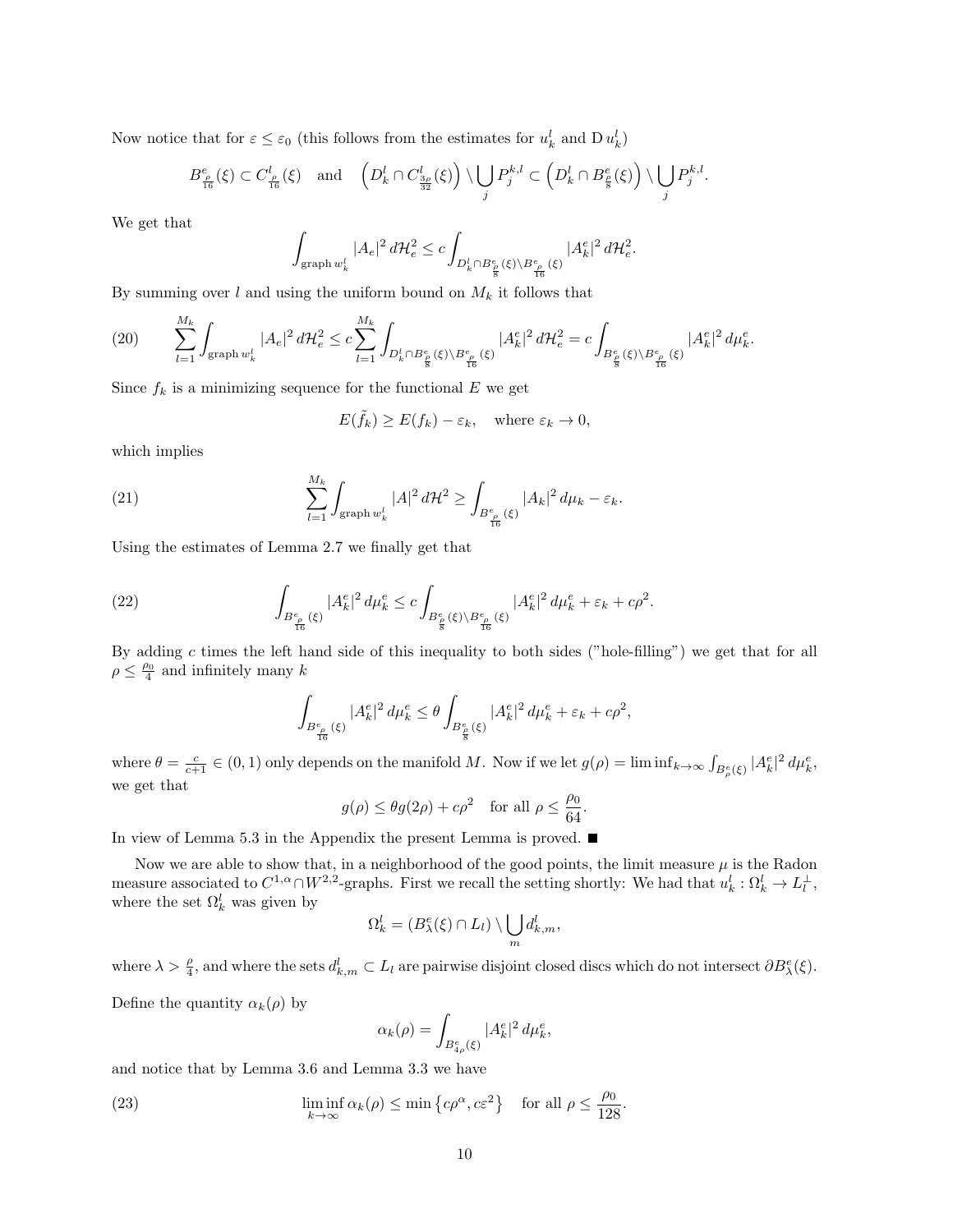Moreover it follows from Lemma 3.4 that

(24) 
$$
\sum_{m} \text{diam } d_{k,m}^{l} \leq c \alpha_{k}(\rho)^{\frac{1}{4}} \rho.
$$

Therefore for  $\varepsilon \leq \varepsilon_0$  we may apply the generalized Poincaré inequality Lemma 5.4 to the functions  $f_j^l = D_j u_k^l$  and  $\delta = c \alpha_k(\rho)^\frac{1}{4} \rho$  in order to get a constant vector  $\eta_k^l$ , with  $|\eta_k^l| \leq c \varepsilon^\frac{1}{6} + \delta_k \leq c$  and  $\delta_k \to 0$ , such that

$$
\int_{\Omega_k^l} \left| D u_k^l - \eta_k^l \right|^2 \leq c\rho^2 \int_{\Omega_k^l} \left| D^2 u_k^l \right|^2 + c\alpha_k(\rho)^{\frac{1}{4}} \rho^2 \sup_{\Omega_k^l} \left| D u_k^l \right|^2.
$$

Now we have

$$
\int_{\Omega_k^l} \left| \mathcal{D}^2 u_k^l \right|^2 \le c \int_{\text{graph } u_k^l} |A_k^e|^2 d\mathcal{H}_e^2 \le c \int_{B_{2\rho}^e(\xi)} |A_k^e|^2 d\mu_k^e \le c \alpha_k(\rho).
$$

Since  $|\mathcal{D} u_k^l| \le c$  and  $\alpha_k(\rho) \le 1$  for  $\varepsilon \le \varepsilon_0$ , it follows that

(25) 
$$
\int_{\Omega_k^l} |D u_k^l - \eta_k^l|^2 \leq c \alpha_k(\rho)^{\frac{1}{4}} \rho^2.
$$

Now let  $\overline{u}_k^l \in C^{1,1}(B_\lambda^e(\xi) \cap L_l, L_l^{\perp})$  be an extension of  $u_k^l$  to all of  $B_\lambda^e(\xi) \cap L_l$  as in Lemma 5.1, namely

$$
\overline{u}_k^l = u_k^l \text{ in } B_{\lambda}^e(\xi) \cap L_l \setminus \bigcup_m d_{k,m}^l,
$$
  

$$
\overline{u}_k^l = u_k^l \text{ and } \frac{\partial \overline{u}_k^l}{\partial \nu} = \frac{\partial u_k^l}{\partial \nu} \text{ on } \bigcup_m \partial d_{k,m}^l,
$$
  

$$
||\overline{u}_k^l||_{L^{\infty}(d_{k,m}^l)} \leq c \varepsilon^{\frac{1}{6}} \rho + \delta_k, \text{ where } \delta_k \to 0,
$$
  

$$
||D \overline{u}_k^l||_{L^{\infty}(d_{k,m}^l)} \leq c \varepsilon^{\frac{1}{6}} + \delta_k, \text{ where } \delta_k \to 0.
$$

It follows that  $||\bar{u}_k^l||_{L^{\infty}(B_{\lambda}^e(\xi)\cap L_l)} + ||D \bar{u}_k^l||_{L^{\infty}(B_{\lambda}^e(\xi)\cap L_l)} \leq c$ , where c is independent of k. From the gradient estimates for the function  $\overline{u}_k^l$ , since  $|\eta_k^l| \leq c$  and because of (24) we get that

(26) 
$$
\int_{B_{\lambda}^e(\xi)\cap L_l} \left| \mathrm{D}\,\overline{u}_k^l - \eta_k^l \right|^2 \leq c\alpha_k(\rho)^{\frac{1}{4}}\rho^2.
$$

Thus, in view of (23), we conclude that

(27) 
$$
\liminf_{k \to \infty} \int_{B_{\lambda}^e(\xi) \cap L_l} \left| \mathrm{D} \,\overline{u}_k^l - \eta_k^l \right|^2 \leq \min \left\{ c\rho^{2+\alpha}, c \varepsilon^{\frac{1}{2}} \rho^2 \right\} \quad \text{for all } \rho \leq \frac{\rho_0}{128}.
$$

Moreover, it trivially follows that  $||\overline{u}_k^l||_{W^{1,2}(B_{\lambda}^e(\xi)\cap L_l)} \leq c\rho^2 \leq c$ . Therefore it follows that the sequence  $\overline{u}_k^l$  is equicontinuous and uniformly bounded in  $C^1(B_\lambda^e(\xi) \cap L_l, L_l^{\perp})$  and  $W^{1,2}(B_\lambda^e(\xi) \cap L_l, L_l^{\perp})$ , and we get the existence of a function  $u_{\xi}^{l} \in C^{0,1}(B_{\lambda}^{\epsilon}(\xi) \cap L_{l}, L_{l}^{\perp})$  such that (after passing to a subsequence)

$$
\overline{u}_k^l \rightarrow u_\xi^l \quad \text{in } C^0(B_\lambda^e(\xi) \cap L_l, L_l^{\perp}),
$$
  
\n
$$
\overline{u}_k^l \rightarrow u_\xi^l \quad \text{weakly in } W^{1,2}(B_\lambda^e(\xi) \cap L_l, L_l^{\perp}),
$$

and such that the function  $u_{\xi}^{l}$  satisfies the estimates

$$
\frac{1}{\rho}||u_{\xi}^{l}||_{L^{\infty}(B_{\lambda}^{\epsilon}(\xi)\cap L_{l})}+||\operatorname{D} u_{\xi}^{l}||_{L^{\infty}(B_{\lambda}^{\epsilon}(\xi)\cap L_{l})}\leq c\varepsilon^{\frac{1}{6}}.
$$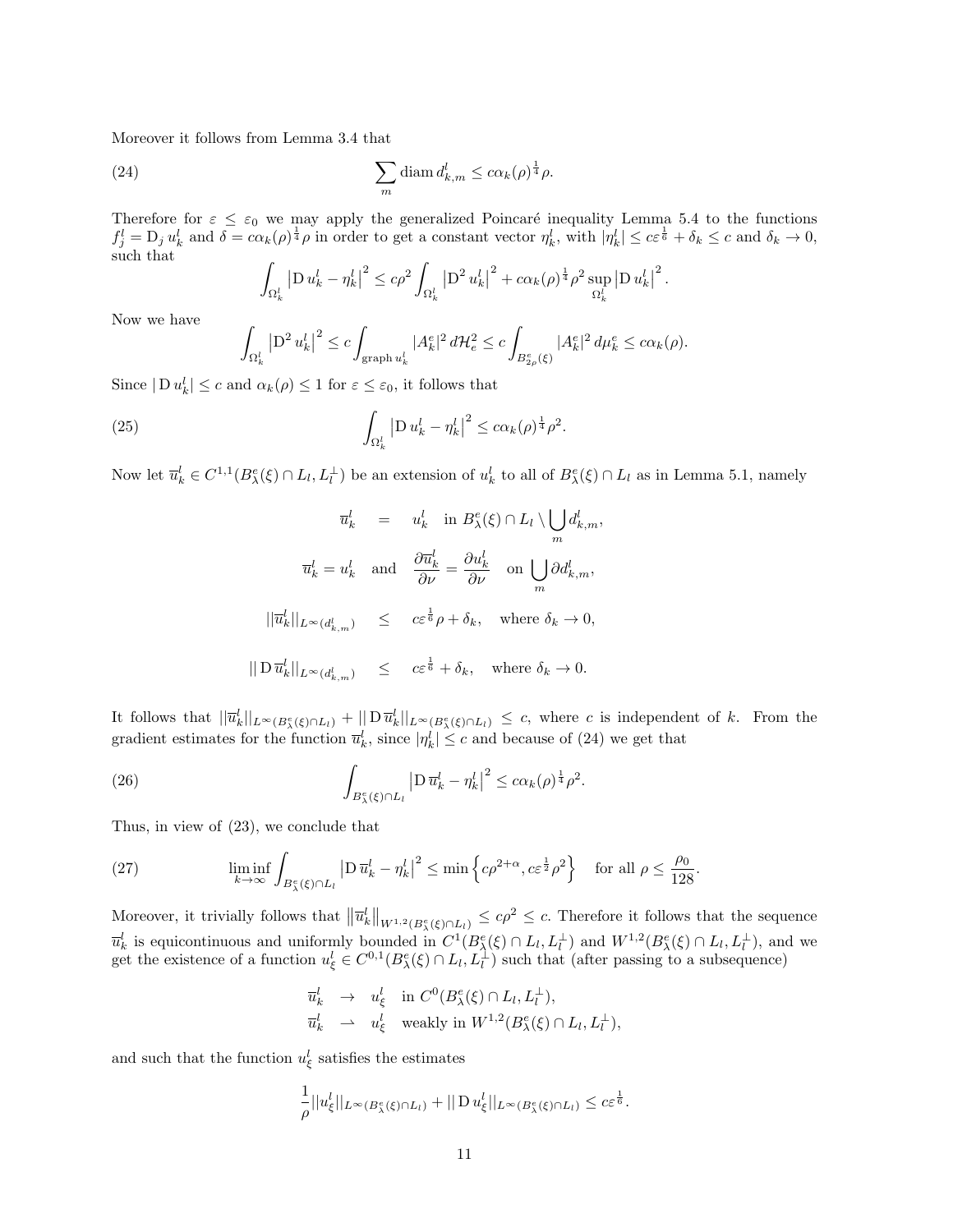Be aware that, a priori, the limit function might depend on the point  $\xi$ . Indeed, the sequence  $u_k^l$  depends on  $\xi$  since it comes from the Graphical Decomposition Lemma which is a local statement.

Observe that, up to subsequences,  $\eta_k^l \to \eta^l$  with  $|\eta^l| \leq c \varepsilon^{\frac{1}{6}}$ . Since  $D \overline{u}_k^l \to D u_{\xi}^l$  weakly in  $L^2(B_{\lambda}^e(\xi) \cap L_l)$ it follows that  $D \bar{u}_k^l - \eta_k^l \rightharpoonup D u_{\xi}^l - \eta^l$  weakly in  $L^2(B_{\lambda}^e(\xi) \cap L_l)$ , and by lower-semicontinuity, estimate (27) implies that

(28) 
$$
\int_{B_{\lambda}^e(\xi)\cap L_l} \left| \mathrm{D} \, u_{\xi}^l - \eta^l \right|^2 \leq \min \left\{ c\rho^{2+\alpha}, c \varepsilon^{\frac{1}{2}} \rho^2 \right\} \quad \text{for all } \rho \leq \frac{\rho_0}{128}.
$$

Now we can prove the graphical representation of the limit measure  $\mu$ .

**Lemma 3.7.** For  $\varepsilon \leq \varepsilon_0$  there exists a  $\rho_0 = \rho_0(\xi_0, \varepsilon)$  such that for all  $\xi \in \text{spt } \mu \cap B^e_{\frac{\rho_0}{2}}(\xi_0)$  and all  $\rho \leq \rho_0$ we have

$$
\mu \llcorner B^e_\rho(\xi) = \sum_{l=1}^M \mathcal{H}^2 \llcorner (\text{graph } u^l_{\xi} \cap B^e_\rho(\xi)),
$$

where  $\mathcal{H}^2$  denotes the 2-dimensional Hausdorff measure of the Riemannian manifold M, and where each function  $u_{\xi}^{l} \in C^{0,1} \left( B^e_{\rho}(\xi) \cap L_l, L_l^{\perp} \right)$  is as above, in particular

$$
\frac{1}{\rho}||u_{\xi}^l||_{L^{\infty}(B_{\rho}^{\epsilon}(\xi)\cap L_l)} + ||D u_{\xi}^l||_{L^{\infty}(B_{\rho}^{\epsilon}(\xi)\cap L_l)} \leq c \varepsilon^{\frac{1}{6}}.
$$

PROOF. First we claim that for all  $\rho \leq \frac{\rho_0}{128}$  we have

(29) 
$$
\mu_k \llcorner B^e_\rho(\xi) = \sum_{l=1}^M \mathcal{H}^2 \llcorner (\text{graph } \overline{u}_k^l \cap B^e_\rho(\xi)) + \theta_k,
$$

where  $\theta_k$  is a signed measure with  $\liminf_{k\to\infty}$  of the total mass is smaller than  $\min\{c\rho^{2+\alpha}, c\epsilon\rho^2\}$ , i.e.  $\theta_k = \theta_k^1 - \theta_k^2$  with  $\liminf_{k \to \infty} (\theta_k^1(M) + \theta_k^2(M)) \le \min \{c\rho^{2+\alpha}, c \varepsilon \rho^2\}.$ 

To prove the claim recall that the diameter estimates in Lemma 3.4, the quadratic area decay and the monotonicity formula Lemma 2.6 yield

$$
\sum_{m,l} \mathcal{L}^2(d_{k,m}^l) + \sum_{j,l} \mathcal{H}^2(P_j^{k,l}) \le c \alpha_k(\rho)^{\frac{1}{2}} \rho^2.
$$

Thus Lemma 3.6 yields for  $\rho \leq \frac{\rho_0}{128}$ 

$$
\liminf_{k \to \infty} \sum_{m,l} \mathcal{L}^2(d_{k,m}^l) + \liminf_{k \to \infty} \sum_{j,l} \mathcal{H}^2(P_j^{k,l}) \le \min \left\{ c\rho^{2+\alpha}, c\varepsilon\rho^2 \right\}.
$$

The Graphical Decomposition Lemma 3.4 yields  $\mu_k \llcorner B^e_\rho(\xi) = \sum_{l=1}^M \mathcal{H}^2 \llcorner (\text{graph } \overline{u}_k^l \cap B^e_\rho(\xi)) + \theta_k$ , where

$$
\theta_k = \sum_{l=1}^M \mathcal{H}^2 \mathcal{L} \big( \big( D_k^l \setminus \mathrm{graph} \, \overline{u}_k^l \big) \cap B_\rho^e(\xi) \big) - \sum_{l=1}^M \mathcal{H}^2 \mathcal{L} \big( \big( \mathrm{graph} \, \overline{u}_k^l \setminus D_k^l \big) \cap B_\rho^e(\xi) \big) = \theta_k^1 - \theta_k^2.
$$

We have that  $\theta_k^1(M) \leq \sum_{j,l} \mathcal{H}^2(P_j^{k,l})$  and  $\theta_k^2(M) \leq c \sum_{m,l} \mathcal{L}^2(d_{k,m}^l)$ , and (29) follows.

Now by taking limits in the measure theoretic sense we claim that

(30) 
$$
\mu \llcorner B^e_{\rho}(\xi) = \sum_{l=1}^M \mathcal{H}^2 \llcorner (\text{graph } u^l_{\xi} \cap B^e_{\rho}(\xi)) + \theta_{\xi},
$$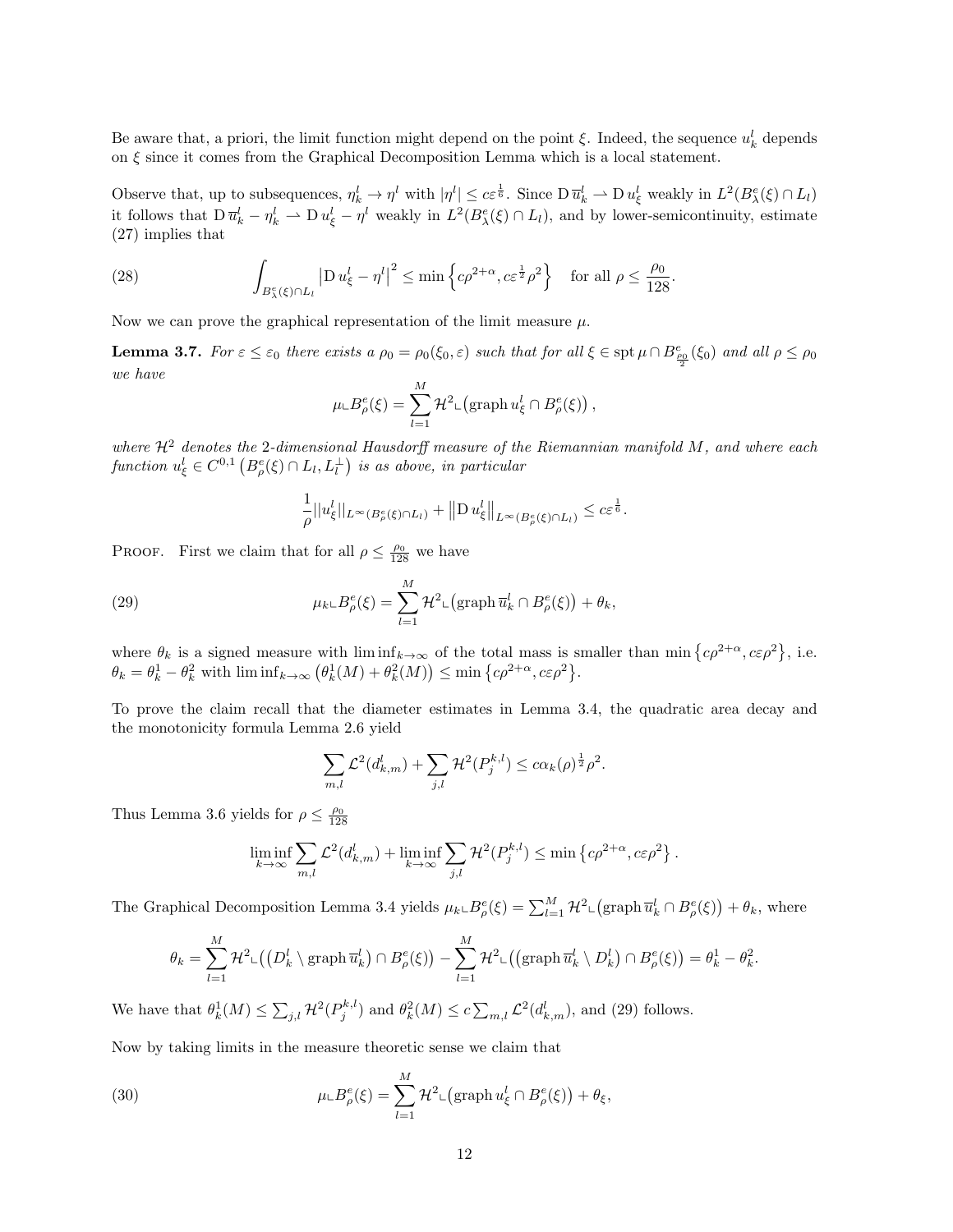where  $\theta_{\xi}$  is a signed measure with total mass smaller than  $\min \{c\rho^{2+\alpha}, c\varepsilon^{\frac{1}{4}}\rho^2\}$ . This equation holds for all  $\rho \leq \frac{\rho_0}{128}$  such that

$$
\mu\left(\partial B^e_{\rho}(\xi)\right) = \mathcal{H}^2 \log \mathrm{suph} \, u_{\xi}^l\left(\partial B^e_{\rho}(\xi)\right) = 0 \quad \text{for all } l,
$$

which holds for almost every  $\rho$ .

To prove (30) let  $U \subset M$  be an open subset.

1.) Let  $\rho \leq \frac{\rho_0}{128}$  such that  $\mu(\partial B^e_{\rho}(\xi)) = 0$ . Moreover assume that  $\mu \_B^e(\xi)(\partial U) = 0$ . It follows that  $\mu\left(\partial\left(U \cap B^e_{\rho}(\xi)\right)\right) = 0$  and therefore  $\mu_k\left(U \cap B^e_{\rho}(\xi)\right) \to \mu\left(U \cap B^e_{\rho}(\xi)\right)$ .

2.) Let  $\rho \leq \frac{\rho_0}{128}$  such that  $\mathcal{H}^2 \text{-graph } u^l_{\xi} (\partial B^e_{\rho}(\xi)) = 0$ . Assume that  $\mathcal{H}^2 \text{-}(graph } u^l_{\xi} \cap B^e_{\rho}(\xi)) (\partial U) = 0$ . Now in general it follows for the 2-dimensional Hausdorff measure of some  $C^{0,1}$ -graph u that

$$
\mathcal{H}^2(\text{graph }u) = \int \sqrt{\det g} = \int \sqrt{A(x, u(x)) + B_i(x, u(x))\partial_i u(x) + C_{ij}(x, u(x))\partial_i u(x)\partial_j u(x)},
$$

where the coefficients  $A, B_i, C_{ij}$  just depend on the metric h and are uniformly bounded in terms of the manifold  $M$ . Especially for the coefficient  $A$  we have

(31) 
$$
A(x) = h_{11}(x)h_{22}(x) - h_{12}(x)^2,
$$

where  $h_{ij}$  are the coefficients of the metric h of M. Therefore we get that the coefficient A is bounded from below by a positive constant, namely there exists a constant  $c_0 > 0$  such that

(32) 
$$
\sup_{x \in M} A(x) \ge c_0 > 0.
$$

Using the  $L^{\infty}$ -bounds for the functions  $\overline{u}_k^l$  and the coefficients  $A, B_i, C_{ij}$ , we get that

$$
\left| \mathcal{H}^2_{\perp}(\text{graph } \overline{u}_k^l \cap B^e_{\rho}(\xi)) (U) - \mathcal{H}^2_{\perp}(\text{graph } u_\xi^l \cap B^e_{\rho}(\xi)) (U) \right|
$$
  

$$
\leq c \int_{L_l} \left| \chi_{U \cap B^e_{\rho}(\xi)}(x, \overline{u}_k^l(x)) - \chi_{U \cap B^e_{\rho}(\xi)}(x, u_\xi^l(x)) \right| + \int_{L_l} \chi_{U \cap B^e_{\rho}(\xi)}(x, u_\xi^l(x)) \left| \sqrt{\det \overline{g}_k^l} - \sqrt{\det g^l} \right|
$$

Since  $\overline{u}_k^l \to u_\xi^l$  uniformly and since  $\mathcal{H}^2$ <sub>L</sub>graph  $u_\xi^l$   $(\partial B_\rho^e(\xi)) = 0$ , it follows that

$$
\chi_{U \cap B^e_\rho(\xi)}(x, \overline{u}^l_k(x)) \to \chi_{U \cap B^e_\rho(\xi)}(x, u^l_\xi(x)) \quad \text{for a.e. } x \in L_l.
$$

The Dominated Convergence Theorem yields

$$
\int_{L_l} \left| \chi_{U \cap B^e_\rho(\xi)}(x, \overline{u}^l_k(x)) - \chi_{U \cap B^e_\rho(\xi)}(x, u^l_\xi(x)) \right| \to 0.
$$

Now because of (32) and the bounds for the functions  $\overline{u}_k^l$  and  $u_\xi^l$  it follows that for  $\varepsilon \leq \varepsilon_0$ 

$$
\int_{L_l} \chi_{U \cap B^e_{\rho}(\xi)}(x, u^l_{\xi}(x)) \left| \sqrt{\det \overline{g}^l_k} - \sqrt{\det g^l} \right| \leq \int_{L_l} \chi_{U \cap B^e_{\rho}(\xi)}(x, u^l_{\xi}(x)) \left| \det \overline{g}^l_k - \det g^l \right|
$$
\n
$$
\leq \int_{L_l} \chi_{U \cap B^e_{\rho}(\xi)}(x, u^l_{\xi}(x)) \left| A(x, \overline{u}^l_k(x)) - A(x, u^l_{\xi}(x)) \right|
$$
\n
$$
+ \int_{L_l} \chi_{U \cap B^e_{\rho}(\xi)}(x, u^l_{\xi}(x)) \left| B_i(x, \overline{u}^l_k(x)) \partial_i \overline{u}^l_k(x) - B_i(x, u^l_{\xi}(x)) \partial_i u^l_{\xi}(x) \right|
$$
\n
$$
+ \int_{L_l} \chi_{U \cap B^e_{\rho}(\xi)}(x, u^l_{\xi}(x)) \left| C_{ij}(x, \overline{u}^l_k(x)) \partial_i \overline{u}^l_k(x) \partial_j \overline{u}^l_k(x) - C_{ij}(x, u^l_{\xi}(x)) \partial_i u^l_{\xi}(x) \partial_j u^l_{\xi}(x) \right|
$$
\n
$$
=: (1) + (2) + (3).
$$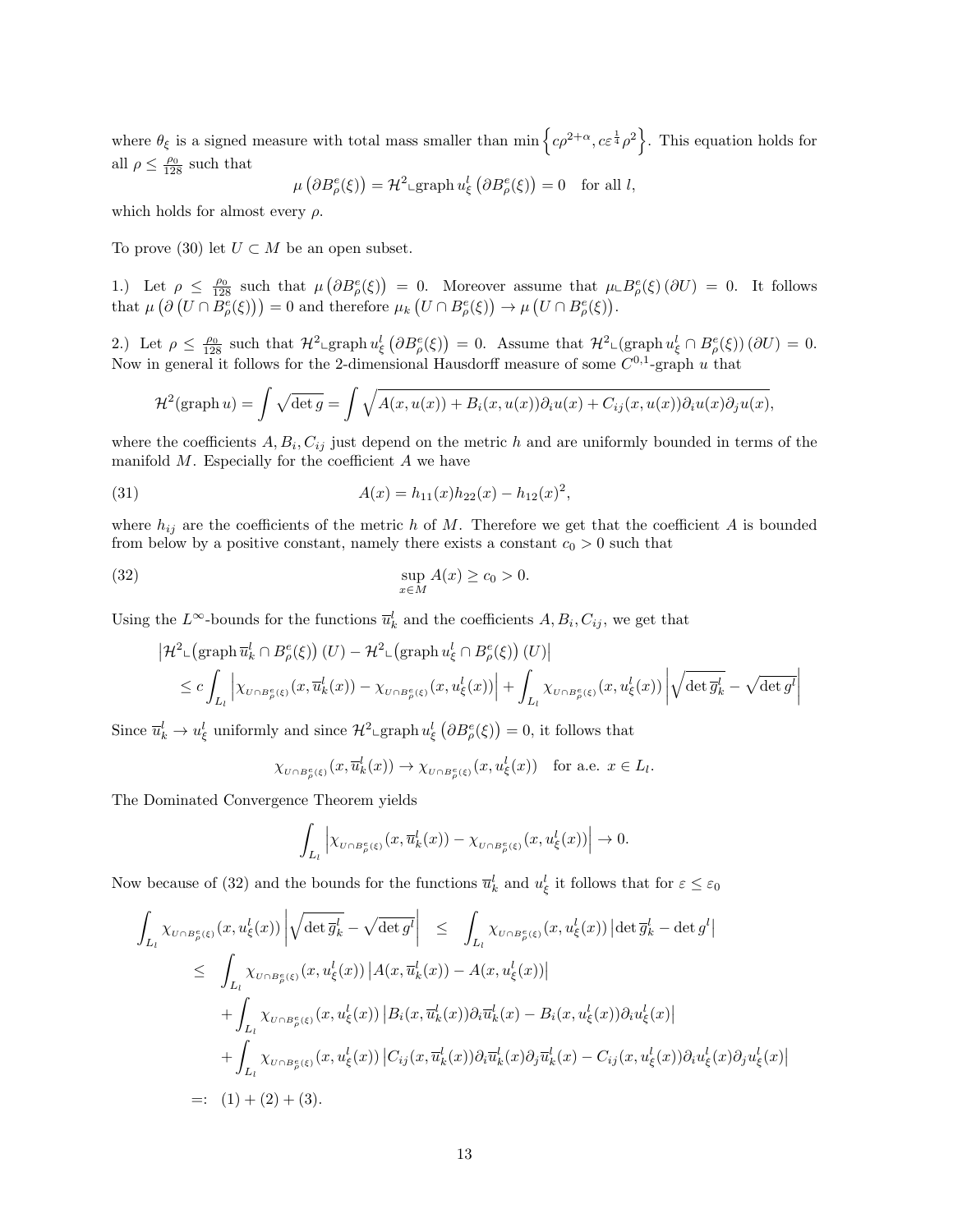Now  $(1) \to 0$  for  $k \to \infty$  because of the uniform convergence  $\overline{u}_k^l \to u_{\xi}^l$ . The second term can be estimated in view of the boundedness of the coefficients  $B_i$  and the functions  $\overline{u}_k^l$  by

$$
(2) \leq c \int_{B_{\rho}^{e}(\xi)\cap L_{l}} \left| B_{i}(x, \overline{u}_{k}^{l}(x)) - B_{i}(x, u_{\xi}^{l}(x)) \right| + c \int_{L_{l}} \chi_{U\cap B_{\rho}^{e}(\xi)}(x, u_{\xi}^{l}(x)) \left| \mathcal{D} \overline{u}_{k}^{l}(x) - \mathcal{D} u_{\xi}^{l}(x) \right|
$$
  

$$
\leq c \int_{B_{\rho}^{e}(\xi)\cap L_{l}} \left| B_{i}(x, \overline{u}_{k}^{l}(x)) - B_{i}(x, u_{\xi}^{l}(x)) \right| + c \int_{L_{l}} \chi_{U\cap B_{\rho}^{e}(\xi)}(x, u_{\xi}^{l}(x)) \left| \mathcal{D} \overline{u}_{k}^{l}(x) - \eta_{k}^{l} \right|
$$
  

$$
+ c \int_{L_{l}} \chi_{U\cap B_{\rho}^{e}(\xi)}(x, u_{\xi}^{l}(x)) \left| \eta_{k}^{l} - \eta^{l} \right| + c \int_{L_{l}} \chi_{U\cap B_{\rho}^{e}(\xi)}(x, u_{\xi}^{l}(x)) \left| \eta^{l} - \mathcal{D} u_{\xi}^{l}(x) \right|
$$

The first term goes to 0, again by the uniform convergence  $\overline{u}_k^l \to u_{\xi}^l$ . For the second term we have that  $\chi_{U \cap B^e_\rho(\xi)}(x, u^l_{\xi}(x)) = 0$  if  $x \notin B^e_{\left(1 - c \varepsilon^{\frac{1}{6}}\right) \rho}(\xi) \cap L_l$ . This follows from the  $L^\infty$ -bound for the function  $u^l_{\xi}$ . Therefore we get that

$$
\left(\int_L \chi_{U \cap B_\rho^e(\xi)}(x, u_\xi^l(x))\right)^{\frac{1}{2}} \leq \mathcal{L}^2 \left(B_{\left(1-c\varepsilon^{\frac{1}{6}}\right)\rho}^e(\xi) \cap L_l\right)^{\frac{1}{2}} \leq c\rho.
$$

In view of (27) we get  $\liminf_{k\to\infty} \int_{L_l} \chi_{U \cap B^c_{\rho}(\xi)}(x, u^l_{\xi}(x)) |D \overline{u}^l_k(x) - \eta^l_k| \le \min \left\{ c\rho^{2+\alpha}, c \varepsilon^{\frac{1}{4}} \rho^2 \right\}$ . With (28) we get in the same way that  $\int_{L_l} \chi_{U \cap B_\rho^c(\xi)}(x, u_\xi^l(x)) |\eta^l - \mathrm{D} u_\xi^l(x)| \le \min \left\{ c \rho^{2+\alpha}, c \varepsilon^{\frac{1}{4}} \rho^2 \right\}$ . Now since  $\eta_k^l \to \eta^l$ strongly, we finally get that

(33) 
$$
\liminf_{k \to \infty} (2) \le \min \left\{ c\rho^{2+\alpha}, c\varepsilon^{\frac{1}{4}}\rho^2 \right\}.
$$

It remains to estimate the last term (3). It follows as above that

$$
(3) \leq c \int_{B_{\rho}^e(\xi)\cap L_l} \left|C_{ij}(x,\overline{u}_k^l(x))-C_{ij}(x,u_{\xi}^l(x))\right|+c \int_{L_l} \chi_{_{U\cap B_{\rho}^e(\xi)}}(x,u_{\xi}^l(x))\left|D\,\overline{u}_k^l(x)-D\,u_{\xi}^l(x)\right|.
$$

The first term goes to 0 as usual, and the second term is the same as above, which yields

(34) 
$$
\liminf_{k \to \infty} (3) \le \min \left\{ c\rho^{2+\alpha}, c\varepsilon^{\frac{1}{4}}\rho^2 \right\}.
$$

After all we have finally shown that

(35) 
$$
\mathcal{H}^{2} \llcorner \left( \mathrm{graph} \,\overline{u}_{k}^{l} \cap B_{\rho}^{e}(\xi) \right) (U) = \mathcal{H}^{2} \llcorner \left( \mathrm{graph} \, u_{\xi}^{l} \cap B_{\rho}^{e}(\xi) \right) (U) + \tilde{\theta}_{k}(U),
$$

where  $\tilde{\theta}_k$  is a signed measure such that the lim inf $\kappa \rightarrow \infty$  of the total mass is smaller that min  $\left\{c\rho^{2+\alpha}, c \varepsilon^{\frac{1}{4}}\rho^2\right\}$ . After passing to a subsequence,  $\tilde{\theta}_k$  converges weakly to some signed measure  $\tilde{\theta}_{\xi}$  with total mass smaller than min  $\left\{c\rho^{2+\alpha}, c\varepsilon^{\frac{1}{4}}\rho^2\right\}$ . Assume that  $\tilde{\theta}_{\xi}(\partial U) = 0$ . It follows that  $\tilde{\theta}_{k}(U) \to \tilde{\theta}_{\xi}(U)$ , and therefore we get that

(36) 
$$
\lim_{k \to \infty} \mathcal{H}^2 \mathcal{L} \left( \operatorname{graph} \overline{u}_k^l \cap B_\rho^e(\xi) \right) (U) = \mathcal{H}^2 \mathcal{L} \left( \operatorname{graph} u_\xi^l \cap B_\rho^e(\xi) \right) (U) + \tilde{\theta}_{\xi}(U).
$$

3.) Since the  $\theta_k$ 's were signed measures such that the liminf of the total mass  $\leq \min\{c\rho^{2+\alpha}, c\varepsilon\rho^2\},$ they converge in the weak sense (after passing to a subsequence) to a signed measure  $\theta_{\xi}$  with total mass smaller than min  $\{c\rho^{2+\alpha}, c\varepsilon\rho^2\}$ . Assuming  $\overline{\theta}_{\xi}(\partial U) = 0$ , it follows that  $\theta_k(U) \to \overline{\theta}_{\xi}(U)$ .

Now by taking limits in (29) we get from 1.), 2.) and 3.) that

$$
\mu \llcorner B^e_{\rho}(\xi)(U) = \sum_{l=1}^M \mathcal{H}^2 \llcorner (\text{graph } u^l_{\xi} \cap B^e_{\rho}(\xi)) (U) + \theta_{\xi}(U),
$$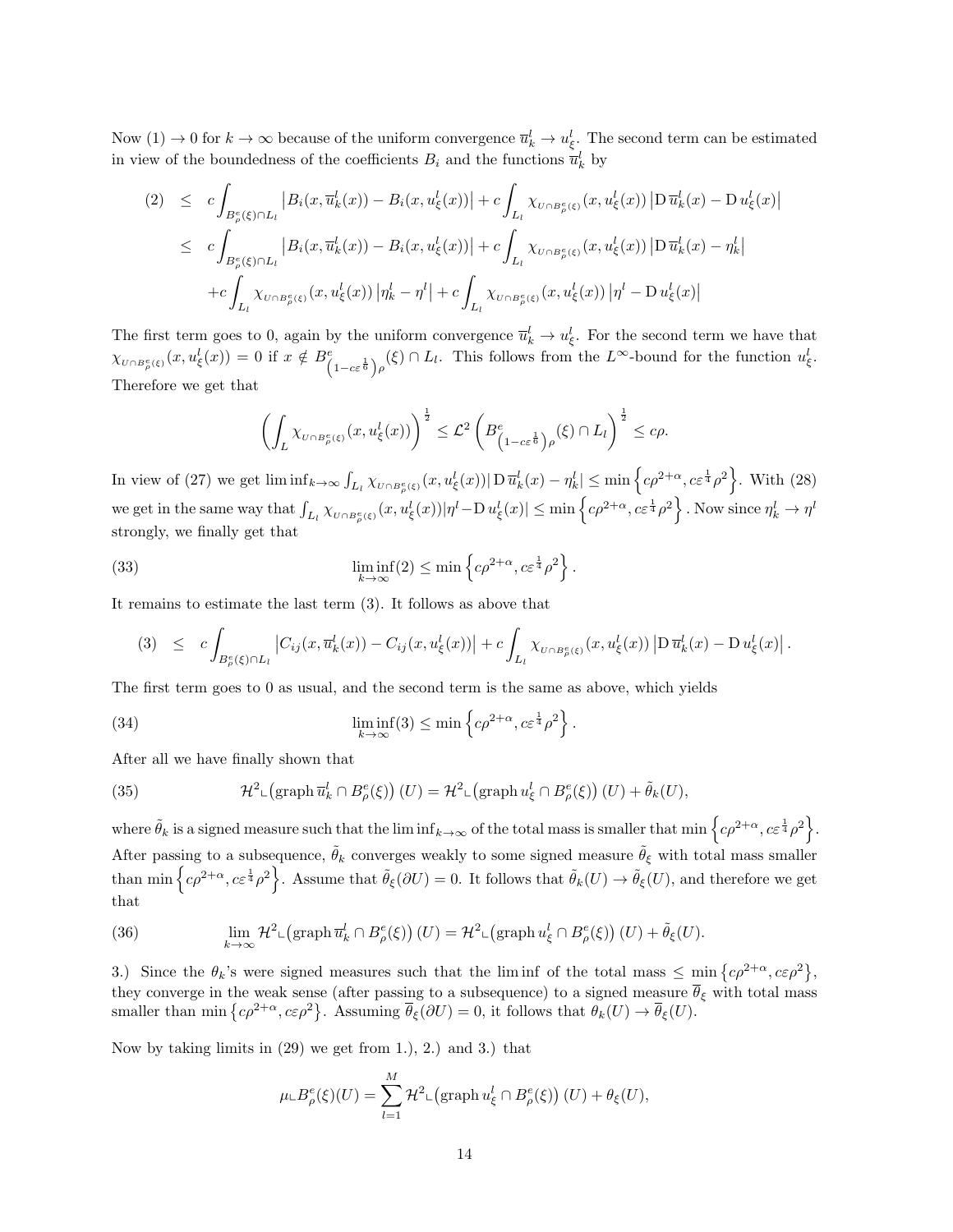where  $\theta_{\xi} = \overline{\theta}_{\xi} + \tilde{\theta}_{\xi}$  is a signed measure with total mass smaller than  $\min \left\{ c\rho^{2+\alpha}, c\varepsilon^{\frac{1}{4}}\rho^2 \right\}$ . Notice that this equation holds for all open  $U \subset M$  with  $\mu \subset B^e_\rho(\xi)(\partial U) = \mathcal{H}^2 \subset (\text{graph } u^l_{\xi} \cap B^e_\rho(\xi))(\partial U) = \overline{\theta}_{\xi}(\partial U)$  $\theta_{\xi}(\partial U) = 0$ . By choosing an appropriate exhaustion this equation holds for arbitrary open sets  $U \subset M$ and (30) is shown.

Next we claim that spt  $\mu$  is locally given by the union of the graphs of the functions  $u_{\xi}^{l}$ , i.e. for  $\rho \leq \frac{\rho_0}{256}$ it follows that

(37) 
$$
\operatorname{spt} \mu \cap B^e_{\rho}(\xi) = \bigcup_{l=1}^M \operatorname{graph} u^l_{\xi} \cap B^e_{\rho}(\xi).
$$

To prove this let  $\rho \leq \frac{\rho_0}{128}$  such that (30) holds.

1.) Let  $x \in \operatorname{spt} \mu \cap B^e_{\frac{\rho}{2}}(\xi)$ . Proposition 3.5 yields  $\mu \subset B^e_{\rho}(\xi)(B^e_{\frac{\rho}{2}}(x)) = \mu(B^e_{\frac{\rho}{2}}(x)) \geq c\rho^2$ . We get

$$
c\rho^2\leq \sum_{l=1}^M\mathcal{H}^2\left(\mathrm{graph}\, u^l_\xi\cap B^e_{\frac{\rho}{2}}(x)\right)+c\varepsilon^{\frac{1}{4}}\rho^2.
$$

By choosing  $\varepsilon \leq \varepsilon_0$  we conclude that  $\sum_{l=1}^M \mathcal{H}^2\left(\text{graph } u_{\xi}^l \cap B_{\frac{\rho}{2}}^e(x)\right) > 0$  and therefore  $x \in \bigcup_{l=1}^M \text{graph } u_{\xi}^l$ .

2.) Let  $z \in \bigcup_{l=1}^{M} \text{graph } u_{\xi}^{l} \cap B_{\frac{\rho}{2}}^{e}(\xi)$ . Write  $z = x + u_{\xi}^{l}(x)$  for some  $l \in \{1, ..., M\}$  and some  $x \in L_{l}$ . If  $y \in B_{\frac{\rho}{4}}^{e}(x) \cap L_{l}$  we claim that  $y + u_{\xi}^{l}(y) \in B_{\frac{\rho}{2}}^{e}(z)$ , indeed for  $\varepsilon \leq \varepsilon_{0}$  we get

$$
|z-y-u_{\xi}^{l}(y)| \leq |x-y|+|u_{\xi}^{l}(x)-u_{\xi}^{l}(y)| \leq \left(1+c\varepsilon^{\frac{1}{6}}\right)|x-y| \leq \left(1+c\varepsilon^{\frac{1}{6}}\right)\frac{\rho}{4} \leq \frac{\rho}{2}.
$$

Therefore

$$
\mathcal{H}^2 \text{Lgraph } u_{\xi}^l(B_{\frac{\rho}{2}}^e(z)) \geq c \mathcal{L}^2(B_{\frac{\rho}{4}}^e(x) \cap L_l) = c\rho^2.
$$

As above we obtain  $\mu(B_{\frac{\rho}{2}}^e(z)) \geq c\rho^2 - c\varepsilon^{\frac{1}{4}}\rho^2 > 0$  for  $\varepsilon \leq \varepsilon_0$ , and conclude that  $z \in \operatorname{spt} \mu$ .

Now (37) implies that the functions  $u_{\xi}^{l}$  do not depend on the point  $\xi$  in the following sense: Let  $\eta \in \Sigma \cap B^e_{\frac{\rho_0}{2}}(\xi_0)$ . Then we have for all  $\rho \leq \frac{\rho_0}{256}$  that

(38) 
$$
\bigcup_{l=1}^{M} \operatorname{graph} u_{\xi}^{l} \cap (B_{\rho}^{e}(\xi) \cap B_{\rho}^{e}(\eta)) = \bigcup_{l=1}^{N} \operatorname{graph} u_{\eta}^{l} \cap (B_{\rho}^{e}(\xi) \cap B_{\rho}^{e}(\eta)).
$$

In the next step choose  $\rho \leq \frac{\rho_0}{256}$  such that  $\mu(\partial B^e_\rho(\xi)) = H^2_{g}$  graph  $u^l_{\xi}(\partial B^e_\rho(\xi)) = 0$  for all l, and that therefore, from (30),

(39) 
$$
\mu \llcorner B^e_{\rho}(\xi) = \sum_{l=1}^M \mathcal{H}^2 \llcorner (\text{graph } u^l_{\xi} \cap B^e_{\rho}(\xi)) + \theta_{\xi}.
$$

Let  $z \in \operatorname{spt} \mu \cap B^e_{\rho}(\xi) = \bigcup_{l=1}^M \operatorname{graph} u^l_{\xi} \cap B^e_{\rho}(\xi)$  and let  $\sigma > 0$  such that  $B^e_{\sigma}(z) \subset B^e_{\rho}(\xi)$  and such that (due to (30) for the point z)  $\mu \llcorner B^e_{\sigma}(z) = \sum_{l=1}^N \mathcal{H}^2 \llcorner (\text{graph } u^l_z \cap B^e_{\sigma}(z)) + \theta_z$ , where the total mass of  $\theta_z$  is smaller than  $c\sigma^{2+\alpha}$ . From (38) it follows that  $\theta_{\xi} (B_{\sigma}^e(z)) = \theta_z (B_{\sigma}^e(z))$ , hence we get a nice decay for the signed measure  $\theta_{\xi}$ , namely

(40) 
$$
\lim_{\sigma \to 0} \frac{\theta_{\xi} (B_{\sigma}^e(z))}{\sigma^2} = 0 \text{ for all } z \in \operatorname{spt} \mu \cap B_{\rho}^e(\xi) = \bigcup_{l=1}^M \operatorname{graph} u_{\xi}^l \cap B_{\rho}^e(\xi).
$$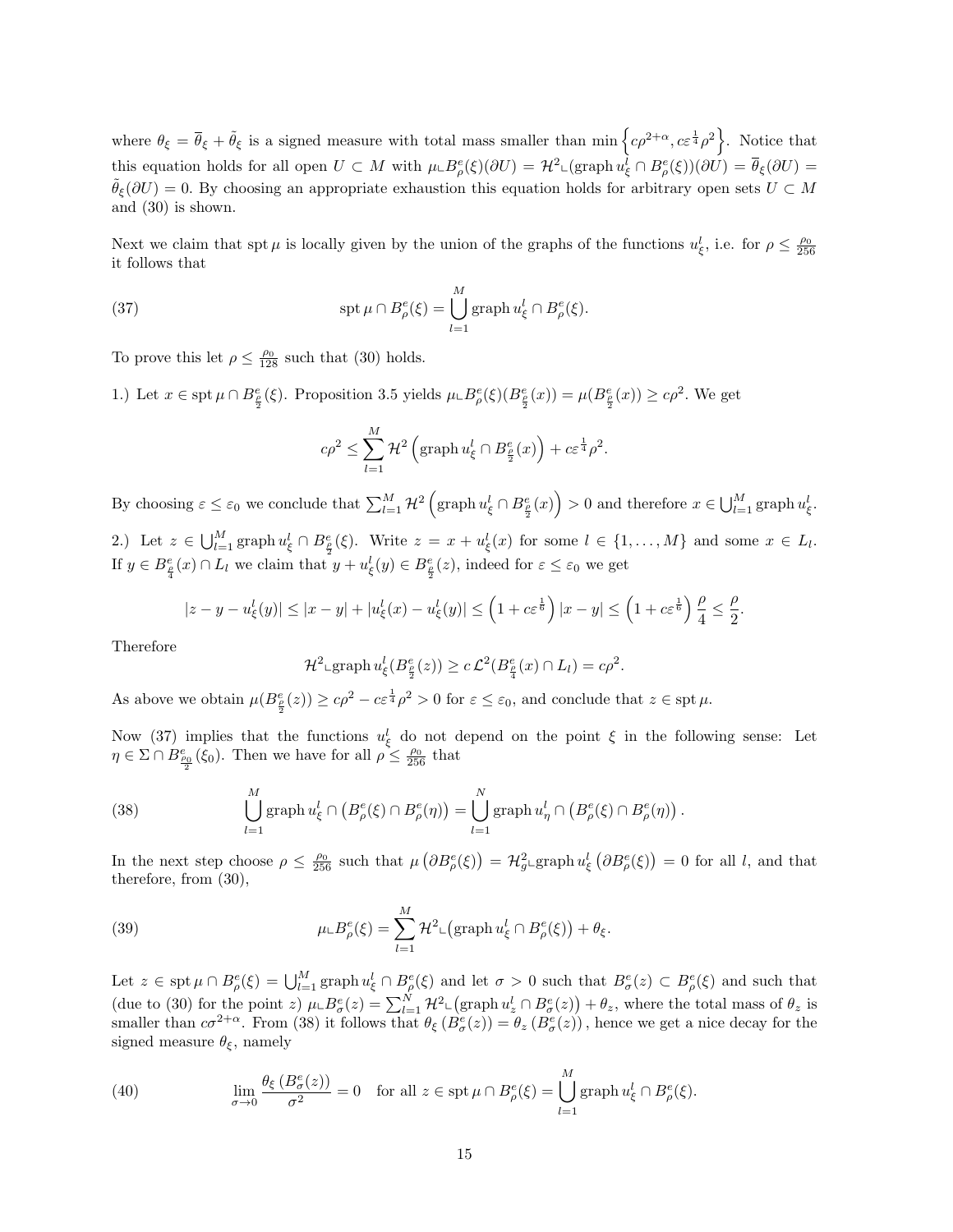Now it follows as before that for all  $z \in \operatorname{spt} \mu \cap B^e_\rho(\xi) = \bigcup_{l=1}^M \operatorname{graph} u^l_{\xi} \cap B^e_\rho(\xi)$ 

(41) 
$$
\liminf_{\sigma \to 0} \frac{\sum_{l=1}^{M} \mathcal{H}^2 \llcorner (\text{graph } u_{\xi}^l \cap B_{\rho}^e(\xi))(B_{\sigma}^e(z))}{\pi \sigma^2} \geq C > 0.
$$

Now for  $z \in \operatorname{spt} \mu \cap B^e_{\rho}(\xi) = \bigcup_{l=1}^M \operatorname{graph} u_{\xi}^l \cap B^e_{\rho}(\xi)$  and  $\sigma > 0$  such that  $B^e_{\sigma}(z) \subset B^e_{\rho}(\xi)$  it follows from (39), (40) and (41) that

$$
\frac{\mu \llcorner B^e_\rho(\xi)\left(B^e_\sigma(z)\right)}{\sum_{l=1}^M \mathcal{H}^2 \llcorner \left(\operatorname{graph} u^l_\xi \cap B^e_\rho(\xi)\right)\left(B^e_\sigma(z)\right)} = 1 + \frac{\theta_\xi\left(B^e_\sigma(z)\right)}{\sum_{l=1}^M \mathcal{H}^2 \llcorner \left(\operatorname{graph} u^l_\xi \cap B^e_\rho(\xi)\right)\left(B^e_\sigma(z)\right)}.
$$

Since the right hand side converges to 1, this shows that  $D_{\left(\sum_{l=1}^M \mathcal{H}^2 \cup (\text{graph } u^l_{\xi} \cap B^e_{\rho}(\xi))\right)} \left(\mu \cup B^e_{\rho}(\xi)\right)(z) = 1$  for all  $z \in \operatorname{spt} \mu \cap B^e_\rho(\xi) = \bigcup_{l=1}^M \operatorname{graph} u_\xi^l \cap B^e_\rho(\xi)$ . The Lemma now follows from the Theorem of Radon-Nikodym.

Up to now we have shown that, away from the bad points, the limit measure  $\mu$  is locally given by  $C^{0,1}$ graphs with small gradient bounded by  $c\epsilon^{\frac{1}{6}}$ . In the next step we will show, using the power decay in Lemma 3.6, that these graphs are actually  $C^{1,\alpha} \cap W^{2,2}$ -graphs, and that the  $L^2$ -norm of their Hessians satisfy a similar power decay.

**Proposition 3.8.** For  $\varepsilon \leq \varepsilon_0$  there exists a  $\rho_0 = \rho_0(\xi_0, \varepsilon) > 0$  such that

(i) 
$$
u_{\xi_0}^l \in C^{1,\alpha}(L_l \cap B_{\rho_0}^e(\xi_0)) \cap W^{2,2}(L_l \cap B_{\rho_0}^e(\xi_0)),
$$
  
\n(ii) 
$$
\int_{B_{\sigma}^e(x) \cap L_l} |D^2 u_{\xi_0}^l|^2 \leq C\sigma^{\alpha} \quad \text{for all } x \in B_{\rho_0}^e(\xi_0) \cap L_l \text{ and all } \sigma > 0 \text{ sufficiently small.}
$$

PROOF. By applying Lemma 3.7 to  $\xi = \xi_0$ , we get that for  $\varepsilon \leq \varepsilon_0$  there exist  $\rho_0 = \rho_0(\xi_0, \varepsilon_0) > 0$ , 2-dimensional planes  $L_l \subset T_{\xi_0}M, l = 1, \ldots, M_{\xi_0}$ , and functions  $u_{\xi_0}^l \in C^{0,1}(L_l \cap B_{\rho_0}^e(\xi_0))$  such that for all  $\rho \leq \rho_0$ 

$$
\mu \llcorner B^e_\rho(\xi_0) = \sum_{l=1}^{M_{\xi_0}} \mathcal{H}^2 \llcorner (\text{graph } u^l_{\xi_0} \cap B^e_\rho(\xi_0)).
$$

Because of the uniform bounds on the area and the Willmore energy of the immersions  $f_k$  in the induced metric  $g_k$ , it follows from Lemma 2.7 that, for  $\rho_0$  maybe smaller, we have  $\mu_k^e(B_{\rho_0}^e(\xi_0)) \leq C$  and  $\int_{B_{\rho_0}^e(\xi_0)} |H_k^e|^2 d\mu_k^e \leq C$ . It follows that  $\mu_k^e \llcorner B_{\rho_0}^e(\xi_0)$  defines an integral, rectifiable 2-varifold with uniformly bounded first variation. By a compactness result for varifolds (see [SiGMT]), there exists an integral, rectifiable 2-varifold  $\mu^e$  with weak mean curvature vector  $H^e \in L^2(\mu)$ , such that (after passing to a subsequence)  $\mu_k^e \_B^e_{\rho_0}(\xi_0) \to \mu^e$  weakly in the sense of Radon measures and such that

(42) 
$$
\int_U |H^e|^2 d\mu^e \leq \liminf_{k \to \infty} \int_U |H_k^e|^2 d\mu_k^e \quad \text{for all open } U \subset B_{\rho_0}^e(\xi_0).
$$

Repeating the proof of Lemma 3.7 by replacing everywhere the Hausdorff measure  $\mathcal{H}^2$  of the manifold with the Euclidean Hausdorff measure  $\mathcal{H}^2_e$ , we obtain for all  $\rho \leq \rho_0$ 

$$
\mu^e \llcorner B^e_\rho(\xi_0) = \sum_{l=1}^{M_{\xi_0}} \mathcal{H}^2_e \llcorner \left( \mathrm{graph} \, u^l_{\xi_0} \cap B^e_\rho(\xi_0) \right).
$$

Since the norm of the mean curvature can be bounded by the norm of the second fundamental form, it follows from Lemma 3.6 and the lower semicontinuity above that for all  $\xi \in B^e_{\rho_0}(\xi_0)$  and all  $\sigma > 0$  such that  $B^e_{\sigma}(\xi) \subset B^e_{\rho_0}(\xi_0)$ 

$$
\int_{B_{\sigma}^e(\xi)} |H^e|^2 d\mu^e \leq c \liminf_{k \to \infty} \int_{B_{\sigma}^e(\xi)} |A_k^e|^2 d\mu_k^e \leq c\sigma^{\alpha}.
$$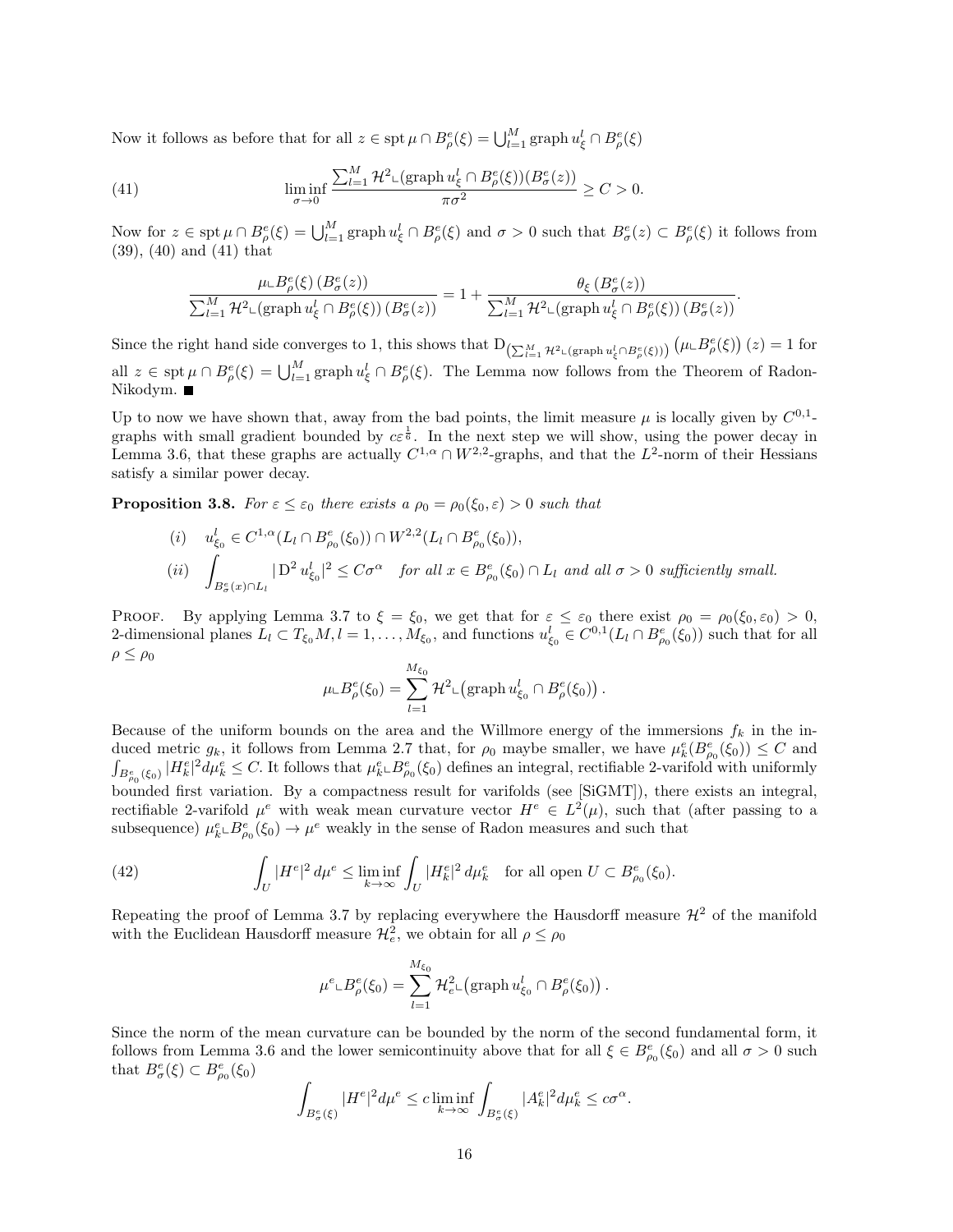By definition of the weak mean curvature and the graph representation of  $\mu^e$  it follows that the functions  $u_{\xi_0}^l$  are weak solutions to the weak mean curvature equation

$$
\sum_{i,j=1}^{2} \partial_{j} \left( \sqrt{\det g_{l}} \ g_{l}^{ij} \partial_{i} F_{l} \right) = \sqrt{\det g_{l}} \ H^{e} \circ F,
$$

where  $F_l(x) = x + u_{\xi_0}^l(x)$  and  $(g_l)_{ij} = \delta_{ij} + \partial_i u_{\xi_0}^l \cdot \partial_j u_{\xi_0}^l$ .

Now first of all it follows from a standard difference quotient argument (see [GT], Theorem 8.8) that  $u_{\xi_0}^l \in W_{loc}^{2,2}(L_l \cap B_{\rho_0}^e(\xi_0))$ . By applying the weak mean curvature equation to a suitable test function and using the bounds on D  $u_{\xi_0}^l$  and the power decay of the Willmore energy above one gets for  $x \in B_{\rho_0}^e(\xi_0) \cap L_l$ and all  $\sigma > 0$  sufficiently small that

$$
\int_{B_{\frac{\sigma}{2}}^e(x)\cap L_l}|\operatorname{D}^2 u_{\xi_0}^l|^2\leq c\int_{B_{\sigma}^e(x)\backslash B_{\frac{\sigma}{2}}^e(x)\cap L_l}|\operatorname{D}^2 u_{\xi_0}^l|^2+c\sigma^{\alpha}.
$$

For details see [Schy]. Now again by "hole-filling" we get  $\int_{B_{\frac{\sigma}{2}}^e(x)\cap L_l} |D^2 u_{\xi_0}^l|^2 \leq \theta \int_{B_{\sigma}^e(x)\cap L_l} |D^2 u_{\xi_0}^l|^2 + c\sigma^{\alpha}$ for some  $\theta \in (0,1)$ . Applying Lemma 5.3 we obtain (ii). Now it follows from a Lemma of Morrey (see [GT], Theorem 7.19) that

$$
\mathrm{D}\, u_{\xi_0}^l \in C^{0,\alpha}(B_{\rho_0}^e(\xi_0) \cap L_l),
$$

and the Lemma is proved.

Therefore we have up to now shown that our limit measure  $\mu$  can be written as  $C^{1,\alpha} \cap W^{2,2}$ -graphs away from the bad points. Now we will handle the bad points  $\mathcal{B}_{\varepsilon}$  and prove a similar power decay as in Lemma 3.6 for balls around the bad points. From this decay it will follow that the set of bad points is actually empty. Since the bad points are discrete and since we want to prove a local decay, we assume that there is only one bad point  $\xi_0$ , and we will again work in normal coordinates around that point.

We will start with a technical but useful Lemma.

**Lemma 3.9.** Consider normal coordinates centered in  $\xi_0$  on a neighborhood  $U \subset M$ . For  $x \in U$  let  $p \in f_k^{-1}(\lbrace x \rbrace)$  be a preimage of x and consider the tangent space  $T_p f_k$ . We denote with  $(T_p f_k)^{\perp_e}$  the orthogonal complement in the normal coordinates, and with  $\perp_e$  the projection on  $(T_p f_k)^{\perp_e}$ . Then for every  $\epsilon > 0$  there exists a  $\rho_0 = \rho_0(\xi_0, \varepsilon) > 0$ , such that for  $\rho < \rho_0$  and k sufficiently large

(43) 
$$
\frac{|(x-\xi_0)^{\perp_e}|_e}{|x-\xi_0|_e} \leq \epsilon \quad \text{for all } x \in (\text{spt } \mu_k \cap B^e_\rho(\xi_0) \setminus B^e_\frac{\rho}{2}(\xi_0)) \setminus \mathcal{B}_k,
$$

where  $\mathcal{B}_k \subset \operatorname{spt} \mu_k \cap B^e_{\rho_0}(\xi_0)$  with  $\mu_k^e(B^e_{\rho}(\xi_0) \setminus B^e_{\frac{\rho}{2}}(\xi_0) \cap \mathcal{B}_k) \leq c\epsilon \rho^2$ .

PROOF. By Nash's Embedding Theorem we can assume that  $M \subset \mathbb{R}^p$  is isometrically embedded for some p. Therefore the sequence  $\{f_k\}_{k\in\mathbb{N}}$  can also be seen as a sequence of immersions in  $\mathbb{R}^p$ . Then Proposition 2.1 and the uniform bound on the Willmore energy  $W(f_k)$  yield  $\int |H_{\mathbb{S}^2 \to \mathbb{R}^p}|^2 d\mathcal{H}_{\mathbb{R}^p}^2 \leq C$ . By (3.32) in [SiL] there exists a  $\rho_0 > 0$  such that for  $\rho < \frac{\rho_0}{4}$  and k sufficiently large

$$
\frac{|(x-\xi_0)^{\perp_{\mathbb{R}^p}}|_{\mathbb{R}^p}}{|x-\xi_0|_{\mathbb{R}^p}} \leq \frac{\varepsilon}{2} \quad \text{for all } x \in (f_k(\mathbb{S}^2) \cap B_{2\rho}^{\mathbb{R}^p}(\xi_0) \setminus B_{\frac{\rho}{4}}^{\mathbb{R}^p}(\xi_0)) \setminus \mathcal{B}_k,
$$

where  $\mathcal{B}_k \subset f_k(\mathbb{S}^2) \cap B_{\frac{\rho_0}{2}}^{\mathbb{R}^p}(\xi_0)$  with  $\mathcal{H}^2_{\mathbb{R}^p}(f_k(\mathbb{S}^2) \cap B_{2\rho}^{\mathbb{R}^p}(\xi_0) \setminus B_{\frac{\rho}{4}}^{\mathbb{R}^p}(\xi_0) \cap \mathcal{B}_k) \leq c\varepsilon \rho^2$ . Now it's easy to see that

$$
\frac{|(x-\xi_0)^{\perp_e}|_e}{|x-\xi_0|_e} \le \frac{|(x-\xi_0)^{\perp_{\mathbb{R}^p}}|_{\mathbb{R}^p}}{|x-\xi_0|_{\mathbb{R}^p}} + R(\rho),
$$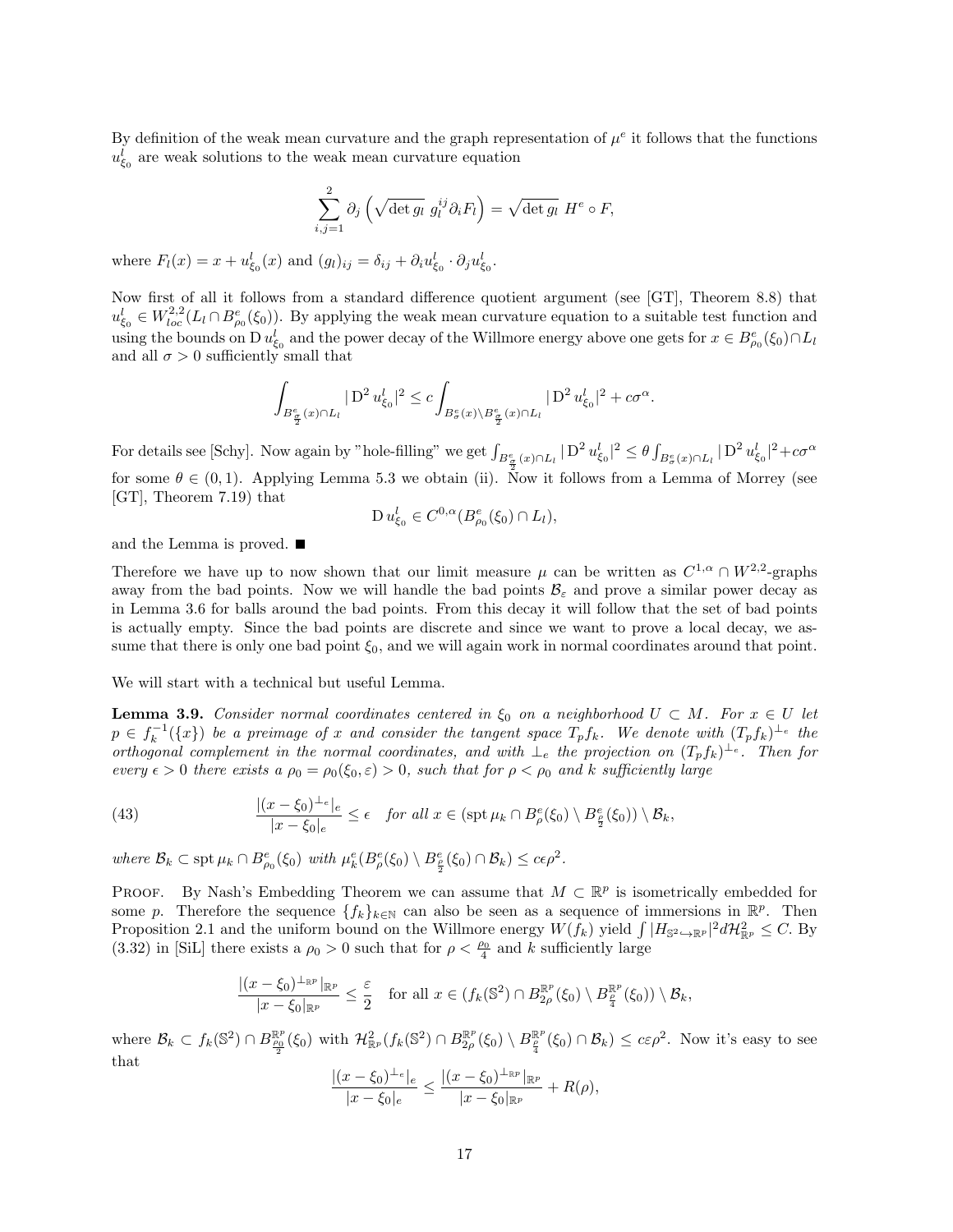where  $R(\rho) \to 0$  as  $\rho \to 0$ . Therefore, by choosing  $\rho_0$  sufficiently small such that for  $\rho < \rho_0$  we have  $R(\rho) < \varepsilon/2$ ,  $M \cap (B^e_\rho(\xi_0) \setminus B^e_{\frac{\rho}{2}}(\xi_0)) \subset M \cap (B^{\mathbb{R}^p}_{2\rho}(\xi_0) \setminus B^{\mathbb{R}^p}_{\frac{\rho}{4}}(\xi_0))$  and  $M \cap B^{\mathbb{R}^p}_{\frac{\rho_0}{2}}(\xi_0) \subset M \cap B^e_{\rho_0}(\xi_0)$ , we obtain the result.  $\blacksquare$ 

Now remember Definition 3.1 of the bad points. It follows that there exists a  $\rho_0 = \rho_0(\xi_0, \varepsilon) > 0$  such that for  $\rho < \rho_0$  and k sufficiently large

$$
\int_{B_{\frac{3}{2}\rho}(\xi_0)\backslash B_{\frac{\rho}{4}}(\xi_0)} |A_k|^2 \, d\mu_k < \frac{\varepsilon^2}{2}.
$$

By choosing  $\rho_0$  smaller if necessary it follows from Lemma 2.7 that

(44) 
$$
\int_{B_{\rho}^e(\xi_0)\backslash B_{\frac{\rho}{2}}^e(\xi_0)} |A_k^e|^2 d\mu_k^e \leq \varepsilon^2.
$$

Moreover we get for  $\rho < \rho_0$  and k sufficiently large that

(45) 
$$
\operatorname{spt} \mu_k \cap \partial B^e_{\frac{3}{4}\rho}(\xi_0) \neq \emptyset.
$$

To prove this let  $\xi_k \in \operatorname{spt} \mu_k$  such that  $\xi_k \to \xi_0$ . Thus  $\operatorname{spt} \mu_k \cap B_{\frac{3}{4}\rho}^e(\xi_0) \neq \emptyset$  for k sufficiently large. Now suppose that  $\operatorname{spt} \mu_k \cap \partial B_{\frac{3}{4}\rho}^e(\xi_0) = \emptyset$ . Since  $\operatorname{spt} \mu_k$  is connected, we get that  $\operatorname{spt} \mu_k \subset B_{\frac{3}{4}\rho}^e(\xi_0)$ . It follows that

$$
\text{diam}_h(\text{spt}\,\mu_k) \leq c \,\text{diam}_e(\text{spt}\,\mu_k) \leq c\rho < c\rho_0,
$$

and therefore, by choosing  $\rho_0$  smaller if necessary, we get a contradiction to the lower diameter bound given in  $(12)$ .

Let  $z \in \text{spt } \mu_k \cap \partial B_{\frac{3}{4}\rho}^e(\xi_0)$ . Recalling Lemma 2.2, we may apply the Graphical Decomposition Lemma to get that

$$
\mu_k^e \llcorner \overline{B_{\frac{\rho}{32}}^e(z)} = \sum_{l=1}^{M_k(z)} \mathcal{H}_e^2 \llcorner \Big( \Big( \operatorname{graph} u_k^l \cup \bigcup_j P_j^{k,l} \Big) \cap \overline{B_{\frac{\rho}{32}}^e(z)} \Big),
$$

where  $\Omega_k^l = (B_{\lambda}^e(\pi_{L_k^l}(z)) \cap L_k^l) \setminus \bigcup_m d_{k,m}^l$  with  $\lambda > \frac{\rho}{16}$ , where  $L_k^l$  is a 2-dim. plane, and where the sets  $d_{k,m}^l \subset L_k^l$  are pairwise disjoint closed discs. We have the following estimates:

(46) 
$$
M_k(z) \leq c = c(M),
$$

(47) 
$$
\sum_{l,m} \text{diam } d^l_{k,m} + \sum_{l,j} \text{diam } P_j^{k,l} \leq c \varepsilon^{\frac{1}{2}} \rho,
$$

(48) 
$$
\frac{1}{\rho}||u_k^l||_{L^{\infty}(\Omega_k^l)} + ||Du_k^l||_{L^{\infty}(\Omega_k^l)} \leq c\varepsilon^{\frac{1}{6}}.
$$

**Remark 3.10.** Notice that  $z \in \text{spt } \mu_k \cap \partial B_{\frac{3}{4}\rho}^e(\xi_0)$  was arbitrary. Cover  $B_{\left(\frac{3}{4} + \frac{1}{128}\right)\rho}^e(\xi_0) \setminus B_{\left(\frac{3}{4} - \frac{1}{128}\right)\rho}^e(\xi_0)$ by finitely many balls  $B^e_{\frac{\rho}{64}}$  with center on  $\partial B^e_{\frac{3}{4}\rho}(\xi_0)$  and where the number does not depend on  $\rho$ , namely

$$
B^e_{\left(\frac{3}{4}+\frac{1}{128}\right)\rho}(\xi_0) \setminus B^e_{\left(\frac{3}{4}-\frac{1}{128}\right)\rho}(\xi_0) \subset \bigcup_{i=1}^I B^e_{\frac{\rho}{64}}(y_i),
$$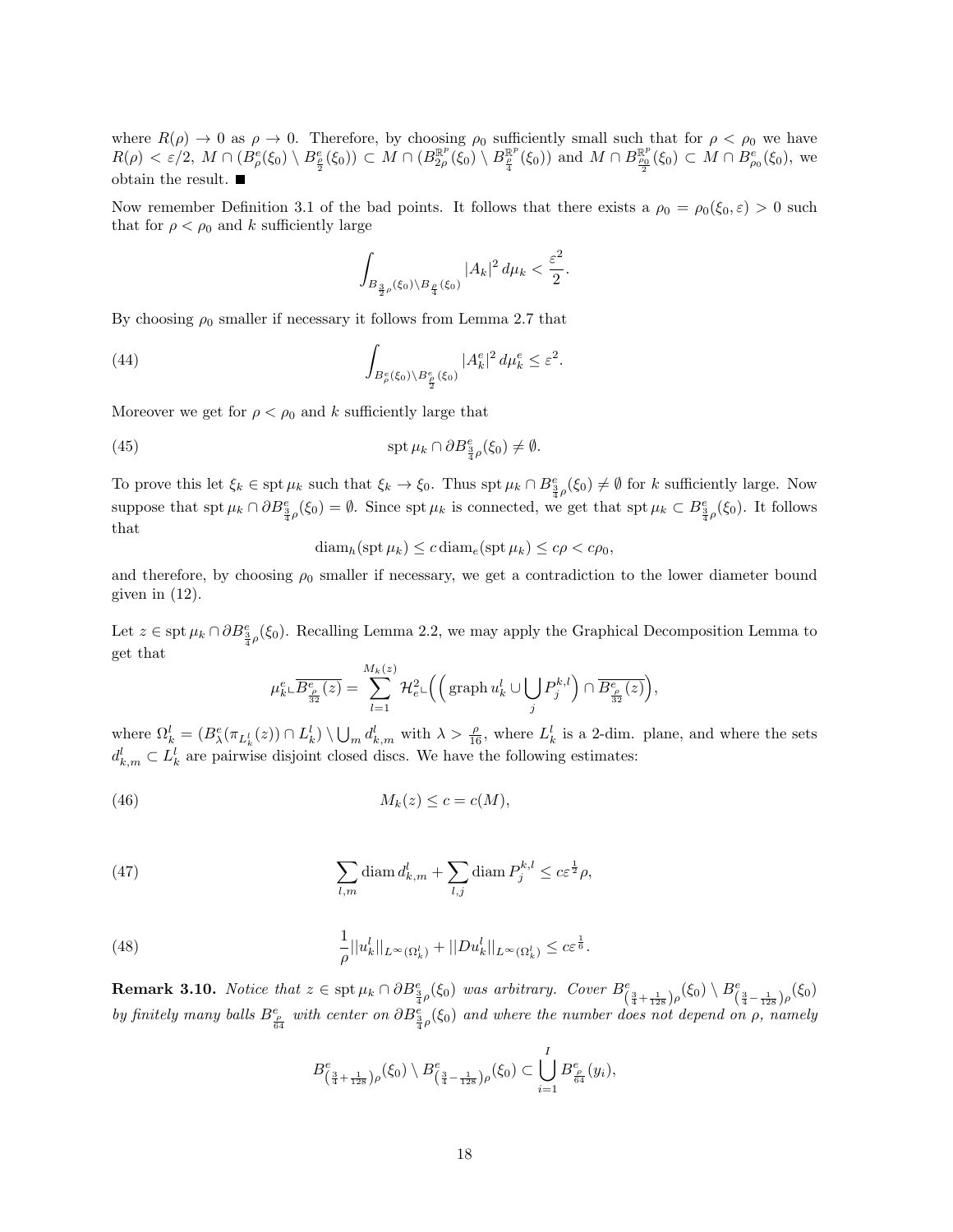where  $y_i \in \partial B_{\frac{3}{4}\rho}^e(\xi_0)$  and I is a universal constant. From this it follows that there exist points  $\{z_k^1, \ldots, z_k^{J_k}\}\subset$  $\operatorname{spt} \mu_k \cap \partial B_{\frac{3}{4}\rho}^e(\xi_0)$  with  $J_k \leq I$ , such that

(49) 
$$
\mathrm{spt}\,\mu_k \cap B^e_{\left(\frac{3}{4} + \frac{1}{128}\right)\rho}(\xi_0) \setminus B^e_{\left(\frac{3}{4} - \frac{1}{128}\right)\rho}(\xi_0) \subset \bigcup_{i=1}^{J_k} B^e_{\frac{\rho}{32}}(z_i^k).
$$

Now denote by

$$
\{ \Sigma_k^p \mid 1 \le p \le P_k \}
$$

the images via  $f_k$  of the connected components of  $f_k^{-1}(B^e_{(\frac{3}{4}+\frac{1}{128})\rho}(\xi_0)\setminus B^e_{(\frac{3}{4}-\frac{1}{128})\rho}(\xi_0))$ . From the above inclusion, the universal bound on  $J_k$ , the graphical decomposition from above and the universal bound on  $M_k(z_i^k)$  we get that

$$
(51) \t\t P_k \leq c,
$$

where c is a universal constant independent on  $k$  and  $\rho$ .

In the next step we show that

(52) dist 
$$
(\xi_0, L_k^l) \leq c \varepsilon^{\frac{1}{6}} \rho
$$
 for all  $l \in \{1, ..., M_k(z)\}.$ 

To prove this notice that Proposition 3.5 and Lemma 2.7 imply

(53) 
$$
\mu_k^e(B_{\frac{\rho}{32}}^e(z)) \geq c\rho^2.
$$

Moreover notice that

$$
(\operatorname{graph} u_k^l \cap B^e_{\frac{\rho}{32}}(z)) \setminus \mathcal{B}_k \neq \emptyset,
$$

where  $\mathcal{B}_k$  was defined in Lemma 3.9. This follows from the graphical decomposition above, the diameter estimates for the sets  $P_j^{k,l}$ , the area estimate concerning the set  $\mathcal{B}_k$  and (53).

Let  $y \in (\text{graph } u_k^l \cap B_{\frac{\rho}{32}}^e(z)) \setminus \mathcal{B}_k \subset (\text{spt } \mu_k \cap B_{\rho}^e(\xi_0) \setminus B_{\frac{\rho}{2}}^e(\xi_0)) \setminus \mathcal{B}_k$ . It follows that

$$
|\xi_0 - \pi_{T_y f_k}(\xi_0)| \leq \varepsilon |y - \xi_0| \leq \varepsilon (|y - z| + |z - \xi_0|) \leq c\varepsilon \rho.
$$

Define the perturbed plane  $\tilde{L}_k^l$  by  $\tilde{L}_k^l = L_k^l + (y - \pi_{L_k^l}(y))$ . Thus  $dist(\tilde{L}_k^l, L_k^l) = |y - \pi_{L_k^l}(y)| \leq c \varepsilon^{\frac{1}{6}} \rho$  (since  $y \in \text{graph } u_k^l \cap B_{\frac{\rho}{32}}^e(z)$ ). Now Pythagoras yields  $|y - \pi_{\tilde{L}_k^l}(\pi_{T_yf_k}(\xi_0))|^2 \le |y - \pi_{T_yf_k}(\xi_0)|^2 \le |y - \xi_0|^2 \le c\rho^2$ . Since  $T_y f_k$  can be parametrized in terms of D  $u_k^l(y)$  over  $\tilde{L}_k^l$ , we get that

$$
|\pi_{T_yf_k}(\xi_0)-\pi_{\tilde{L}_k^l}(\pi_{T_yf_k}(\xi_0))|\leq \|\operatorname{D} u_k^l\|_{L^\infty} |y-\pi_{\tilde{L}_k^l}(\pi_{T_yf_k}(\xi_0))|\leq c \varepsilon^{\frac{1}{6}}\rho.
$$

Therefore by triangle inequality we finally get (52).

Since  $dist(\xi_0, L_k^l) \leq c \varepsilon^{\frac{1}{6}} \rho$ , we may assume (after translation) that  $\xi_0 \in L_k^l$  for all  $l \in \{1, ..., M_k(z)\}\$ and k without changing the estimates for the functions  $u_k^l$ . Moreover we again have that  $L_k^l \to L^l$  with  $\xi_0 \in L^l$ . Therefore for k sufficiently large we may assume that  $L^l_k$  is a fixed 2-dim. plane  $L^l$ .

Now we have that either the point  $z$  lies in one of the graphs or can be connected to one of the graphs. Without loss of generality we may assume that this graph corresponds to the function  $u_k^1$ . Subsequently we will work only with this function  $u_k^1$ , which is defined on some part of the plane  $L_1$  with some discs  $d_{k,m}^1$  removed. We will therefore drop the index 1. Define the set

$$
T_k(z) = \left\{ \tau \in \left( \frac{\rho}{64}, \frac{\rho}{\sqrt{2} \cdot 32} \right) \middle| \partial B^e_\tau(\pi_L(z)) \cap \bigcup_m d_{k,m} = \emptyset \right\}.
$$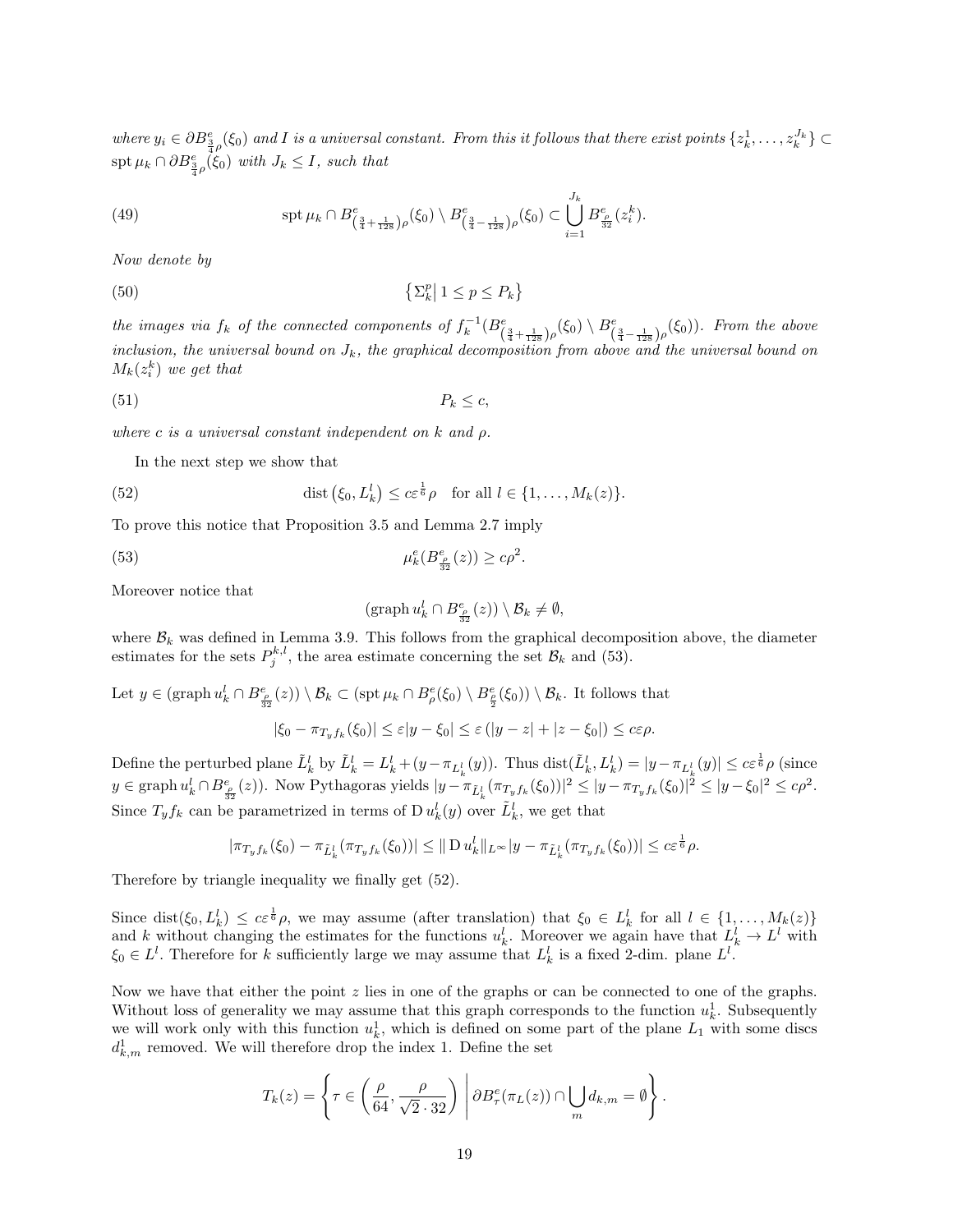It follows from the diameter estimates and the selection principle in [SiL] that for  $\varepsilon \leq \varepsilon_0$  there exists a  $\tau \in \left(\frac{\rho}{64}, \frac{\rho}{\sqrt{2.32}}\right)$  such that  $\tau \in T_k(z)$  for infinitely many k.

Since  $\xi_0 \in L$ , it follows from the choice of  $\tau$  that for  $\varepsilon \leq \varepsilon_0$ 

$$
\partial B_{\frac{3}{4}\rho}^e(\xi_0)\cap \partial B_{\tau}^e(\pi_L(z))\cap L=\{p_{1,k},p_{2,k}\}\,
$$

where  $p_{1,k}, p_{2,k} \in (B_{\frac{\rho}{\sqrt{2}}.32}^e(\pi_L(z)) \cap L) \setminus \bigcup_m d_{k,m}$  are distinct points. Define the image points  $z_{i,k} \in \text{graph } u_k$ by

$$
z_{i,k} = p_{i,k} + u_k(p_{i,k}).
$$

Using the  $L^{\infty}$ -estimates for  $u_k$ , we get for  $\varepsilon \leq \varepsilon_0$  that  $\frac{5}{8}\rho < |z_{i,k} - \xi_0| < \frac{7}{8}\rho$ , thus  $\int_{B^e_{\rho}(z_{i,k})} |A^e_k|^2 d\mu_k^e \leq \varepsilon^2$ . Therefore we can again apply the Graphical Decomposition Lemma to the points  $\bar{z}_{i,k}$ . Thus we get that

$$
\mu_k^e \llcorner \overline{B_{\frac{\rho}{32}}^e(z_{i,k})} = \sum_{l=1}^{M_{i,k}(z_{i,k})} \mathcal{H}_e^2 \llcorner \left( \left( \text{graph } u_{i,k}^l \cup \bigcup_j P_j^{i,k,l} \right) \cap \overline{B_{\frac{\rho}{32}}^e(z_{i,k})} \right),
$$

where the usual properties and estimates holds.

Now we have again that the points  $z_{i,k}$  either lie in one of the graphs  $u_{i,k}^l$  or can be connected to one of them. Without loss of generality let this be the graph corresponding to  $u_{i,k}^1$ . We will again drop the upper index. Since  $z_{i,k} \in \text{graph } u_k$  it follows that  $\text{dist}(z_{i,k}, L) \leq c \varepsilon^{\frac{1}{6}} \rho$  and that graph  $u_{i,k}$  is connected to graph  $u_k$ . Since the  $L^{\infty}$ -norms of  $u_k$  and  $u_{i,k}$  and their derivatives are small, we may assume (after translation and rotation as done before) that  $L_{i,k} = L$ .

By continuing with this procedure we get after a finite number of steps, depending not on  $\rho$  and k, an open cover of  $\partial B_{\frac{2}{3}\rho}^e(\xi_0) \cap L$ , which also covers the set

$$
A(L) = \left\{ x + y \, \middle| \, x \in L, \text{dist}\left(x, \partial B_{\frac{3}{4}\rho}^e(\xi_0) \cap L\right) < \frac{\rho}{\sqrt{2} \cdot 64}, y \in L^\perp, |y| < \frac{\rho}{\sqrt{2} \cdot 64} \right\}.
$$

Now it can happen that after one "walk-around" we do not end up in the same disc of spt  $\mu_k \cap B^e_{\frac{\rho}{\sigma}}(z)$ which contains the point z. But then we can proceed in a similar way and do another "walk-around". Now by construction, the "flatness" of the involved graph functions and the diameter bounds for the discs, every "walk-around" corresponds to a part of spt  $\mu_k$  with an area that is bounded from below by  $c\rho^2$ , where c is a universal constant independent of k and  $\rho$ . On the other hand we have that  $\mu_k^e(B_\rho^e(\xi_0)) \leq c\rho^2$ . It follows that after a finite number of "walk-arounds" (which is bounded by a universal constant) we have to get back to the disc of  $\operatorname{spt} \mu_k \cap B^e_{\frac{\rho}{32}}(z)$  which contains the point z.

We summarize the above procedure and the resulting properties in the following remark.

**Remark 3.11.** If  $\varepsilon \leq \varepsilon_0$ , then for each component  $\Sigma_k^p$  there exist a natural number  $k_p$  and a smooth  $\emph{function $u_k^p$ defined on the rectangular set}$ 

$$
B_k^p = \left[ \left( \left( \frac{3}{4} - \frac{1}{\sqrt{2 \cdot 64}} \right) \rho, \left( \frac{3}{4} + \frac{1}{\sqrt{2 \cdot 64}} \right) \rho \right) \times [0, 2\pi k_p) \right] \setminus \bigcup d_{k,m}^p,
$$

where the  $d_{k,m}^p$  are closed discs in  $\left(\left(\frac{3}{4}-\frac{1}{\sqrt{2}\cdot 64}\right)\rho,\left(\frac{3}{4}+\frac{1}{\sqrt{2}\cdot 64}\right)\rho\right)\times [0,2\pi k_p)$ , such that

$$
\Sigma_k^p = \left( R_p \left( \text{graph } U_k^p \right) \cup \bigcup_j P_j^{k,p} \right) \cap B_{\left(\frac{3}{4} + \frac{1}{128}\right)\rho}^e(\xi_0) \setminus B_{\left(\frac{3}{4} - \frac{1}{128}\right)\rho}^e(\xi_0),
$$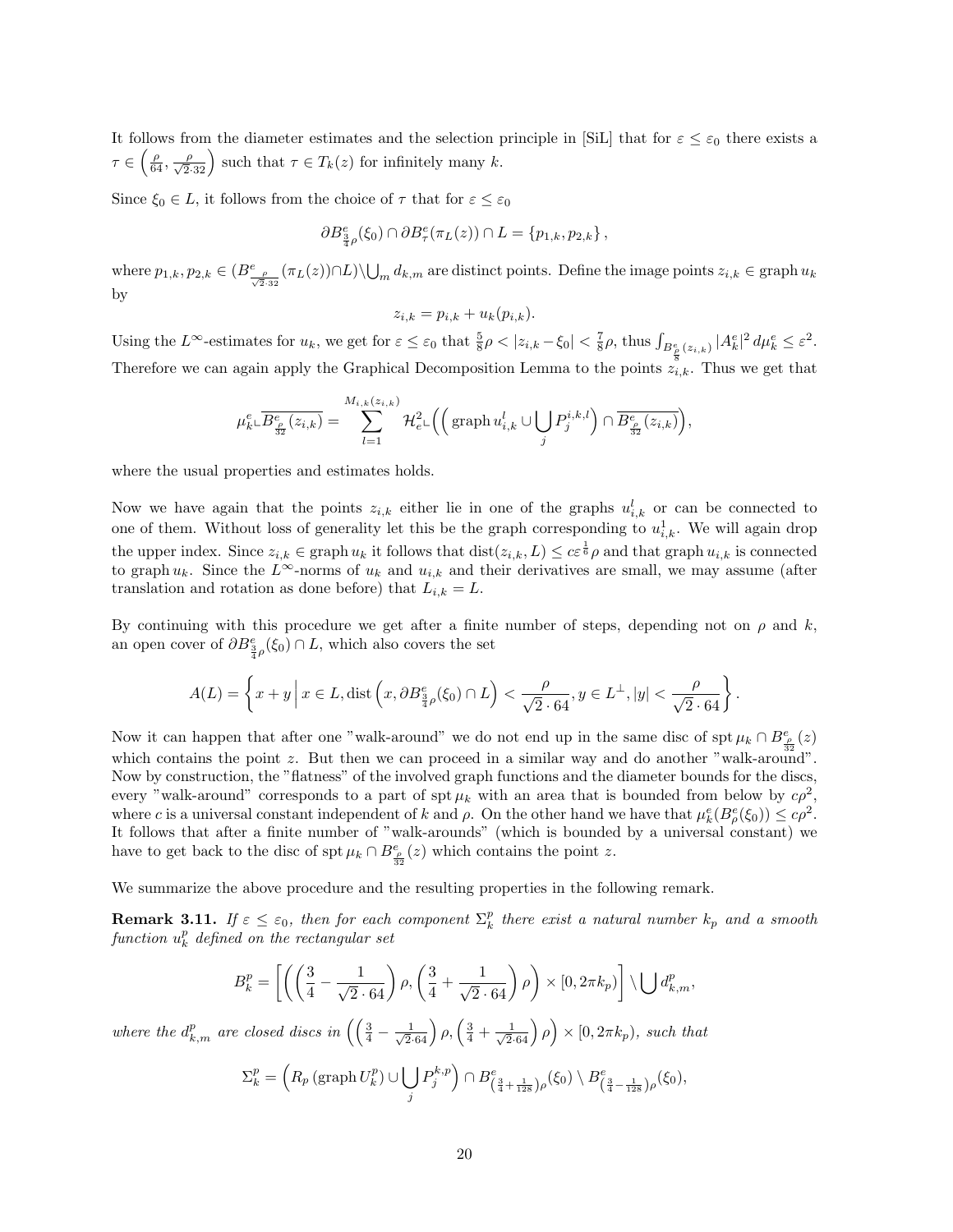where  $\text{graph } U^p_k = \left\{ \left( re^{i\theta}, u^p_k(r, \theta) \right) \mid (r, \theta) \in B^p_k \right\}$  and  $R_p$  denotes a rotation such that  $R_p(\mathbb{R}^2) = L_p$ , where  $L_p$  is the 2-dimensional plane with  $\xi_0 \in L_p$ . Moreover we have

$$
\sum_m \operatorname{diam} d^p_{k,m} + \sum_j \operatorname{diam} P^{k,p}_j \leq c \varepsilon^{\frac{1}{2}} \rho, \quad \frac{1}{\rho} \|u^p_k\|_{L^\infty(B^p_k)} + \|\operatorname{D} u^p_k\|_{L^\infty(B^p_k)} \leq c \varepsilon^{\frac{1}{6}}.
$$

We may assume without loss of generality that the discs  $d_{k,m}^p$  are pairwise disjoint, since otherwise we can exchange two intersecting discs by one disc whose diameter is smaller than the sum of the diameters of the intersecting discs.

Now let  $\rho \leq \rho_0$  and define the set

$$
C_k(\xi_0) = \left\{ \sigma \in \left( \left( \frac{3}{4} - \frac{1}{256} \right) \rho, \left( \frac{3}{4} + \frac{1}{256} \right) \rho \right) \middle| \partial B^e_\sigma(\xi_0) \cap \bigcup_{p,j} P_j^{k,p} = \emptyset, \int_{\partial B^e_\sigma(\xi_0)} |A^e_k|^2 \, ds^e_k \leq \frac{512}{\rho} \varepsilon^2 \right\}.
$$

Again it follows from the diameter bounds, a simple Fubini argument and Lemma 5.2 that there exists a  $\sigma \in \left(\left(\frac{3}{4}-\frac{1}{256}\right)\rho,\left(\frac{3}{4}+\frac{1}{256}\right)\rho\right)$  such that  $\sigma \in C_k(\xi_0)$  for infinitely many  $k \in \mathbb{N}$ . For such a  $\sigma$  denote by

(54) 
$$
\left\{\tilde{\Sigma}_k^q \mid 1 \le q \le Q_k\right\}
$$

the images of the components of  $f_k^{-1}(B^e_{\sigma}(\xi_0))$ . By Remark 3.10, we get that  $Q_k$  is bounded by a universal constant which is independent of k and  $\rho$ .

Lemma 3.12. Suppose that

$$
\frac{1}{2}\int |A_k^g|^2\,d\mu_k^g\leq 4\pi-\delta
$$

for some  $\delta > 0$  (which holds in our case by Lemma 2.3). Then for  $\varepsilon \leq \varepsilon_0$  each  $\tilde{\Sigma}^q_k$  is a topological disc, and moreover  $k_p = 1$  for all  $1 \le p \le P_k$ .

**PROOF.** Fix  $k \in \mathbb{N}$ . First of all we construct a new immersed surface  $\bar{\Sigma}_k$  such that  $(\bar{\mu}_k$  denotes the associated Radon measure)

$$
(i) \quad \bar{\mu}_k \llcorner B^e_{\sigma}(\xi_0) = \mu_k^e \llcorner B^e_{\sigma}(\xi_0),
$$

$$
(ii) \quad \left| \int_{B_{\left(\frac{3}{4} + \frac{1}{128}\right)\rho}} K_g d\bar{\mu}_k \right| \leq c \varepsilon^{\frac{1}{3}}, \quad \text{where } K_g = \text{sectional curvature of } \bar{\Sigma}_k,
$$
\n
$$
(iii) \quad \int_{M \backslash B_{\left(\frac{3}{4} + \frac{1}{128}\right)\rho}} K_g d\bar{\mu}_k = 0.
$$

To define  $\bar{\Sigma}_k$  recall Remark 3.11 and notice that  $\sum_{p,m}$  diam  $d_{k,m}^p \leq c \varepsilon^{\frac{1}{2}} \rho$ . Now denote by  $M_k$  the number of all discs  $d_{k,m}^p$ . Because of the diameter estimate it follows for  $\varepsilon \leq \varepsilon_0$  that there exists an interval  $I_k^p \subset \left( \left( \frac{3}{4} - \frac{1}{256} \right) \rho, \left( \frac{3}{4} + \frac{1}{128} \right) \rho \right)$  with  $\mathcal{L}^1(I_k^p) \ge \frac{1}{512M_k} \rho$ , such that  $(I_k^p \times [0, 2\pi k_p)) \cap \bigcup_m d_{k,m}^p = \emptyset$ .

Let  $I_k^p = (a_k^p, b_k^p)$  and  $\varphi_p \in C^\infty((0, \infty) \times [0, 2\pi k_p))$  with  $0 \le \varphi_p \le 1$  such that

$$
\varphi_p = 1 \text{ on } (0, a_k^p) \times [0, 2\pi k_p), \quad \varphi_p = 0 \text{ on } (b_k^p, \infty) \times [0, 2\pi k_p), \quad |D\varphi_p| \leq \frac{c}{\rho} \text{ and } |D^2\varphi_p| \leq \frac{c}{\rho^2}.
$$

Now define new "components"  $\bar{\Sigma}_k^p$  by

$$
\bar{\Sigma}_k^p = \left( \left( R_p \left( \text{graph}\,\bar{U}_k^p \right) \cup \bigcup_j P_j^{k,p} \right) \cap B_{\left(\frac{3}{4} + \frac{1}{128}\right)\rho}^e(\xi_0) \setminus B_{\left(\frac{3}{4} - \frac{1}{128}\right)\rho}^e(\xi_0) \right) \cup \left( L_p \setminus B_{\left(\frac{3}{4} + \frac{1}{128}\right)\rho}^e(\xi_0) \right),
$$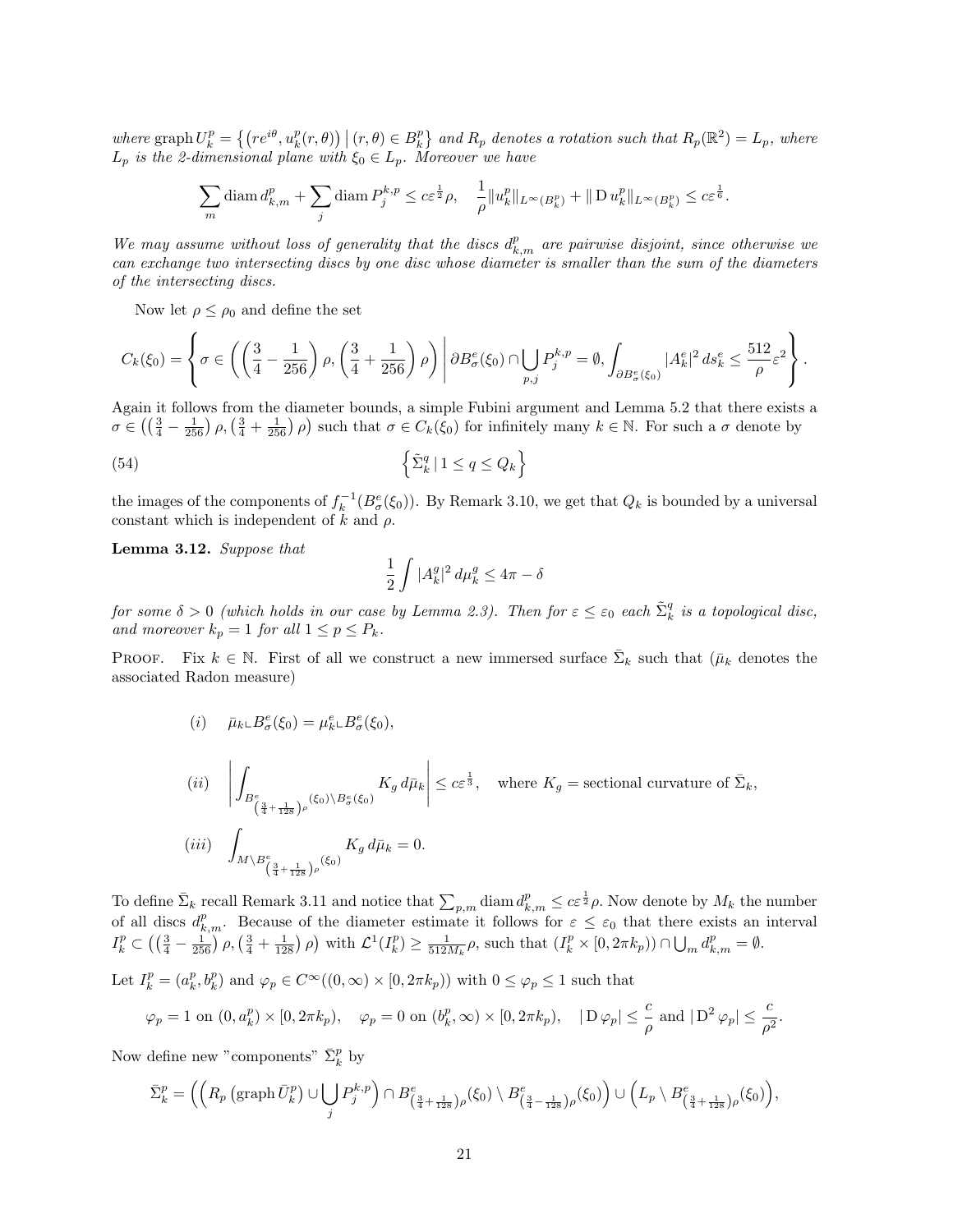where graph  $\bar{U}_k^p$  is given by

$$
\text{graph}\,\bar{U}_k^p = \left\{ \left( r e^{i\theta}, \varphi_p(r,\theta) u_k^p(r,\theta) \right) \big| (r,\theta) \in B_k^p \right\},\
$$

and where again  $R_p$  denotes a rotation such that  $R_p(\mathbb{R}^2) = L_p$ . Namely we just "flattened out" the components  $\Sigma_k^p$ . Observe that by construction and Remark 3.11, outside of the ball  $B^e_{(\frac{3}{4}+\frac{1}{128})\rho}(\xi_0)$ ,  $\bar{\Sigma}_k^p$  is a  $k_p$ -fold covering of the plane  $L_p$ .

Now define the new surface  $\bar{\Sigma}_k$  by

$$
\bar{\Sigma}_k = \left( \left( f_k(\mathbb{S}^2) \cap B^e_{\left(\frac{3}{4} + \frac{1}{128}\right)\rho}(\xi_0) \right) \setminus \bigcup_p \Sigma^p_k \right) \cup \bigcup_p \bar{\Sigma}^p_k.
$$

Observe that by construction,  $\bar{\Sigma}_k$  is an immersed surface given by an immersion  $F_k : N_k \to M$ , where  $N_k$ is obtained by gluing ends  $E_k^p \cong \mathbb{R}^2 \setminus D$  to  $f_k^{-1}(B_{(\frac{3}{4}-\frac{1}{128})\rho}^e(\xi_0))$  along  $f_k^{-1}(\partial \Sigma_k^p \cap \partial B_{(\frac{3}{4}-\frac{1}{128})\rho}^e(\xi_0))$ , such that outside the ball  $B_{\left(\frac{3}{4}+\frac{1}{128}\right)\rho}^e(\xi_0), F_{k|_{E_k^p}}$  is a  $k_p$ -fold covering of the plane  $L_p$ .

By definition, (*i*) follows immediately. Since  $\bar{\Sigma}_k \setminus B^e_{(\frac{3}{4} + \frac{1}{128})\rho}(\xi_0) = \bigcup_p L_p \setminus B^e_{(\frac{3}{4} + \frac{1}{128})\rho}(\xi_0)$ , also (iii) follows directly. To prove property (ii) notice that

$$
\int_{B_{\left(\frac{3}{4}+\frac{1}{128}\right)\rho}^e(\xi_0)\backslash B_{\sigma}^e(\xi_0)}|K_g|\,d\bar{\mu}_k\quad\leq\quad \int_{B_{\rho}^e(\xi_0)\backslash B_{\frac{\rho}{2}}^e(\xi_0)}|K_g|\,d\mu_k^e+\sum_p\int_{R_p\left(\text{graph }\bar{U}_k^p\right)}|K_g|\,d\bar{\mu}_k.
$$

Now the first integral on the right hand side can be estimated by

$$
\int_{B_{\rho}^e(\xi_0)\backslash B_{\frac{\rho}{2}}^e(\xi_0)}|K_g|\,d\mu_k^e\leq \frac{1}{2}\int_{B_{\rho}^e(\xi_0)\backslash B_{\frac{\rho}{2}}^e(\xi_0)}|A_k^e|^2\,d\mu_k^e\leq \varepsilon^2.
$$

The second integral can be estimated by

$$
\int_{R_p(\text{graph}\,\bar{U}_k^p)} |K_g|\,d\bar{\mu}_k \leq \frac{1}{2} \int_{\text{graph}\,\bar{U}_k^p} |A_e|^2\,d\bar{\mu}_k \leq c \int_{B_k^p} |\mathcal{D}^2(\varphi_p u_k^p)|^2.
$$

Because of the properties of the functions  $u_k^p$  and  $\varphi_p$  we have

$$
|\operatorname{D}^2(\varphi_p u_k^p)|^2 \le c \left( |u_k^p|^2 |\operatorname{D}^2 \varphi_p|^2 + |\operatorname{D} u_k^p|^2 |\operatorname{D} \varphi_p|^2 + |\varphi_p|^2 |\operatorname{D}^2 u_k^p|^2 \right) \le c \frac{\varepsilon^{\frac{1}{3}}}{\rho^2} + |\operatorname{D}^2 u_k^p|^2,
$$

and therefore we get

$$
\int_{B_k^p}|\mathcal{D}^2(\varphi_p u_k^p)|^2\leq c\varepsilon^{\frac{1}{3}}+c\int_{\text{graph}\,U_k^p}|A_k^e|^2\,d\mu_k^e\leq c\varepsilon^{\frac{1}{3}}+c\int_{B_\rho^e(\xi_0)\backslash B_{\frac{\rho}{2}}^e(\xi_0)}|A_k^e|^2\,d\mu_k^e\leq c\varepsilon^{\frac{1}{3}}.
$$

Thus property (ii) follows by summing over  $1 \leq p \leq P_k \leq c$ .

Now denote by  $N : \bar{\Sigma}_k \to \mathbb{S}^2$  the Gauß-map and notice that N is constant on each end. Therefore the degree of the Gauß-map  $\deg(N)$  is half the Euler characteristic, and it follows from Gauß-Bonnet that

$$
\deg(N) = \frac{1}{4\pi} \int K_g d\bar{\mu}_k = \frac{1}{4\pi} \int_{B_{\left(\frac{3}{4} + \frac{1}{128}\right)\rho}^e(\xi_0) \backslash B_{\sigma}^e(\xi_0)} K_g d\bar{\mu}_k + \frac{1}{4\pi} \int_{B_{\sigma}^e(\xi_0)} K_g d\bar{\mu}_k.
$$

Therefore we get that, using (ii) above,

$$
\left| \int_{B_{\sigma}^e(\xi_0)} K_g d\bar{\mu}_k - 4\pi \deg(N) \right| \leq c \varepsilon^{\frac{1}{3}}.
$$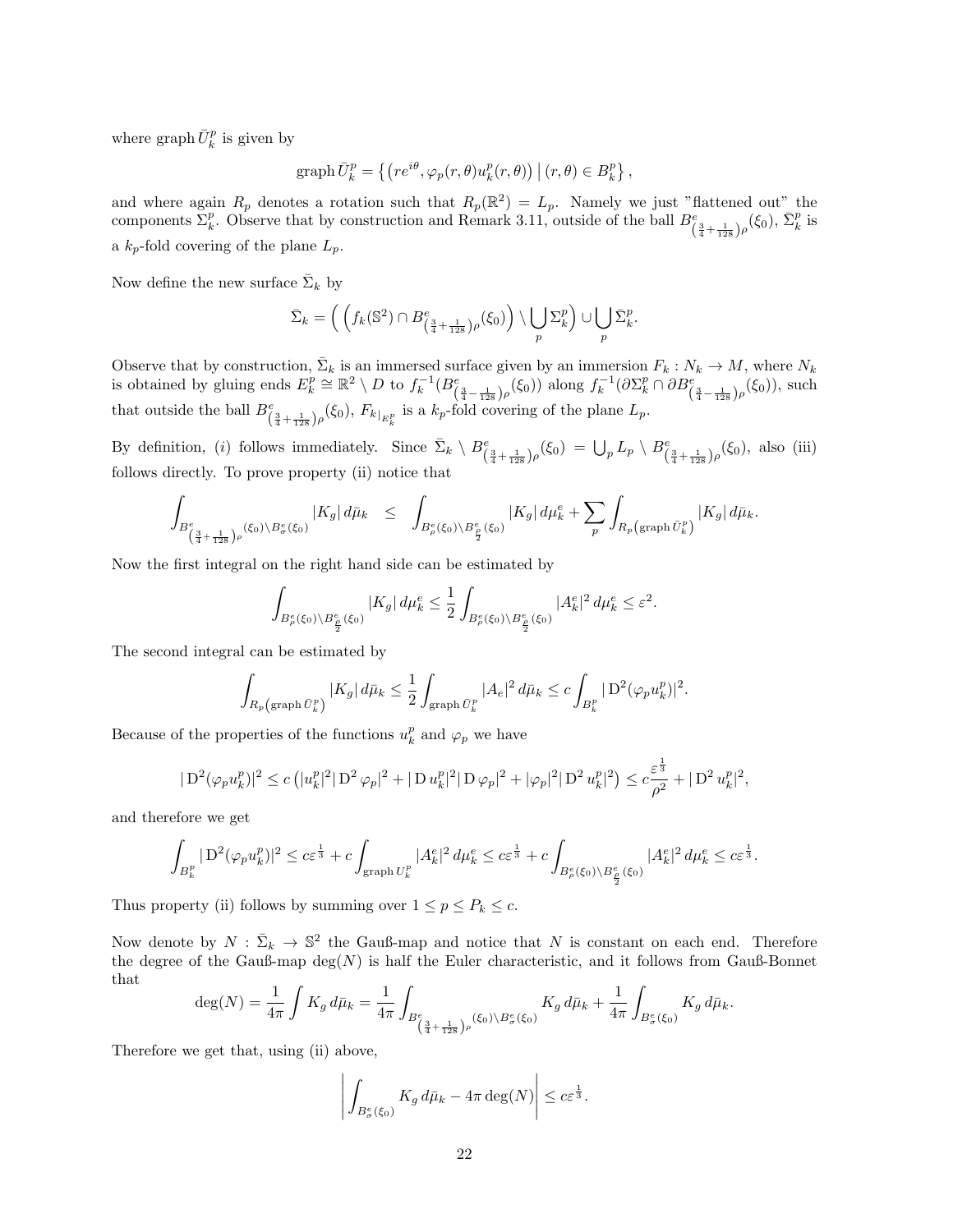On the other hand it follows from the assumptions and Lemma 2.7 that

$$
\left| \int_{B_{\sigma}^e(\xi_0)} K_g d\bar{\mu}_k \right| = \left| \int_{B_{\sigma}^e(\xi_0)} K_g d\mu_k^e \right| \leq \frac{1}{2} \int_{B_{\sigma}^e(\xi_0)} |A_k^e|^2 d\mu_k^e \leq 4\pi - \frac{\delta}{2}
$$

by choosing  $\rho_0$  smaller if necessary. Since  $\deg(N) \in \mathbb{Z}$ , it follows for  $\varepsilon \leq \varepsilon_0$  that

(55) 
$$
\left| \int_{B_{\sigma}^e(\xi_0)} K_g d\mu_k^e \right| = \left| \int_{B_{\sigma}^e(\xi_0)} K_g d\bar{\mu}_k \right| \leq c \varepsilon^{\frac{1}{3}}.
$$

Now by the choice of  $\sigma$  we have for all  $p = 1, \ldots, P_k$  that

$$
\Sigma^p_k \cap \partial B^e_{\sigma}(\xi_0) = \gamma_p,
$$

where each  $\gamma_p$  is a closed, immersed smooth curve and where  $P_k$  is bounded by a universal constant. By construction and the choice of  $\sigma$  we have that  $\gamma_p \cap \bigcup_j P_j^{k,p} = \emptyset$ , therefore (see the almost graph representation of  $\Sigma_k^p$  above)  $\gamma_p$  is almost a flat circle of radius  $\sigma$  which can be parametrized on the interval  $[0, 2\pi k_p)$ . After some computations it follows from the choice of  $\sigma$  that (where  $\kappa$  denotes the geodesic curvature)

$$
\left|\int_{\gamma_p} \kappa \, ds_k^e - 2\pi k_p \right| \leq c \varepsilon^{\frac{1}{6}} + c \int_{\gamma_p} |A_k^e| \, ds_k^e \leq c \varepsilon^{\frac{1}{6}} + c \sigma^{\frac{1}{2}} \left( \int_{\partial B_\sigma^e(\xi_0)} |A_k^e|^2 \, ds_k^e \right)^{\frac{1}{2}} \leq c \varepsilon^{\frac{1}{6}} + c \left( \frac{\sigma}{\rho} \right)^{\frac{1}{2}} \varepsilon \leq c \varepsilon^{\frac{1}{6}},
$$

and therefore it follows from the bound on  $P_k$  that

(56) 
$$
\left| \int_{\partial B_{\sigma}^e(\xi_0)} \kappa \, ds_k^e - 2\pi \sum_{p=1}^{P_k} k_p \right| \leq c \varepsilon^{\frac{1}{6}}.
$$

Now the Euler characteristic of  $\tilde{\Sigma}_k^q$  is given by

$$
\chi(\tilde{\Sigma}_k^q) = 2(1 - g_q) - b_q,
$$

where  $b_q$  is the number of boundary components of  $\tilde{\Sigma}_k^q$  and  $g_q$  is the genus of the closed surface which arises by gluing  $b_q$  topological discs. Especially we have

$$
b_q \ge 1
$$
 and  $\sum_{q=1}^{Q_k} b_q = P_k$ .

By summing over q we get that the Euler characteristic of  $\bigcup_{q=1}^{Q_k} \tilde{\Sigma}_k^q$  is

$$
\chi_E\left(\bigcup_{q=1}^{Q_k} \tilde{\Sigma}_k^q\right) = 2(Q_k - g) - P_k, \text{ where } g = \sum_{q=1}^{Q_k} g_q \ge 0.
$$

Since  $Q_k \leq P_k$ , we finally get that

$$
P_k \geq 2(Q_k - g) - P_k = \frac{1}{2\pi} \int_{B^e_{\sigma}(\xi_0)} K_g \, d\mu_k^e + \frac{1}{2\pi} \int_{\partial B^e_{\sigma}(\xi_0)} \kappa \, ds_k^e \geq \sum_{p=1}^{P_k} k_p - c \varepsilon^{\frac{1}{6}} \geq P_k - c \varepsilon^{\frac{1}{6}}.
$$

Since  $2(Q_k - g) - P_k \in \mathbb{N}$ , it follows for  $\varepsilon \leq \varepsilon_0$  that  $P_k = 2(Q_k - g) - P_k$ . Since  $Q_k \leq P_k$  we get that  $Q_k = P_k$  and  $g = 0$ . Thus  $g_q = 0$  and  $b_q = 1$  for all q. This yields that the Euler characteristic of  $\tilde{\Sigma}_k^q$  is 1 and therefore each  $\tilde{\Sigma}_k^q$  is a topological disc. Moreover the estimate above yields  $k_p = 1$ .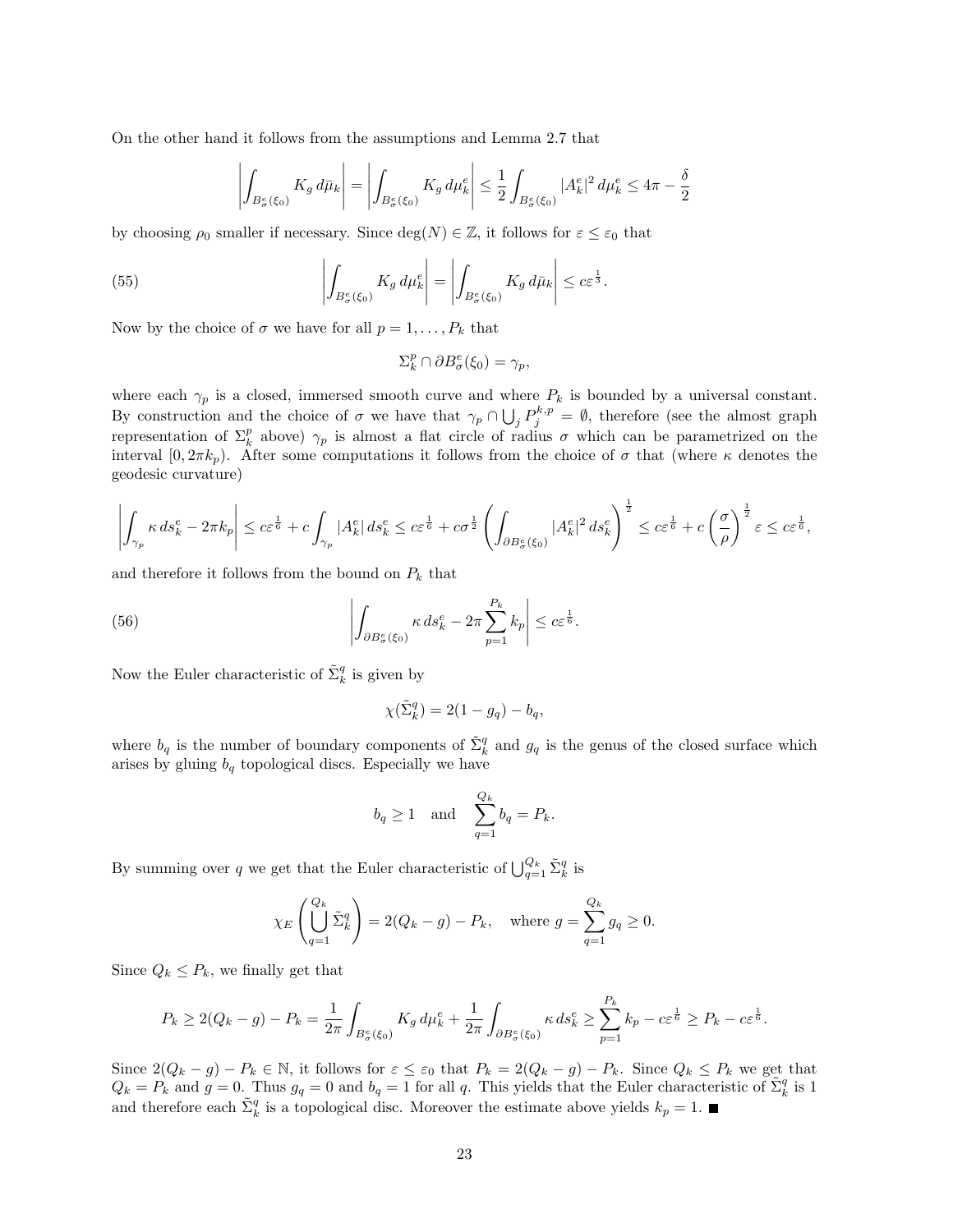Now define the sets

$$
C_k^p = \left\{ s \in \left(0, \frac{\rho}{128}\right) \middle| \left( \left(\frac{3}{4}\rho + s\right) \times [0, 2\pi) \right) \cap \bigcup_m d_{k,m}^p = \emptyset \right\},\
$$
  

$$
D_k^p = \left\{ s \in C_k^p \middle| \int_{R_p} \left( \operatorname{graph} U_{k}^p \middle|_{\left( \left(\frac{3}{4}\rho + s\right) \times [0, 2\pi) \right)} \right) \middle| A_k^e \middle|^{2} ds_k^e \leq \frac{512}{\rho} \int_{\Sigma_k^p} |A_k^e|^2 d\mu_k^e \right\}.
$$

By the diameter estimates for the discs  $d_{k,m}^p$ , again a simple Fubini-type argument and Lemma 5.2 there exists a  $s \in (0, \frac{\rho}{128})$  such that  $s \in D_k^p$  for infinitely many k. It follows that  $u_k^p$  is defined on the line  $\left(\frac{3}{4}\rho + s\right) \times [0, 2\pi)$ . Now it follows from Lemma 3.12 that  $R_p\left(\text{graph }U^p_{k}\right)_{\left(\left(\frac{3}{4}\rho + s\right) \times [0, 2\pi)\right)}$ ) divides  $f_k(\mathbb{S}^2)$ into two topological discs  $\Sigma_1^{k,p}, \Sigma_2^{k,p}$ , one of them, w.l.o.g.  $\Sigma_1^{k,p}$ , intersecting  $B_{\frac{3}{4}\rho}^e(\xi_0)$ . From the estimates for the function  $u_k^p$  and the choice of s we get that  $\Sigma_1^{k,p} \subset B^e_{\left(\frac{3}{4} + \frac{1}{128}\right)\rho}(\xi_0)$ , and Lemma 2.2 yields  $\mu_k^e(\Sigma_1^{k,p}) \leq c\rho^2.$ 

According to the Lemma 5.1, let  $w_k^p \in C^{\infty} igg( B_{\frac{3}{4}\rho+s}^e(\xi_0) \cap L_p, L_p^{\perp} \bigg)$  be an extension of  $R_p(U_k^p)$  restricted to  $\partial B_{\frac{3}{4}\rho+s}^e(\xi_0) \cap L_p$ . In view of the estimates for  $u_k^p$ , and thus for  $w_k^p$ , we get that graph  $w_k^p \subset B_{\left(\frac{3}{4} + \frac{1}{128}\right)\rho}^e(\xi_0)$ .

Now we can define the surface  $\tilde{\Sigma}_k$  by

$$
\tilde{\Sigma}_k = \left(f_k(\mathbb{S}^2) \setminus \bigcup_p \Sigma_1^{k,p}\right) \cup \bigcup_p \mathrm{graph}\, w_k^p,
$$

and we can do exactly the same as in the proof of Lemma 3.6 to get the same power decay as for the good points, but now for balls around the bad points. But by definition the bad points do not allow a decay like this, and therefore we have proved that there are no bad points.

Up to now we have shown that the limit measure  $\mu$  is locally given by  $C^{1,\alpha} \cap W^{2,2}$ -graphs. In the next step we show that there exists a  $C^{1,\alpha} \cap W^{2,2}$ -immersion  $f : \mathbb{S}^2 \hookrightarrow M$  such that  $\mu$  is the Radon measure associated to this immersion  $f$ . To prove this we will apply a result of Breuning [Breu], which involves so called generalized  $(r, \lambda)$ -immersions (for the Definition see Definition 5.5).

For that recall Lemma 3.4 and Lemma 3.7, namely for every  $\xi \in \text{spt } \mu$  there exist a radius  $r_{\xi} > 0$ and a natural number  $K_{\xi} \in \mathbb{N}$  such that

- (i)  $\mu_k \text{L} B_{r_{\xi}}^e(\xi) = \sum_{l=1}^{M_{\xi}} \mathcal{H}^2 \text{L} \left( \left( \text{graph } u_l^k \cup \bigcup_j P_j^{k,l} \right) \cap B_{r_{\xi}}^e(\xi) \right) \text{ for } k \geq K_{\xi}, \text{ where } u_l^k \text{ are smooth functions}$ defined on appropriate planes  $L_l$  with the usual properties and estimates,
- (ii)  $\mu \mathcal{L} B_{r_{\xi}}^e(\xi) = \sum_{l=1}^{M_{\xi}} \mathcal{H}^2 \mathcal{L} \left( \text{graph } u_l \cap B_{r_{\xi}}^e(\xi) \right)$ , where  $u_l$  are  $C^{1,\alpha} \cap W^{2,2}$ -functions defined on  $L_l$ .

For  $\xi \in \operatorname{spt} \mu$  let  $\rho_{\xi} := \sup\{r_{\xi} > 0 \text{ such that (i) and (ii) holds}\}.$  Since  $\operatorname{spt} \mu$  is compact, it follows that  $\rho := \inf \{ \rho_{\xi} : \xi \in \operatorname{spt} \mu \} > 0.$  Notice that (i) and (ii) holds for  $\rho$  instead of  $r_{\xi}$ .

By compactness of spt  $\mu$  there exist  $\{\xi_1,\ldots,\xi_I\} \subset \text{spt } \mu$  such that  $\text{spt } \mu \subset \bigcup_{i=1}^I B^e_{\frac{\rho}{4}}(\xi_i)$ . From the Hausdorff distance sense convergence it also follows that  $f_k(\mathbb{S}^2) \subset \bigcup_{i=1}^I B^e_{\frac{\rho}{4}}(\xi_i)$  for k sufficiently large.

Now (i) yields  $\mu_k \llcorner B^e_\rho(\xi_i) = \sum_{l=1}^{M_{\xi_i}} \mathcal{H}^2 \llcorner \left( \left( \text{graph } u_l^{k,i} \cup \bigcup_j P_j^{k,l,i} \right) \cap B^e_\rho(\xi_i) \right)$ . By the diameter estimates for the  $P_j^{k,l,i}$  and the selection principle 5.2 there exists a  $\frac{\bar{p}}{2} \in (\frac{\rho}{4}, \frac{\rho}{2})$  such that  $\partial B_{\bar{\rho}}(\xi_i) \cap \bigcup_{l,j} P_j^{k,l,i} = \emptyset$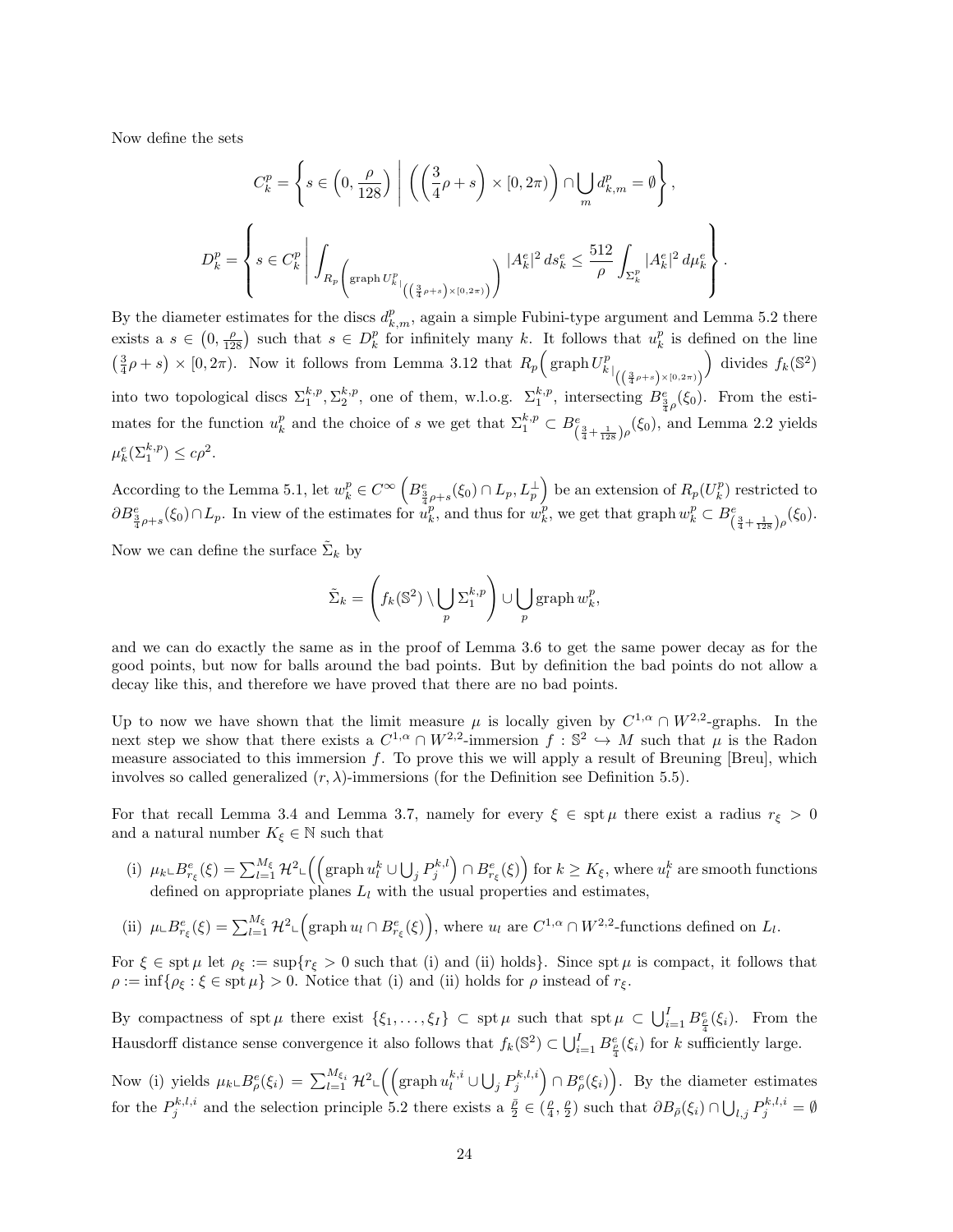for all  $i \in \{1, \ldots, I\}$  and infinitely many k.

Of course we still have that  $f_k(\mathbb{S}^2) \cup \operatorname{spt} \mu \subset \bigcup_{i=1}^I B_{\frac{\bar{\rho}}{2}}^e(\xi_i)$ , and also the graphical decomposition as in (i) and (ii) still holds in  $B^e_{\bar{\rho}}(\xi_i)$ .

First consider  $f_k(\mathbb{S}^2) \cap B^e_{\bar{\rho}}(\xi_1)$ . We replace the pimples  $\{P_j^{k,l,1}\}_{l,j}$  of  $f_k(\mathbb{S}^2) \cap B^e_{\bar{\rho}}(\xi_1)$  with the extension Lemma 5.1 as done in the proof of Lemma 3.6 by graphs of functions with small  $C^1$ -norms defined on the discs  $d_{k,m}^{l,1}$ . It follows that the sum of the areas of all these graphs is bounded by  $c \sum_m (\text{diam } d_{k,m}^{l,1})^2 \leq c \varepsilon \bar{\rho}$ , which follows from the diameter estimates for the discs. Notice that by the choice of  $\overline{\rho}$ , no pimple intersects  $\partial B^e_{\overline{\rho}}(\xi_1)$ , and we obtain a new  $C^{1,1}$ -immersion  $f_k^1 : \mathbb{S}^2 \hookrightarrow M$  such that

(57) 
$$
f_k(\mathbb{S}^2) \setminus B^e_{\bar{\rho}}(\xi_1) = f_k^1(\mathbb{S}^2) \setminus B^e_{\bar{\rho}}(\xi_1), \quad f_k^1(\mathbb{S}^2) \cap B^e_{\bar{\rho}}(\xi_1) = \bigcup_{l=1}^{M_1} \text{graph } w_l^{k,1} \cap B^e_{\bar{\rho}}(\xi_1).
$$

Moreover the above area estimate yields  $\mu_k^1(M) \leq \mu_k(M) + c\varepsilon \bar{\rho}$ , where  $\mu_k^1$  denotes the Radon measure associated to  $f_k^1$ . Observe that by construction  $w_l^{k,1}: L_l^1 \cap B^e_{\overline{\rho}}(\xi_1) \to (L_l^1)^{\perp}$  are  $C^{1,1}$ -functions satisfying  $\frac{1}{\rho} \|w_l^{k,1}\|_{L^{\infty}} + \|\mathcal{D} w_l^{k,1}\|_{L^{\infty}} \leq c\varepsilon^{\frac{1}{6}} + \delta_k$ , where  $\delta_k \to 0$ . By construction of the limit graphs representing  $\mu$ (see the part after Lemma 3.6 and Lemma 3.7) we have that  $w_l^{k,1} \to u_{l,1}$  uniformly, where  $u_{l,1}$  are the graph functions representing  $\mu$ , namely  $\mu \llcorner B^e_{\bar{\rho}}(\xi_1) = \sum_{l=1}^{M_1} \mathcal{H}^2 \llcorner (\text{graph } u_{l,1} \cap B^e_{\bar{\rho}}(\xi_1)).$ 

Now consider a point  $\xi_j \in \{\xi_1,\ldots,\xi_I\}$  such that  $B_{\frac{\bar{\rho}}{2}}^e(\xi_1) \cap B_{\frac{\bar{\rho}}{2}}^e(\xi_j) \neq \emptyset$ , without loss of generality  $j=2$ .  $\text{Recall that } \mu_k \llcorner B^e_{\bar{\rho}}(\xi_2) = \sum_{l=1}^{M_2} \mathcal{H}^2 \llcorner \left( \left( \text{graph } u_l^{k,2} \cup \bigcup_j P_j^{k,l,2} \right) \cap B^e_{\bar{\rho}}(\xi_2) \right), \text{where } u_l^{k,2} \text{ are smooth functions}$ defined on appropriate planes  $L_l^2$ .

Observe that  $f_k^1(\mathbb{S}^2) \cap B_{\overline{\rho}}^e(\xi_1) \cap B_{\overline{\rho}}^e(\xi_2) = \bigcup_{l=1}^{M_1} \text{graph } w_l^{k,1} \cap B_{\overline{\rho}}^e(\xi_1) \cap B_{\overline{\rho}}^e(\xi_2)$ , and because of the  $C^1$ estimates for  $w_l^{k,1}$  and  $u_l^{k,2}$  and the diameter estimate for the pimples, these functions can be written as graphs over the planes  $\hat{L}_l^2$  satisfying analogous estimates. We conclude that  $f_k^1(\mathbb{S}^2) \cap B_{\bar{\rho}}^e(\xi_1) \cap B_{\bar{\rho}}^e(\xi_2) =$  $\bigcup_{l=1}^{M_1}$  graph  $w_l^{k,2} \cap B_{\bar{\rho}}^e(\xi_1) \cap B_{\bar{\rho}}^e(\xi_2)$ , where now the functions  $w_l^{k,2}$  are defined on the planes  $L_l^2$ . From (57), the graphical representation of  $f_k(\mathbb{S}^2) \cap B^e_{\overline{\rho}}(\xi_2) \setminus B^e_{\overline{\rho}}(\xi_1)$  and the choice of  $\overline{\rho}$ , we can replace the pimples inside  $B_{\bar{\rho}}^e(\xi_2) \setminus B_{\bar{\rho}}^e(\xi_1)$  with new graphs as done before obtaining a new  $C^{1,1}$ -immersion  $f_k^2 : \mathbb{S}^2 \hookrightarrow M$ which is the union of graphs (without pimples) in both balls such that the corresponding graph functions converge uniformly to the graph functions representing  $\mu$ , and such that  $\mu_k^2(M) \leq \mu_k(M) + 2c\epsilon\bar{\rho}$ , where  $\mu_k^2$  denotes the Radon measure associated to  $f_k^1$ .

Repeating the above procedure I times we obtain a  $C^{1,1}$ -immersion  $\tilde{f}_k := f_k^I : \mathbb{S}^2 \hookrightarrow M$  such that  $\mu_k^I(M) \leq \mu_k(M) + Ic\varepsilon\bar{\rho}$ , where  $\mu_k^I$  denotes the Radon measure associated to  $f_k^I$ . Because of the uniform area estimate given in Proposition 2.1 we have on particular  $\mu_k^I(M) \leq C$ .

Now we show that  $\tilde{f}_k$  is actually a generalized  $(r, \lambda)$ -immersion. Recall that spt  $\mu \subset \bigcup_{i=1}^I B_{\overline{\rho}}^e(\xi_i)$  is an open cover of spt  $\mu$ . By Lebesgue's Lemma there exists the Lebesgue number  $\tilde{\rho} > 0$  such that for every  $\xi \in \operatorname{spt} \mu$  we have  $B^e_{\tilde{\rho}}(\xi) \subset B^e_{\bar{\rho}}(\xi_i)$  for some  $i \in \{1, \ldots, I\}$ . Now observe that also  $\tilde{f}_k(\mathbb{S}^2)$  converges to spt  $\mu$ in the Hausdorff distance sense (which follows from the uniform convergence of the corresponding graphs), thus  $B_{\frac{\tilde{\rho}}{2}}(\tilde{f}_k(\mathbb{S}^2)) \subset \bigcup_{i=1}^l B_{\tilde{\rho}}^e(\xi_i)$  for k sufficiently large. Let  $p \in \mathbb{S}^2$  and observe that  $B_{\frac{\tilde{\rho}}{2}}^e(\tilde{f}_k(p)) \subset B_{\tilde{\rho}}^e(\xi_i)$ 2 for some *i*. Therefore by construction of  $\tilde{f}_k$  we have

$$
\tilde{f}_k(\mathbb{S}^2)\cap B^e_{\frac{\tilde{\rho}}{2}}(\tilde{f}_k(p))=\bigcup_{l=1}^{M_i}\operatorname{graph} w_l^{k,i}\cap B^e_{\frac{\tilde{\rho}}{2}}(\tilde{f}_k(p)),
$$

where  $w_l^{k,i}: L^i_l \cap B^e_{\overline{\rho}}(\xi_i) \to (L^l_j)^{\perp}$  are  $C^{1,1}$ -functions satisfying  $\| D w_l^{k,i} \|_{L^{\infty}} \leq c \varepsilon^{\frac{1}{6}} + \delta_k$ , where  $\delta_k \to 0$ . Now recall that by Nash's embedding theorem we can assume that our ambient manifold M is isometrically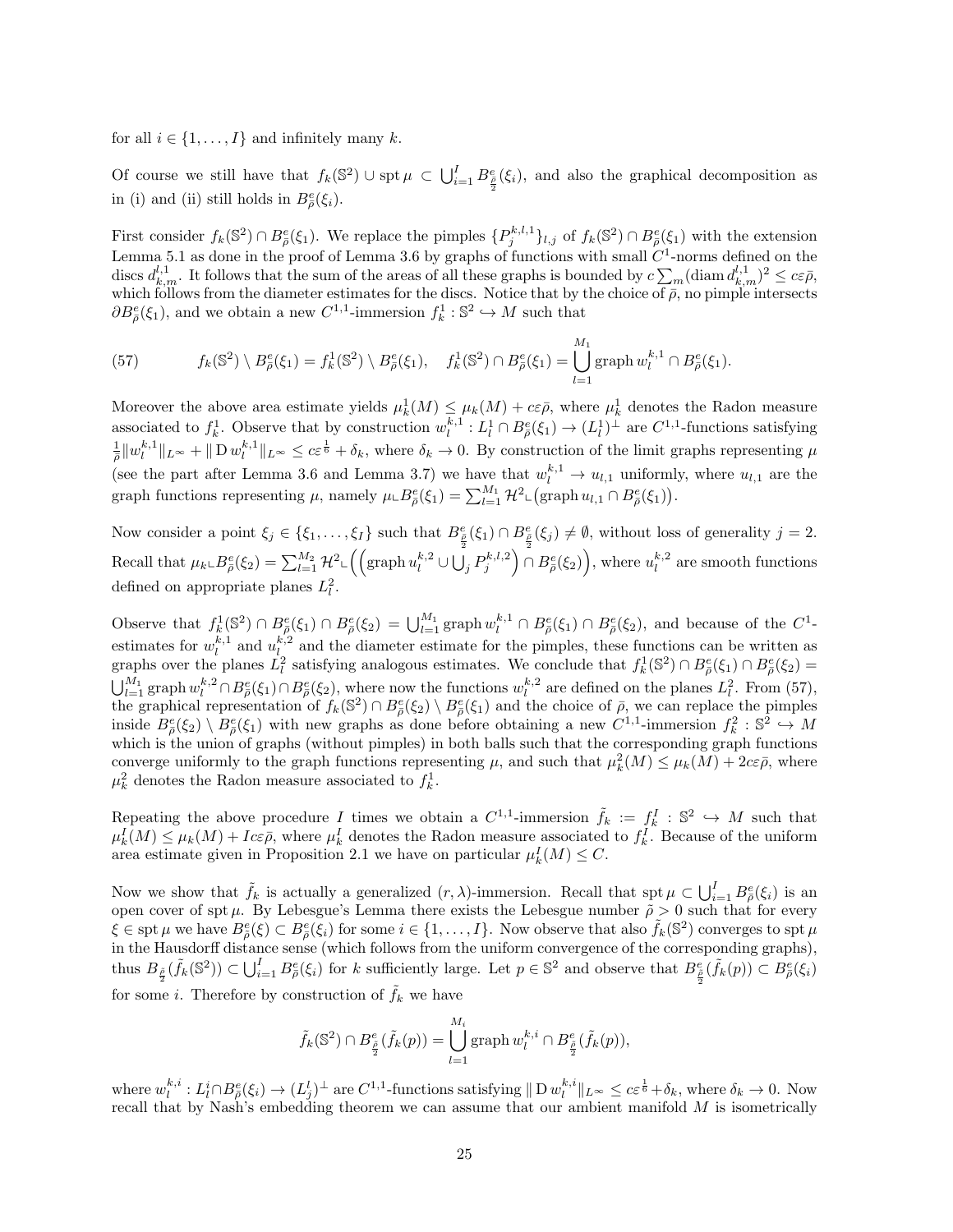embedded in some  $\mathbb{R}^p$ . Denote by  $A^k_{p,L^i_l} : \mathbb{R}^p \to \mathbb{R}^p$  an Euclidean isometry which maps the origin to  $\tilde{f}_k(p)$ and the subspace  $\mathbb{R}^2 \times \{0\}$  onto  $\tilde{f}_k(p) + (L_l^i - \pi_l^i(\tilde{f}_k(p)))$ , where  $\pi_l^i$  denotes the orthogonal projection onto  $L_l^i$ . We get that

$$
\tilde{f}_k(\mathbb{S}^2) \cap B^e_{\frac{\tilde{\rho}}{2}}(\tilde{f}_k(p)) = \bigcup_{l=1}^{M_i} A^k_{p, L^i_l}(\text{graph } \tilde{w}_l^{k, i} \cap B^e_{\frac{\tilde{\rho}}{2}}(0)),
$$

where  $\tilde{w}_l^{k,i} : \mathbb{R}^2 \cap B_{\bar{\rho}}^e(0) \to (\mathbb{R}^2)^{\perp}$  are  $C^{1,1}$ -functions given by

$$
\tilde{w}_l^{k,i}(x) = \left(A_{p,L_l^i}^k\right)^{-1} \left(w_l^{k,i}\left(A_{p,L_l^i}^k(x) - \left(\tilde{f}_k(p) - \pi_l^i(\tilde{f}_k(p))\right)\right) - \left(\tilde{f}_k(p) - \pi_l^i(\tilde{f}_k(p))\right)\right),
$$

and which satisfy  $\| D \tilde{w}_l^{k,i} \|_{L^{\infty}} \leq c \varepsilon^{\frac{1}{6}} + \delta_k$ , where  $\delta_k \to 0$ . Now denote by  $U_{\frac{\tilde{\rho}}{2},p}^k \subset \mathbb{S}^2$  the component of  $(\pi \circ (A_{p,L_i^i}^k)^{-1} \circ \tilde{f}_k)^{-1}(\mathbb{R}^2 \cap B_{\frac{\bar{\rho}}{2}}^e(0))$  containing p, where  $\pi : \mathbb{R}^p \to \mathbb{R}^2$  is the projection on the first two coordinates. By construction we have  $(A_{p,L_l^i}^k)^{-1} \circ \tilde{f}_k(U_{\frac{\tilde{\rho}}{2},p}^k) = \text{graph } \tilde{w}_l^{k,i} \cap B_{\frac{\tilde{\rho}}{2}}^e(0)$  for some  $l \in \{1,\ldots,M_i\}$ .

Finally, for given  $\lambda < \frac{1}{4}$  we get that for  $\varepsilon \leq \varepsilon_0$  and k sufficiently large that  $\tilde{f}_k : \mathbb{S}^2 \hookrightarrow M$  is a generalized  $(\frac{\tilde{\rho}}{2}, \lambda)$ -immersion, namely  $\{\tilde{f}_k\}_{k \in \mathbb{N}} \subset \mathcal{F}_C^1(r, \lambda)$  for  $r = \frac{\tilde{\rho}}{2}$  and  $\lambda < \frac{1}{4}$ .

By the compactness Theorem 5.6 for generalized  $(r, \lambda)$ -immersions of Breuning [Breu], there exist a generalized  $(\frac{\tilde{\rho}}{2}, \lambda)$ -function  $f : \mathbb{S}^2 \hookrightarrow M$  (see Definition 5.5) and diffeomorphisms  $\phi_k : \mathbb{S}^2 \to \mathbb{S}^2$  such that  $\tilde{f}_k \circ \phi_k \to f$  uniformly. Let us briefly recall Breuning's construction of the limit f: Let  $q \in \mathbb{S}^2$  and  $q_k = \phi_k(q)$ . By the uniform convergence of  $\tilde{f}_k \circ \phi_k$  we have that for k sufficiently large  $B_{\frac{\tilde{\rho}}{2}}(\tilde{f}_k(q_k)) \subset B_{\tilde{\rho}}(\xi_i)$ for some  $i$ . By the construction above we know that for each large  $k$ 

$$
(A_{q_k,L_l^i}^k)^{-1} \circ \tilde{f}_k(U_{\frac{\tilde{\rho}}{2},q_k}^k) = \operatorname{graph} \tilde{w}_l^{k,i} \cap B_{\frac{\tilde{\rho}}{2}}^e(0) \quad \text{for some } l \in \{1,\ldots,M_i\}.
$$

Now Breuning proves that there exist  $\lambda$ -Lipschitz functions  $\tilde{u}_l^i$  such that

(58) 
$$
\tilde{w}_l^{k,i} \to \tilde{u}_l^i
$$
,  $A_{q_k, L_l^i}^k \to A_{q, L_l^i}$  and  $(A_{q, L_l^i})^{-1} \circ f(U_{\frac{\tilde{\rho}}{2}, q}) = \text{graph}\,\tilde{u}_l^i \cap B_{\frac{\tilde{\rho}}{2}}^e(0).$ 

On the other hand we know from the representation of the limit measure  $\mu$  that

$$
\mu \llcorner B_{\bar{\rho}}^e(\xi_i) = \sum_{l=1}^{M_i} \mathcal{H}^2 \llcorner (\text{graph } u_l^i \cap B_{\bar{\rho}}^e(\xi_i)),
$$

where  $u_l^i$  are  $C^{1,\alpha} \cap W^{2,2}$ -functions defined on the planes  $L_l^i$ . By construction of these limit graphs as carried out before we get that the function given by

$$
A_{q_k,L_l^i}^k \left( \tilde{w}_l^{k,i} \left( \left( A_{q_k,L_l^i}^k \right)^{-1} \left( x + \tilde{f}_k(q_k) - \pi_l^i(\tilde{f}_k(q_k)) \right) \right) \right) + \left( \tilde{f}_k(q_k) - \pi_l^i(\tilde{f}_k(q_k)) \right)
$$

converges uniformly to  $u_l^i$ . Since  $\tilde{f}_k(q_k) = \tilde{f}_k(\phi_k(q)) \to f(q)$ , it follows from (58) that

$$
\tilde{u}_l^i(x) = \left(A_{q,L_l^i}\right)^{-1} \left(u_l^i\left(A_{q,L_l^i}(x) - \left(f(q) - \pi_l^i(f(q))\right)\right) - \left(f(q) - \pi_l^i(f(q))\right)\right).
$$

Therefore the function  $\tilde{u}_l^i$  is actually  $C^{1,\alpha} \cap W^{2,2}$  and  $A_{q,L_l^i}(\text{graph } \tilde{u}_l^i) = \text{graph } u_l^i$ . Thus

$$
f(U_{\frac{\tilde{\rho}}{2},q})=A_{q,L^i_l}(\mathrm{graph}\,\tilde{u}^i_l\cap B^e_{\frac{\tilde{\rho}}{2}}(0))=\mathrm{graph}\,u^i_l\cap B^e_{\frac{\tilde{\rho}}{2}}(f(q)).
$$

We have therefore shown that the generalized  $(\frac{\tilde{\rho}}{2}, \lambda)$ -function  $f : \mathbb{S}^2 \hookrightarrow M$  is actually a  $C^{1,\alpha} \cap W^{2,2}$ immersion and that  $\mu$  is the Radon measure associated to the immersion  $f$ .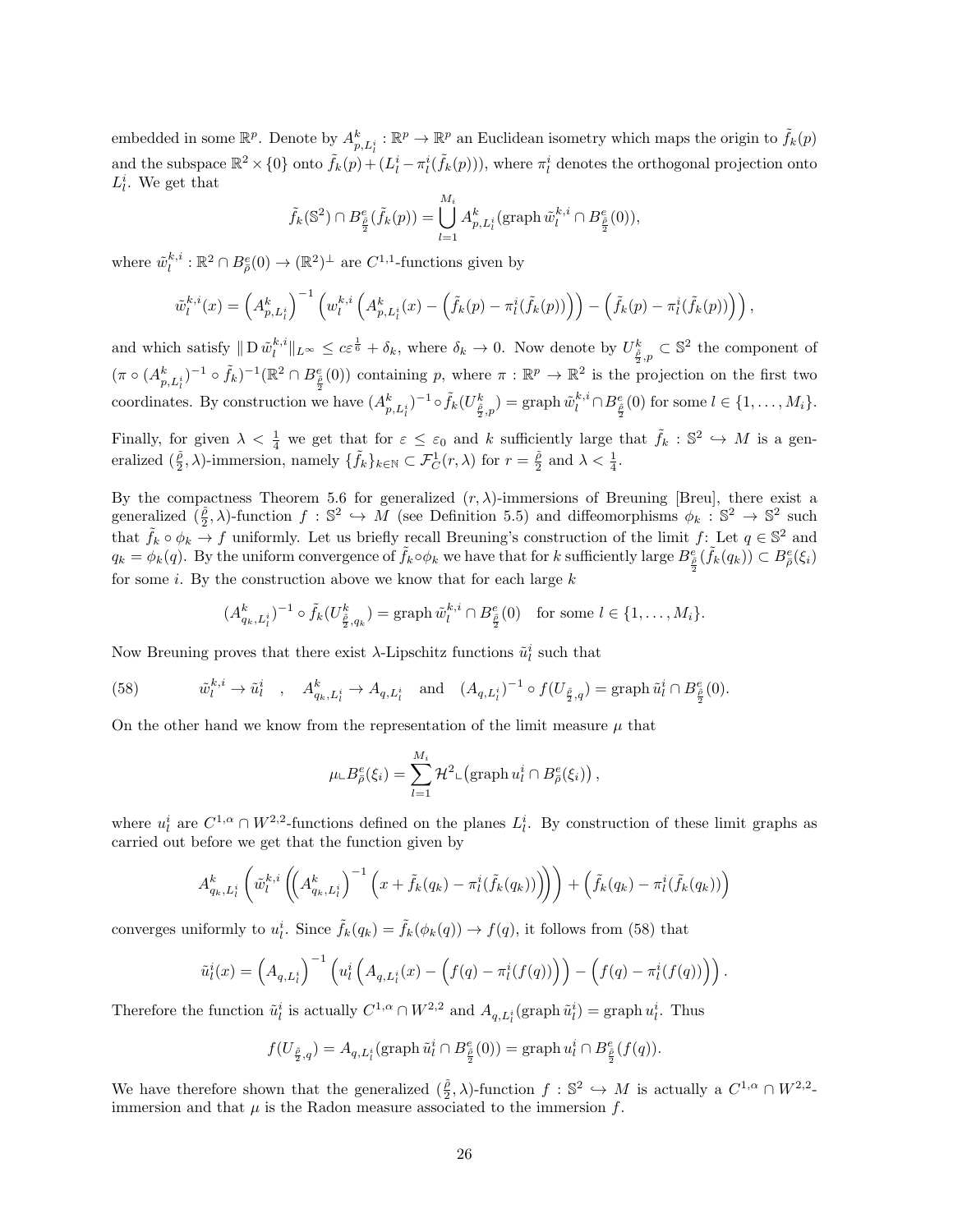Finally we show that f satisfies the Euler-Lagrange equation and is smooth. First we prove

(59) 
$$
E(f) = \inf \{ E(F) | F \in C^{1} \cap W^{2,2}(\mathbb{S}^{2}, M) \text{ immersed} \}.
$$

A standard approximation argument implies that the right hand side equals the infimum  $\inf_{\mathbb{S}^2,M} E(f)$ among smooth immersions. Therefore, (59) follows if we prove the lower semicontinuity of the functional, i.e.

(60) 
$$
E(f) \leq \liminf_{k \to \infty} E(f_k).
$$

For this we employ results about curvature varifolds due to Hutchinson [Hu1]. For convenience of the reader, we recall the main points. For an open set  $U \subset \mathbb{R}^n$ , let  $f \in C^1 \cap W^{2,2}_{loc}(\Sigma,U)$  be a properly immersed surface with induced metric g. For any vector field  $Y \in C_c^1(\Sigma, \mathbb{R}^n)$  we have the first variation formula

(61) 
$$
\int_{\Sigma} \operatorname{div}_g Y d\mu_g = - \int_{\Sigma} \langle H, Y \rangle d\mu_g.
$$

The projection  $P(p): \mathbb{R}^n \to \mathbb{R}^n$  onto the tangent space  $T_p f = Df(p)T_p \Sigma$  is given by

$$
P = g^{\alpha\beta} \langle \partial_{\alpha} f, \cdot \rangle \partial_{\beta} f \in C^0 \cap W^{1,2}_{loc}(\Sigma, \mathbb{R}^{n \times n}).
$$

We define a vector-valued bilinear form  $\overline{B}(p)$ :  $\mathbb{R}^n \times \mathbb{R}^n \to \mathbb{R}^n$  of class  $L^2_{loc}$  by the formula

$$
\overline{B}(e_i, e_j) = g^{\alpha \beta} \langle \partial_{\alpha} f, e_i \rangle (\partial_{\beta} P) \cdot e_j.
$$

Note that  $\overline{B}(\partial_{\alpha} f, \cdot) = \partial_{\alpha} P$ . Now we take  $Y = X \circ G_f$  in (61), where  $X \in C^1(U \times \mathbb{R}^{n \times n}, \mathbb{R}^n)$  has compact support in the first variable and  $G_f(p) = (f(p), P(p))$  is the Gauß map. Compute

$$
\begin{array}{rcl}\n\text{div}_g Y & = & g^{\alpha\beta} \langle \partial_\alpha Y, \partial_\beta f \rangle \\
& = & g^{\alpha\beta} \langle (D_x X) \circ G_f \partial_\alpha f, \partial_\beta f \rangle + g^{\alpha\beta} \langle (D_P X) \circ G_f \partial_\alpha P, \partial_\beta f \rangle \\
& = & \text{tr}^T f(D_x X) \circ G_f + (\partial_{P^k_j} X^i) \circ G_f \overline{B}^k_{ij}.\n\end{array}
$$

The integral 2-varifold  $V_f$  induced by f on  $G_2(U) = U \times G(2, p)$  has weight measure  $\mu_f = H^2 \Box \theta_f$ , where  $\theta_f(x) = \#f^{-1}\{x\}$  is the multiplicity function, and we have

$$
\int_{G_2(U)} \phi(x, P) dV_f(x, P) = \int_U \phi(x, T_x \mu_f) d\mu_f(x) \quad \text{for all } \phi \in C_c^0(G_2(U)).
$$

Following Section 5.2 in [Hu1], we show that  $V_f$  has generalized curvature given by

$$
B(x) = \frac{1}{\theta_f(x)} \sum_{p \in f^{-1}\{x\}} \overline{B}(p) \quad \text{ for } x \in f(\Sigma).
$$

We put  $B = 0$  outside  $f(\Sigma)$ . To prove the claim we must verify that

(62) 
$$
\int_{G_2(U)} \text{tr}^P(D_x X) \, dV_f + \int_{G_2(U)} \partial_{P_j^k} X^i \, B_{ij}^k \, dV_f = - \int_{G_2(U)} \langle B_{ii}, X \rangle \, dV_f.
$$

This will follow from the first variation identity above, recalling that  $T_x\mu_f$  exists for  $\mu_f$ -almost every  $x \in U$ , and hence  $T_x \mu_f = T_p f$  for  $p \in f^{-1}{x}$ . We compute

$$
\int_{G_2(U)} \operatorname{tr}^P(D_x X)(x, P) dV_f(x, P) = \int_{\Sigma} \operatorname{tr}^{T_p f}(D_x X)(G_f(p)) d\mu_g(p).
$$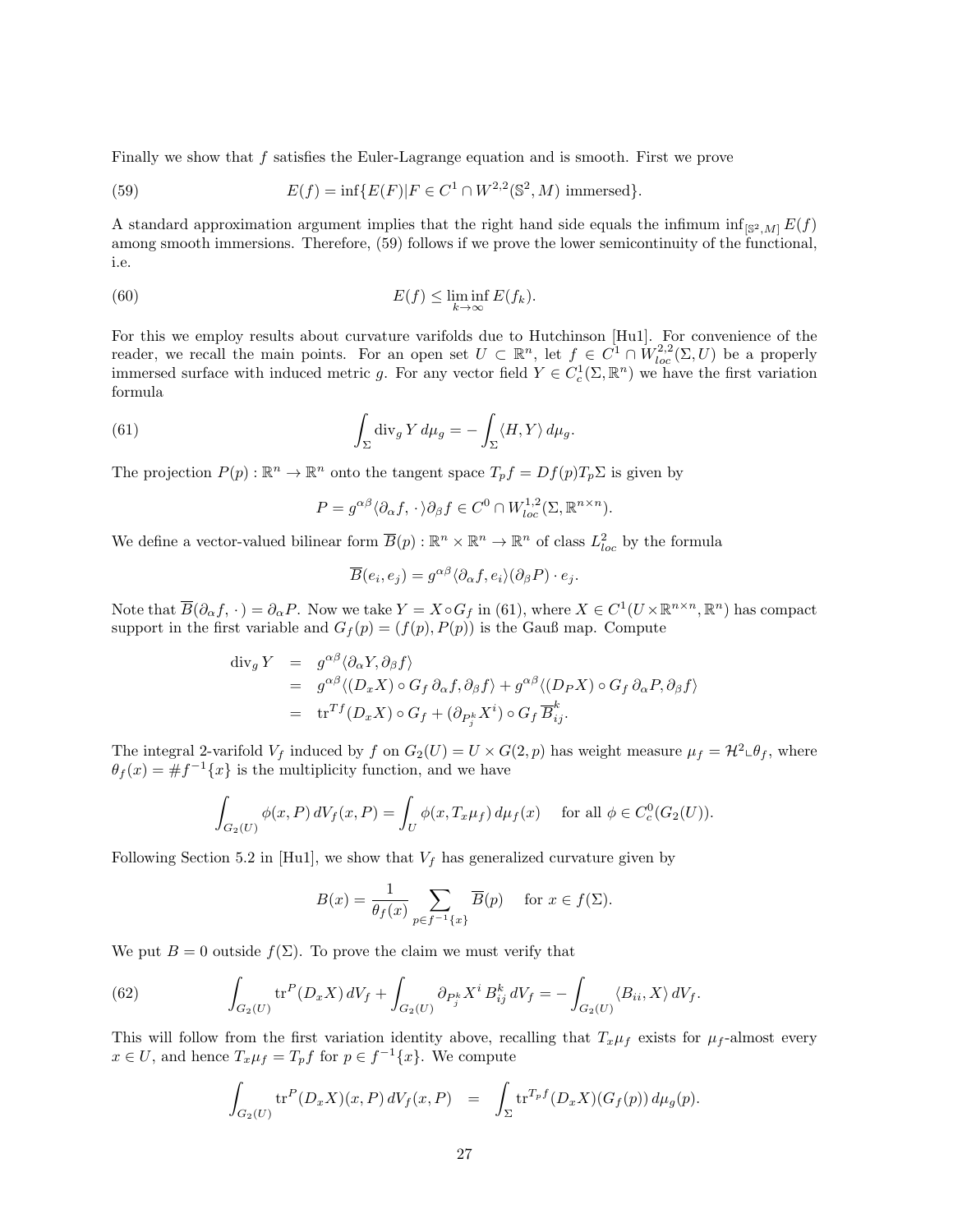Secondly,

$$
\int_{G_2(U)} (\partial_{P_j^k} X^i)(x,P) B^k_{ij}(x) dV_f(x,P) = \int_{\Sigma} (\partial_{P_j^k} X^i)(G_f(p)) \overline{B}^k_{ij}(p) d\mu_g(p).
$$

Similarly,

$$
\int_{G_2(U)} \langle B_{ii}(x), X(x, P) \rangle dV_f(x, P) = \int_{\Sigma} \langle \overline{B}_{ii}(p), X(G_f(p)) \rangle d\mu_g(p).
$$

To calculate  $\overline{B}$ , we first observe that  $\overline{B}(N, \cdot) = 0$  if N is normal along f. We further calculate

$$
\begin{array}{rcl}\n\overline{B}(\partial_{\alpha}f,\partial_{\beta}f) & = & \partial_{\alpha}P \cdot \partial_{\beta}f = \partial_{\alpha\beta}^{2}f - P \partial_{\alpha\beta}^{2}f = A_{\alpha\beta} \\
\overline{B}(\partial_{\alpha}f,N) & = & \partial_{\alpha}P \cdot N = -P \partial_{\alpha}N = -g^{\beta\gamma}\langle \partial_{\alpha}N, \partial_{\beta}f \rangle \partial_{\gamma}f = g^{\beta\gamma}\langle N, A_{\alpha\beta} \rangle \partial_{\gamma}f.\n\end{array}
$$

In particular  $\overline{B}_{ii} = H$  which completes the proof of (62). We will also need that  $B \in L^1_{loc}(\mu_f)$  is uniquely determined by (62), see [Hu1], Proposition 5.2.2.

Next consider a sequence of varifolds  $V_k \to V$  weakly in  $G_2(U)$ , and functions  $\psi_k \in L^2(V_k, \mathbb{R}^m)$  with

$$
C_0 := \lim_{k \to \infty} \|\psi_k\|_{L^2(V_k)} < \infty.
$$

Define the linear functionals  $\Lambda_k : C_c^0(G_2(U), \mathbb{R}^m) \to \mathbb{R}, \Lambda_k(\phi) = \int_{G_2(U)} \langle \phi, \psi_k \rangle dV_k$ . Clearly

$$
|\Lambda_k(\phi)| \leq \|\psi_k\|_{L^2(V_k)} V_k(\operatorname{spt} \phi)^{\frac{1}{2}} \|\phi\|_{C^0(U)}.
$$

By the Banach-Alaoglu theorem, we have  $\Lambda_k \to \Lambda$  in  $C_c^0(G_2(U))'$  for a subsequence, and we get

$$
|\Lambda(\phi)| \leq C_0 V(\text{spt}\,\phi)^{\frac{1}{2}} ||\phi||_{C^0(U)} \quad \text{ for } \phi \in C_c^0(G_2(U), \mathbb{R}^m).
$$

By the theorem of Riesz, the functional  $\Lambda$  has a representation

$$
\Lambda(\phi) = \int_{G_2(U)} \langle \phi, \nu \rangle d|\Lambda|,
$$

where  $|\Lambda|$  is the variation measure and  $\nu : G_2(U) \to \mathbb{R}^m$  is Borel measurable with  $|\nu| = 1$  almost everywhere with respect to  $|\Lambda|$ . But  $|\Lambda|$  is absolutely continuous with respect to V, hence we have  $|\Lambda| = V \cup \theta$  for some function  $\theta \in L^1_{loc}(V, \mathbb{R}^+_0)$ . Put  $\psi = \theta \nu \in L^1_{loc}(V, \mathbb{R}^m)$  to obtain

$$
\int_{G_2(U)} \langle \phi, \psi \rangle dV = \lim_{k \to \infty} \int_{G_2(U)} \langle \phi, \psi_k \rangle dV_k \quad \text{ for all } \phi \in C^0_c(G_2(U), \mathbb{R}^m).
$$

Now for any  $\phi \in C_c^0(G_2(U), \mathbb{R}^m)$  we can estimate

$$
\Lambda(\phi) = \int_{G_2(U)} \langle \phi, \psi \rangle dV \le C_0 \lim_{k \to \infty} ||\phi||_{L^2(V_k)} = C_0 ||\phi||_{L^2(V)}.
$$

Thus  $\Lambda$  extends continuously to  $L^2(V,\mathbb{R}^m)$  and hence  $\psi \in L^2(V,\mathbb{R}^m)$ . Moreover, for any  $\eta \in C_c^0(U,\mathbb{R}_0^+)$ we get by Cauchy-Schwarz

$$
\int_U \eta |\psi|^2 \, dV \le \Big(\int_U \eta |\psi|^2 \, dV\Big)^{\frac{1}{2}} \liminf_{k \to \infty} \Big(\int_U \eta |\psi_k|^2 \, dV_k\Big)^{\frac{1}{2}}.
$$

Canceling we obtain

$$
\int_U \eta |\psi|^2 \, dV \le \liminf_{k \to \infty} \int_U \eta |\psi_k|^2 \, dV_k.
$$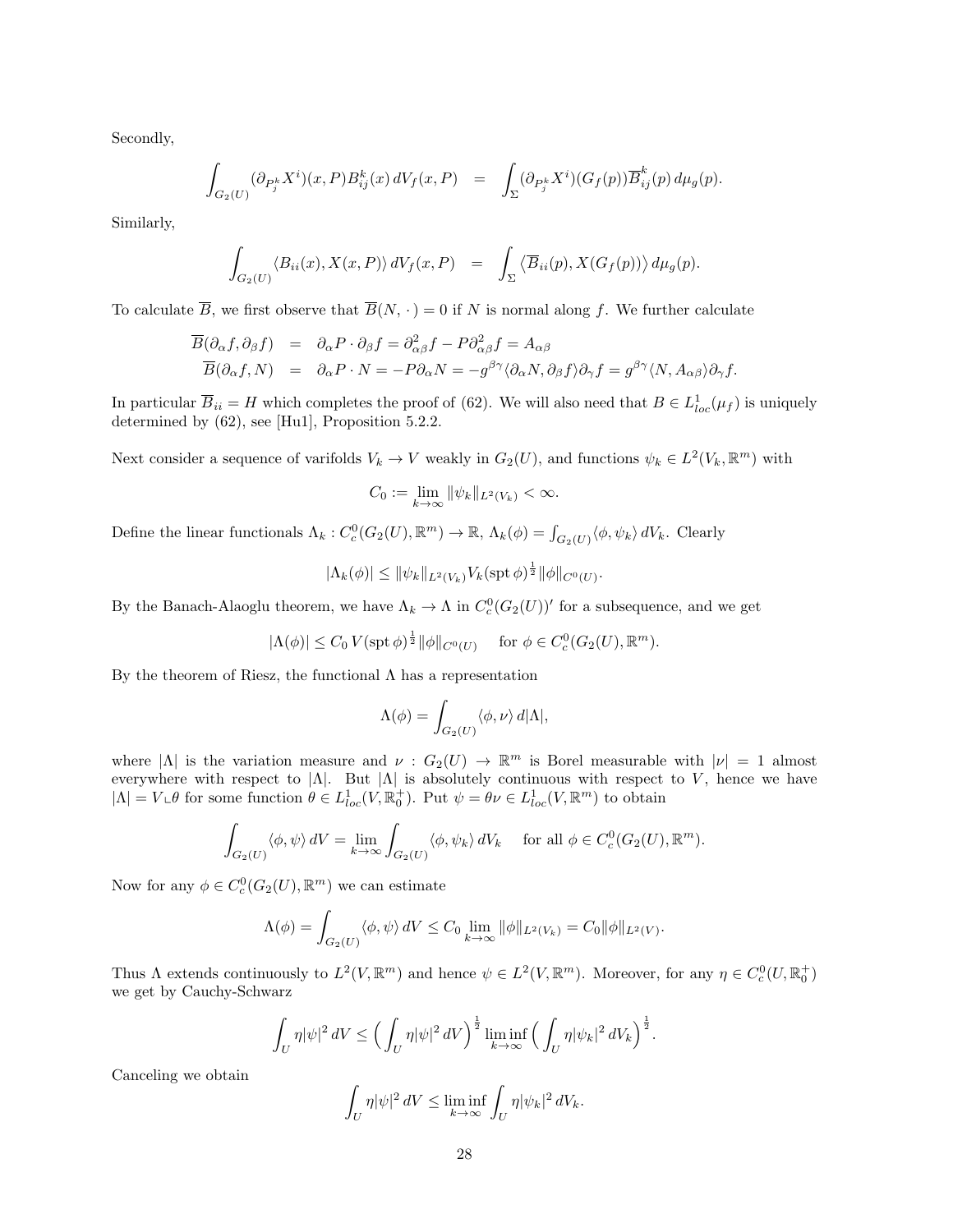We now return to the setting of immersed surfaces. Let  $f_k \in C^1 \cap W_{loc}^{2,2}(\Sigma_k, U), f \in C^1 \cap W_{loc}^{2,2}(\Sigma, U)$  be properly immersed. Assume that

$$
||A_{f_k}||_{L^2(\Sigma_k)} \leq C_0
$$
, and  $V_{f_k} \to V_f$  as variables in U.

Let us fix a cutoff function  $\eta \in C_c^0(U, \mathbb{R}^+_0)$ . From the above we see  $|\overline{B}|^2 = 2|A|^2$  and

$$
\int_{U} \eta(x)|B(x)|^2 d\mu_f = \int_{U} \eta(x)\theta_f(x)^{-2} \Big| \sum_{p \in f^{-1}\{x\}} \overline{B}(p) \Big|^2 d\mu_f(x)
$$
  
\n
$$
\leq \int_{U} \eta(x) \sum_{p \in f^{-1}\{x\}} |\overline{B}(p)|^2 d\mathcal{H}^2(x)
$$
  
\n
$$
= 2 \int_{\Sigma} \eta \circ f|A|^2 d\mu_g.
$$

In order to have equality for  $f$  in this argument, we make the technical assumption that  $f$  is injective. It now follows that  $B_{f_k}$  is bounded in  $L^2(V_k)$ , and  $V_k \_B_{f_k}$  converges to  $V \_B$  as varifolds, for some  $B \in L^2(V)$ . Taking limits in (62) shows that V has generalized second fundamental form equal to B, hence we have  $B = B_f$  by uniqueness. We conclude

$$
\int_{\Sigma} \eta \circ f |A_f|^2 d\mu_g = \frac{1}{2} \int_{G_2(U)} \eta |B|^2 dV_f
$$
  
\n
$$
\leq \frac{1}{2} \liminf_{k \to \infty} \int_{G_2(U)} \eta |B_{f_k}|^2 dV_{f_k}
$$
  
\n
$$
\leq \liminf_{k \to \infty} \int_{G_2(U)} \eta \circ f_k |A_{f_k}|^2 d\mu_{g_k}.
$$

This proves the local lower semicontinuity of the functional  $E(f)$ . Finally, assume that  $f : \Sigma \to M \cap U$ where  $M \subset \mathbb{R}^n$  is a  $C^2$  submanifold. The second fundamental forms in M and in  $\mathbb{R}^n$  differ only by a first order term, more precisely

$$
\int_{\Sigma} |A|^2 \, d\mu_g = \int_{\Sigma} |A^{\mathbb{R}^n}|^2 \, d\mu_g - \int_{\Sigma} |A^M_{Tf \times Tf}|^2 \, d\mu_g.
$$

Here by  $A^{\mathbb{R}^n}$  we mean the second fundamental form in  $\mathbb{R}^n$ , while A now refers to the second fundamental form in M. Extending the second fundamental form  $A^M$  of  $M \subset \mathbb{R}^n$  to  $TM^{\perp}$  by zero, we may write

$$
\int_{\Sigma} \eta \circ f |A^{M}_{Tf \times Tf}|^{2} d\mu_{g} = \int_{U} \eta(x) \sum_{p \in f^{-1}\{x\}} |A^{M}(x)(P(p)e_{i}, P(p)e_{j}|^{2} d\mathcal{H}^{2}(x))
$$

$$
= \int_{G_{2}(U)} \eta(x) |A^{M}(x)(Pe_{i}, Pe_{j})|^{2} dV_{f}(x, P).
$$

The last expression is continuous under the convergence  $V_{f_k} \to V_f$ . Therefore the  $L^2$  integral of the second fundamental form in M is also lower semicontinuous.

To prove the lower semicontinuity of the full functional  $E(f)$ , we cover the image of the limit surface by neighborhoods on which we have a local graph description (with pimples for the  $f_k$ ). Then we choose a subordinate partition of unity and apply the above lower semicontinuity statement to each of the graphs. Summing up yields the desired result.

Now by construction and lower semicontinuity it follows that the limit immersion  $f$  minimizes  $E$  among  $C^1 \cap W^{2,2}$ -immersions, in particular it satisfies the Euler-Lagrange equation.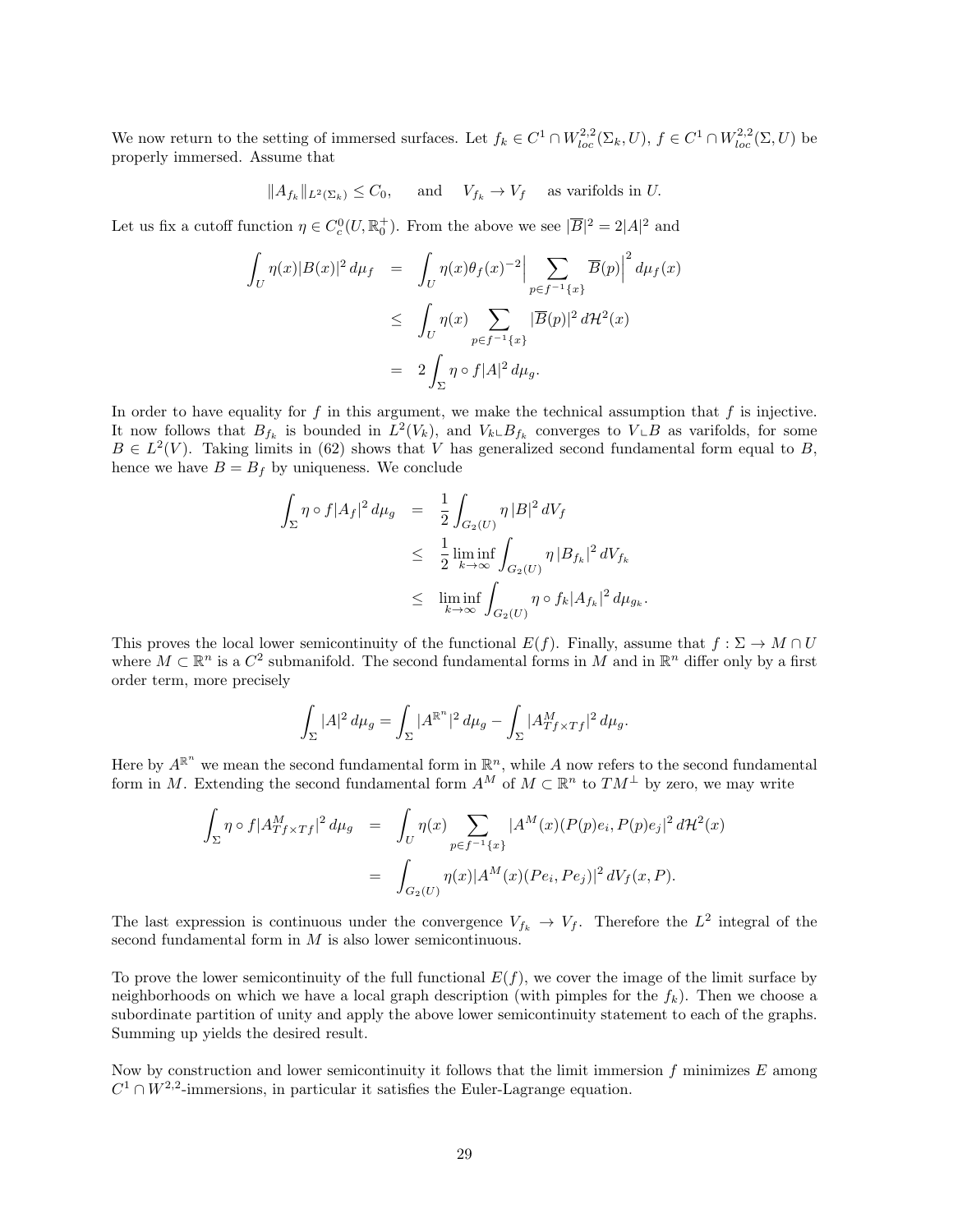To compute the Euler-Lagrange equation, let  $f \in W^{2,2} \cap C^{1,\alpha}(U,\mathbb{R}^3)$ ,  $f(x) = (x,u(x))$ , be a graph given in local coordinates in M. The functional  $E(f)$  is then given by

$$
E(f) = \frac{1}{2} \int_U \sqrt{\det g} g^{\alpha \gamma} g^{\beta \lambda} h(P^{\perp} D_{\alpha} \partial_{\beta} f, D_{\gamma} \partial_{\lambda} f),
$$

where  $h = h_{ij}$  is the Riemannian metric on M, and

$$
g_{\alpha\beta} = (h \circ f)(\partial_{\alpha}f, \partial_{\beta}f),
$$
  
\n
$$
P^{\perp} = \text{Id} - g^{\alpha\beta}(h \circ f)(\partial_{\alpha}f, \cdot) \partial_{\beta}f,
$$
  
\n
$$
D_{\alpha}\partial_{\beta}f = (0, \partial_{\alpha\beta}^{2}u) + (\Gamma \circ f)(\partial_{\alpha}f, \partial_{\beta}f).
$$

Here  $\Gamma = \Gamma_{ij}^k$  are the Christoffel symbols of M. The functional thus has the general form

$$
E(f) = \int_{U} \Big( A^{\alpha\beta\gamma\lambda}(x, u, Du)\partial^2_{\alpha\beta}u\,\partial^2_{\gamma\lambda}u + B^{\alpha\beta}(x, u, Du)\partial^2_{\alpha\beta}u + C(x, u, Du)\Big),
$$

where  $A, B, C$  are smooth functions, and specifically for  $e_3 = (0, 1) \in \mathbb{R}^3$ 

$$
A^{\alpha\beta\gamma\lambda}(x, u, Du) = \frac{1}{2} \sqrt{\det g} g^{\alpha\gamma} g^{\beta\lambda} h(P^{\perp}e_3, e_3) \partial^2_{\alpha\beta} u \partial^2_{\gamma\lambda} u.
$$

We see that a bound for  $Du$  implies an ellipticity condition

$$
A^{\alpha\beta\gamma\lambda}\xi_{\alpha\beta}\xi_{\gamma\lambda} = \frac{1}{2}\sqrt{\det g} \|P^{\perp}e_3\|_h^2 \|\xi\|_g^2 \ge \lambda |\xi|^2 > 0.
$$

It is now straightforward to check that the Euler-Lagrange equation satisfies all the conditions of Lemma 3.2 in [SiL], provided that  $Du$  is bounded. Hence we get that u belongs locally to  $W^{3,2} \cap C^{2,\alpha}$  for some  $\alpha > 0$ , and that the  $L^2$  integral of  $D^3u$  satisfies a power decay. As in [SiL] we can refer to [MCB] to conclude that  $u$  is in fact smooth. Therefore Theorem 1.1 is proved.

### 4 Proof of Theorem 1.2

The proof of Theorem 1.2, namely the problem of minimizing the functional

$$
W_1(f) = \int_{\mathbb{S}^2} \left(\frac{1}{4}|H|^2 + 1\right)d\mu_g
$$

in the class of immersions  $f : \mathbb{S}^2 \hookrightarrow M$ , where M is a closed, three-dimensional Riemannian manifold with sectional curvature  $K^M \leq 2$  and moreover  $R^M(\overline{x}) > 6$  for some point  $\overline{x} \in M$ , is very similar to the proof of Theorem 1.1. Here we summarize the different steps of the proof and point out the differences to the proof of Theorem 1.1.

Again we use the concept of minimizing sequences. Therefore let  $f_k : \mathbb{S}^2 \hookrightarrow M$  be a minimizing sequence of immersed closed surfaces for the functional  $W_1$  and denote by  $\mu_k$  the Radon measure on M associated to  $f_k$ . Obviously we have that  $\mu_k(M) \leq W_1(f_k) \leq C$  uniformly in k. Therefore there exists a Radon measure  $\mu$  on  $M$  such that, up to subsequences,

(63) 
$$
\mu_k \to \mu \quad \text{weakly as Radon measures,}
$$

and as before the monotonicity formula Lemma 2.6 yields

(64) 
$$
\operatorname{spt} \mu_k \to \operatorname{spt} \mu \quad \text{in the Hausdorff distance sense.}
$$

Observe that, since  $R^M(\overline{x}) > 6$  for some point  $\overline{x} \in M$ , it follows similar to Lemma 2.3 that

(65) 
$$
\inf_{f \in [\mathbb{S}^2, M]} W_1(f) < 4\pi.
$$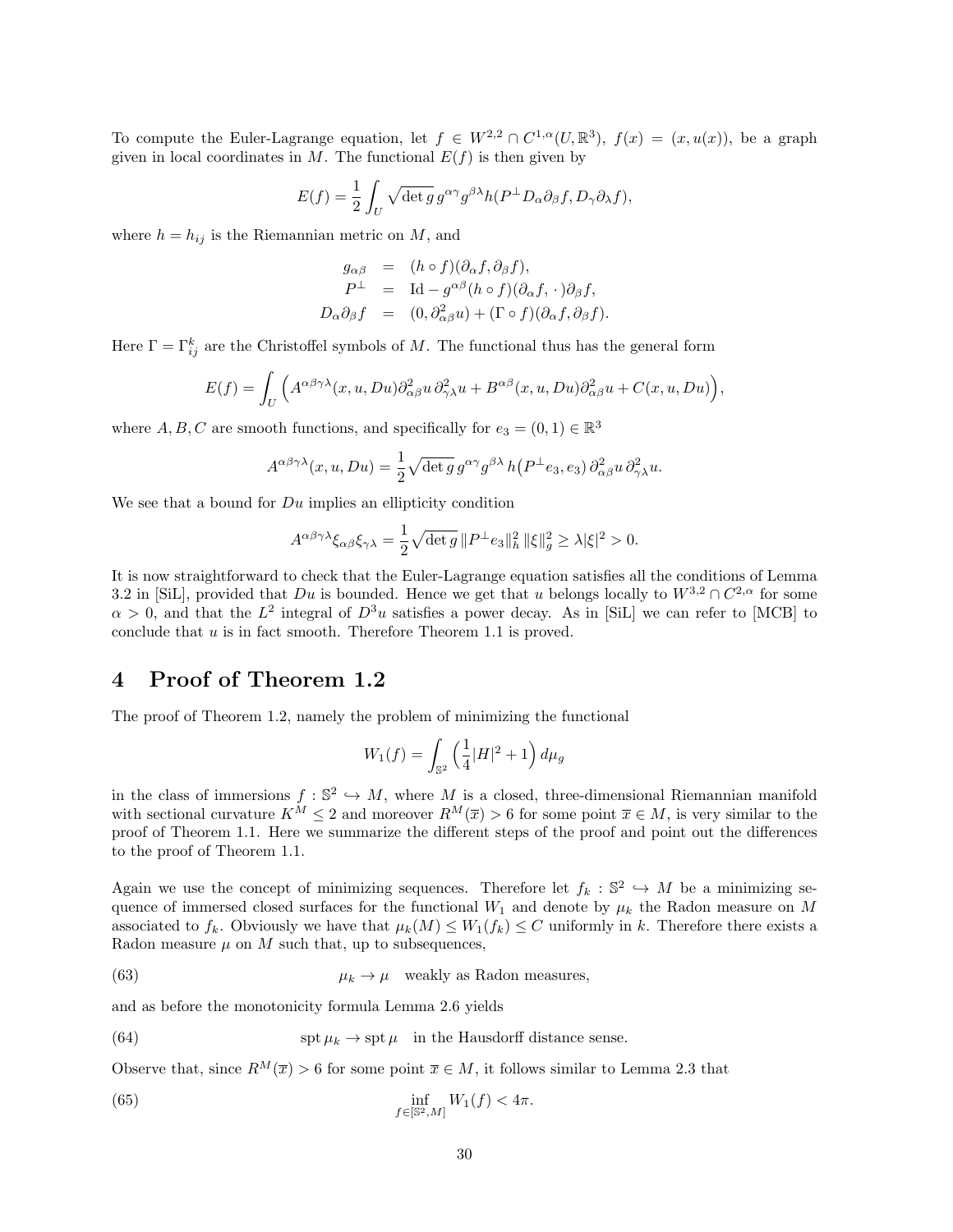Using Lemma 2.7, it follows that Proposition 2.5 also holds for  $E$  replaced by  $W_1$ , which yields that we again have a lower diameter bound, namely

(66) 
$$
\dim_h(\operatorname{spt} \mu) \ge \liminf_k(\operatorname{diam}_h \operatorname{spt} \mu_k) > 0.
$$

The next Lemma states an important upper bound for the functional  $E$  in terms of the functional  $W_1$ and is a direct consequence of equation (3).

**Lemma 4.1.** Let M be a compact Riemannian manifold with sectional curvature  $K^M < 2$ , and let  $f : \mathbb{S}^2 \hookrightarrow M$  be a smooth immersion. It follows that

$$
E(f) \le 2W_1(f) - 4\pi
$$

It follows that  $\limsup_{k\to\infty} E(f_k) < 4\pi$ . Moreover it follows from this uniform upper bound that we can define the bad points with respect to  $\varepsilon > 0$  as in Definition 3.1, and that also Remark 3.2, Lemma 3.3, the Graphical Decomposition Lemma 3.4 and the lower density bound in Proposition 3.5 hold in exactly the same way.

Now observe that the proof of the power decay of the  $L^2$ -norm of the second fundamental form in Lemma 3.6 carries over analogously up to equation (20) (for the following notation see the proof of Lemma 3.4). Now, since  $f_k$  is a minimizing sequence for the functional  $W_1$ , we have that

(67) 
$$
W_1(\tilde{f}_k) \ge W_1(f_k) - \varepsilon_k, \text{ where } \varepsilon_k \to 0.
$$

Equation (3) yields (using that the sectional curvature is bounded by compactness of the manifold  $M$ )

(68) 
$$
\sum_{l=1}^{M_k} \int_{\text{graph } w_k^l} |A|^2 d\mathcal{H}^2 + c \sum_{l=1}^{M_k} \mathcal{H}^2(\text{graph } w_k^l) \ge \int_{B_{\frac{\rho}{16}}^e(\xi)} |A_k|^2 d\mu_k - c\mu_k(B_{\frac{\rho}{16}}^e(\xi)) - \varepsilon_k.
$$

Using that  $\mathcal{H}^2(\text{graph }w_k^l) \leq c\rho^2$  by the estimates for  $w_k^l$ , it follows from Lemma 2.2 and Lemma 2.7 that (22) holds in this setting. The rest of the proof is again the same as before. This shows that also Lemma 3.4 holds.

Now we can construct the limit graph functions as done before after the proof of Lemma 3.6, and show in the same way as before that the limit measure  $\mu$  is locally (around the good points) given by the sum of the 2-dimensional Hausdorff measure restricted to these limit graphs, namely that Lemma 3.7 holds. Observe that also Proposition 3.8 holds, thus the limit measure is given by  $C^{1,\alpha} \cap W^{2,2}$ -graphs away from the bad points.

To exclude the bad points, we can do the same as before. Observe that the crucial Lemma 3.12 also holds, because by Lemma 4.1 and (65) the assumption

$$
\frac{1}{2}\int |A_k^g|^2\,d\mu_k^g\leq 4\pi-\delta
$$

for some  $\delta > 0$  are satisfied. Thus  $\mu$  is locally given by  $C^{1,\alpha} \cap W^{2,2}$ -graphs.

As before, using [Breu], it follows that there exists a  $C^{1,\alpha} \cap W^{2,2}$ -immersion  $f : \mathbb{S}^2 \hookrightarrow M$  such that  $\mu$  is the Radon measure associated to this immersion f. To conclude that f is actually smooth, observe that by construction and lower semicontinuity  $f$  satisfies the Euler-Lagrange equation for the functional  $W_1$ . By equation (3) the functionals E and  $W_1$  differ only by a topological constant and a multiple of  $K_f^M$ , which is a smooth function of u, D u in graph coordinates. Therefore the conditions of Lemma 3.2 in [SiL] are again satisfied. Hence we get that u belongs locally to  $W^{3,2} \cap C^{2,\alpha}$  for some  $\alpha > 0$ , and that the  $L^2$  integral of  $D^3u$  satisfies a power decay. As in [SiL] we can refer to [MCB] to conclude that u is in fact smooth. Therefore also Theorem 1.2 is proved.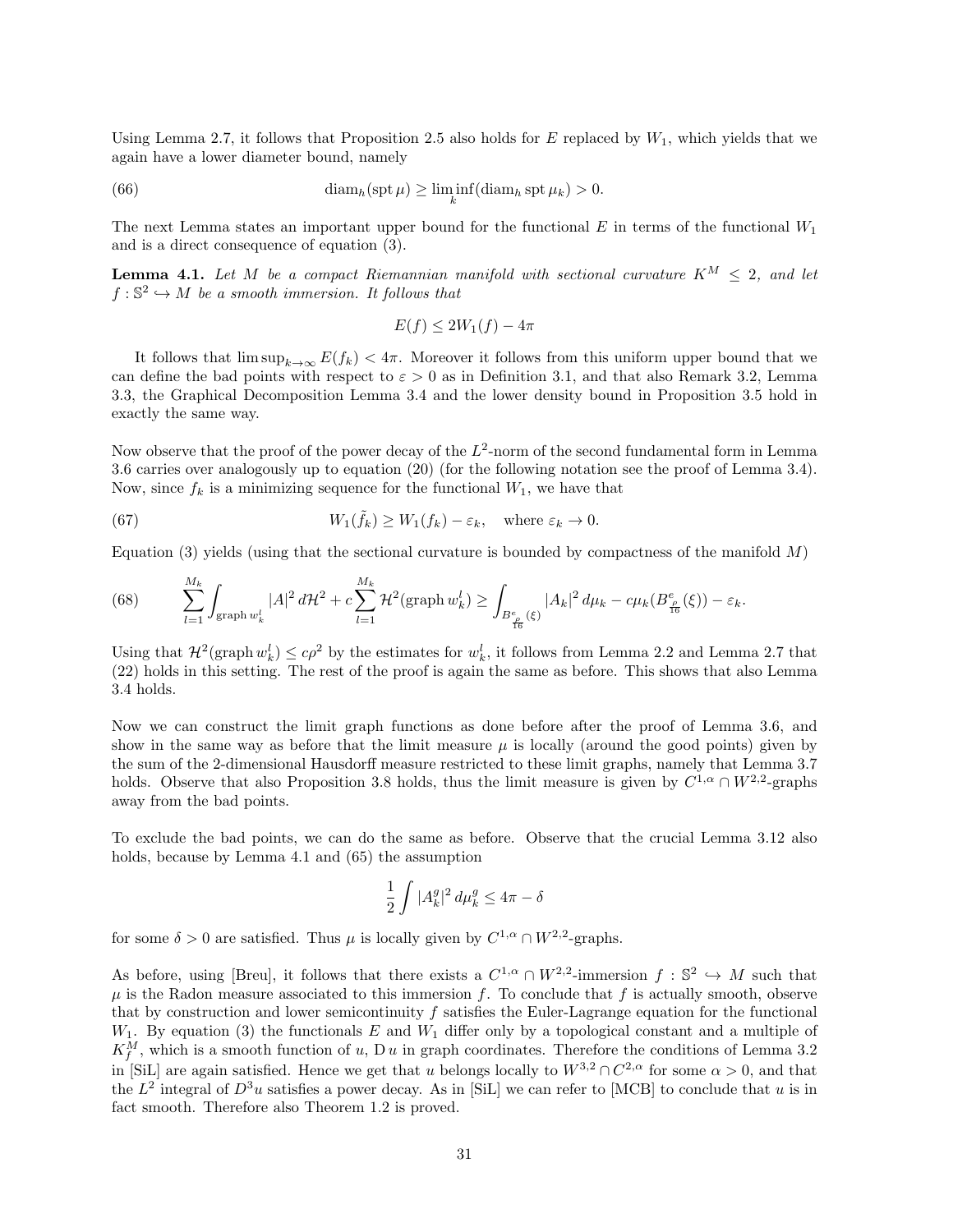## 5 Appendix

#### 5.1 Some useful Lemmas

In this subsection we state some useful results we need for proving regularity. Lemma 5.1 is an extension result adapted to the cut-and-paste procedure we use and is proved in [Schy].

**Lemma 5.1.** Let L be a 2-dimensional plane in  $\mathbb{R}^n$ ,  $x_0 \in L$  and  $u \in C^{\infty}(U, L^{\perp})$ , where  $U \subset L$  is an open neighborhood of  $L \cap \partial B_{\rho}(x_0)$ . Moreover let  $|D u| \leq c$  in U. Then there exists a function  $w \in C^{\infty}(\overline{B_{\rho}(x_0)}, L^{\perp})$  with the following properties:

1.) 
$$
w = u
$$
 and  $\frac{\partial w}{\partial \nu} = \frac{\partial u}{\partial \nu}$  on  $\partial B_{\rho}(x_0)$ ,  
\n2.)  $\frac{1}{\rho} ||w||_{L^{\infty}(B_{\rho}(x_0))} \le c(n) \left( \frac{1}{\rho} ||u||_{L^{\infty}(\partial B_{\rho}(x_0))} + ||Du||_{L^{\infty}(\partial B_{\rho}(x_0))} \right)$ ,  
\n3.)  $||Dw||_{L^{\infty}(B_{\rho}(x_0))} \le c(n) ||Du||_{L^{\infty}(\partial B_{\rho}(x_0))}$ ,  
\n4.)  $\int_{B_{\rho}(x_0)} |D^2 w(x)|^2 dx \le c(n) \rho \int_{\text{graph } u|_{\partial B_{\rho}(x_0)}} |A(x)|^2 d\mathcal{H}^1$ ,

where  $d\mathcal{H}^1$  is the 1-dimensional Euclidean Hausdorff measure.

The second lemma is a useful selection principle proved in [SiL].

**Lemma 5.2.** Let  $\delta > 0, I \subset \mathbb{R}$  a bounded interval and  $A_k \subset I, k \in \mathbb{N}$ , measurable sets with  $\mathcal{L}^1(A_k) \geq \delta$ for all k. Then there exists a set  $A \subset I$  with  $\mathcal{L}^1(A) \geq \delta$ , such that each point  $x \in A$  lies in  $A_k$  for infinitely many k.

The third lemma is a decay result we need to get the power decay for the  $L^2$ -norm of the second fundamental form in Lemma 3.6.

**Lemma 5.3.** Let  $g:(0,b) \to [0,+\infty)$  be a bounded function such that

$$
g(x) \leq \gamma g(2x) + Cx^{\alpha}
$$
 for all  $x \in \left(0, \frac{b}{2}\right)$ ,

where  $\alpha > 0$ ,  $\gamma \in (0,1)$ , and  $C \geq 0$  is a constant. Then there exists  $a \beta \in (0,1)$  and a constant  $C = C(\gamma, \alpha, b, ||g||_{L^{\infty}(0,b)})$  such that

$$
g(x) \leq Cx^{\beta} \quad \text{for all } x \in (0, b).
$$

The last statement is a generalized Poincaré inequality proved in [SiL].

**Lemma 5.4.** Let  $\mu > 0$ ,  $\delta \in (0, \frac{\mu}{2})$  and  $\Omega = B_{\mu}^{\mathbb{R}^2}(0) \setminus E$ , where  $E \subset \mathbb{R}^2$  is measurable with  $\mathcal{L}^1(p_1(E)) \leq \frac{\mu}{2}$  and  $\mathcal{L}^1(p_2(E)) \leq \delta$ , where  $p_1$  is the projection onto the x-axis and  $p_2$ Then for any  $f \in C^1(\Omega)$  there exists a point  $(x_0, y_0) \in \Omega$  such that

$$
\int_{\Omega} |f - f(x_0, y_0)|^2 \le C\mu^2 \int_{\Omega} |\mathcal{D} f|^2 + C\delta\mu \sup_{\Omega} |f|^2
$$

where C is an absolute constant.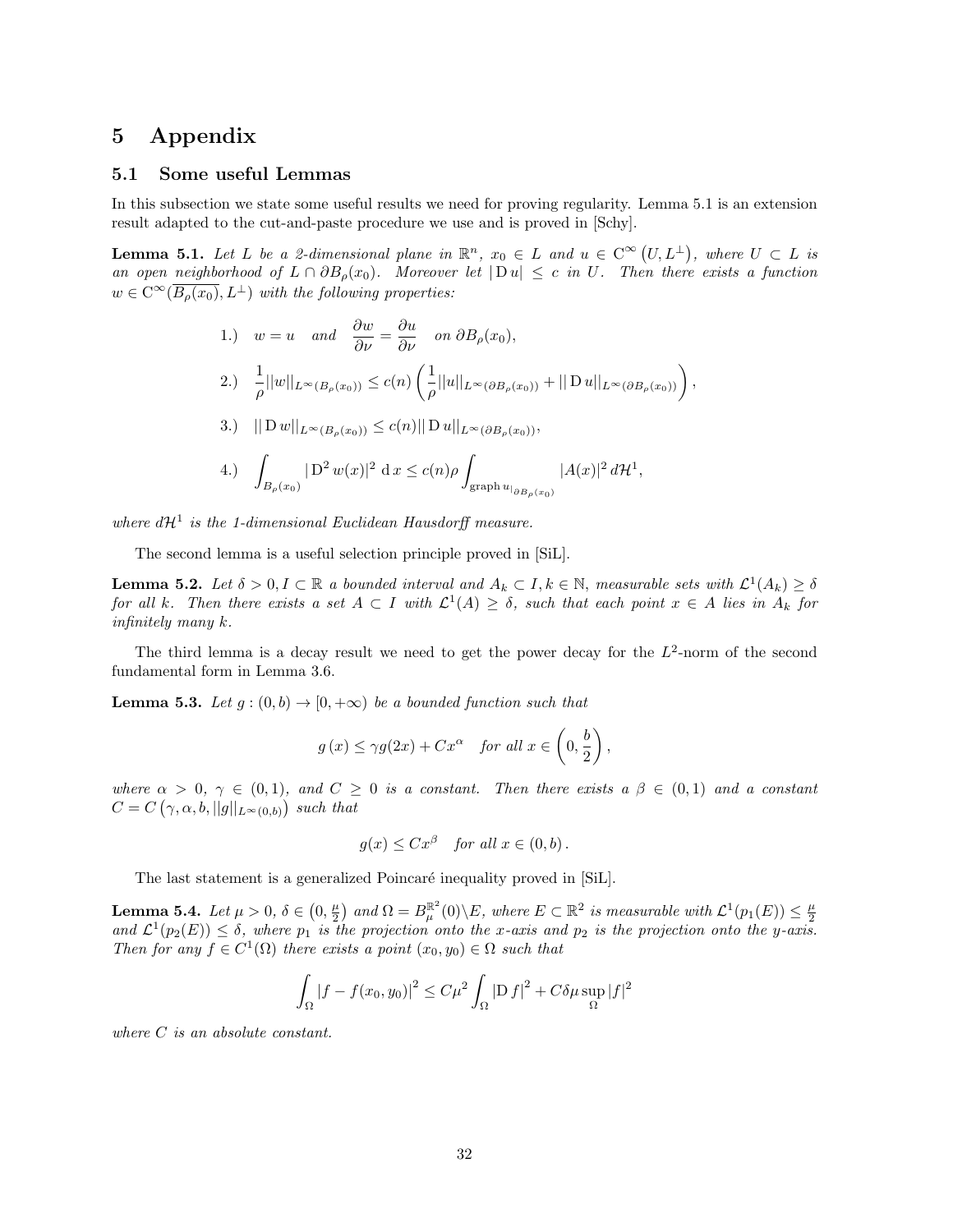#### 5.2 Definitions and properties of generalized  $(r, \lambda)$ -immersions

Here we recall the definitions and properties of generalized  $(r, \lambda)$ -immersions  $f : \mathbb{S}^2 \hookrightarrow M \subset \mathbb{R}^p$  appearing in [Breu].

We call a mapping  $A: \mathbb{R}^p \to \mathbb{R}^p$  an Euclidean isometry, if there is a rotation  $R \in SO(p)$  and a translation  $T \in \mathbb{R}^p$ , such that  $A(x) = Rx + T$  for all  $x \in \mathbb{R}^p$ .

For a given point  $q \in \mathbb{S}^2$  and a given 2-plane  $E \in G(p, 2)$  let  $A_{q,E}: \mathbb{R}^p \to \mathbb{R}^p$  be an Euclidean isometry which maps the origin to  $f(q)$  and the subspace  $\mathbb{R}^2 \times \{0\} \subset \mathbb{R}^p$  onto  $f(q) + E$ .

Let  $U_{r,q}^E \subset \mathbb{S}^2$  be the q-component of the set  $(\pi \circ A_{q,E}^{-1} \circ f)^{-1}(B_r)$ , where  $\pi : \mathbb{R}^p \to \mathbb{R}^2$  is the projection on the first two coordinates.

**Definition 5.5.** An immersion  $f : \mathbb{S}^2 \hookrightarrow M \subset \mathbb{R}^p$  is called a generalized  $(r, \lambda)$ -immersion, if for each point  $q \in \mathbb{S}^2$  there is an  $E = E(q) \in G(p, 2)$ , such that  $A_{q,E}^{-1} \circ f(U_{r,q}^E)$  is the graph of a differentiable function  $u : B_r \to (\mathbb{R}^2)^{\perp}$  with  $||D u||_{C^0(B_r)} \leq \lambda$ .

The set of generalized  $(r, \lambda)$ -immersions is denoted by  $\mathcal{F}^1(r, \lambda)$ . Moreover let  $\mathcal{F}^1_V(r, \lambda)$  be the set of all immersions  $f \in \mathcal{F}^1(r,\lambda)$  such that  $\mu_g(\mathbb{S}^2) \leq V$ , where  $\mu_g$  is the induced area measure.

A continuous function  $f : \mathbb{S}^2 \to M \subset \mathbb{R}^p$  is called a  $(r, \lambda)$ -function, if for each point  $q \in \mathbb{S}^2$  there is an  $E = E(q) \in G(p, 2)$ , such that  $A_{q, E}^{-1} \circ f(U_{r,q}^E)$  is the graph of a Lipschitz function  $u : B_r \to (\mathbb{R}^2)^{\perp}$  with with Lipschitz constant  $\lambda$ . The set of  $(r, \lambda)$ -functions is denoted by  $\mathcal{F}^0(r, \lambda)$ .

Now we recall the Compactness Theorem in [Breu], Theorem 0.5.

**Theorem 5.6.** Let  $\lambda \leq \frac{1}{4}$ . Then  $\mathcal{F}_{V}^{1}(r,\lambda)$  is relatively compact in  $\mathcal{F}^{0}(r,\lambda)$  in the following sense: Let  $f_k: \mathbb{S}^2 \hookrightarrow M \subset \mathbb{R}^p$  be a sequence in  $\mathcal{F}^1_V(r,\lambda)$ . Then, after passing to a subsequence, there exists a function  $f \in \mathcal{F}^0(r,\lambda)$  and a sequence of diffeomorphisms  $\phi_k : \mathbb{S}^2 \to \mathbb{S}^2$ , such that  $f_k \circ \phi_k$  is uniformly Lipschitz bounded and converges uniformly to f.

#### References

- [Al] W. K. Allard, On the first variation of a varifold, Annals of Math. Vol. 95, (1972), 417–491.
- [Breu] P. Breuning, Immersions with local Lipschitz representation, Ph. D. Thesis, Freiburg, (2011).
- [Dan] B. Daniel, Isometric immersions into 3-dimensional homogeneous manifolds, Comment. Math. Helv., Vol. 82 (2007), 87–131
- [GT] Gilbarg, D. and Trudinger, N.S., Elliptic partial differential equations of second order, Springer (2001)
- [Hu1] J. E. Hutchinson, Second fundamental form for varifolds and the existence of surfaces minimizing curvature, Indiana Math. Journ., Vol. 35, Num. 1, (1986), 45–71.
- [KS] E. Kuwert, R. Schätzle, *Removability of isolated singularities of Willmore surfaces*, Annals of Math., Vol. 160, Num. 1, (2004), 315–357.
- [LM] T. Lamm, J. Metzger Small surfaces of Willmore type in Riemannian manifolds, Int. Math. Res. Not. IMRN. 19 (2010), 3786–3813.
- [LMS] T. Lamm, J. Metzger, F. Schulze Foliations of asymptotically flat manifolds by surfaces of Willmore type, Math. Ann. 350 (2011), 1–78.
- [Lan] J. Langer, A compactness theorem for surfaces with L<sup>p</sup>-bounded second fundamental form, Math. Ann., Vol. 270, (1985), 223–234.
- [LY] P. Li, S. T. Yau, A new conformal invariant and its applications to the Willmore conjecture and the first eigenvalue on compact surfaces, Invent. Math., Vol. 69, (1982), 269–291 .